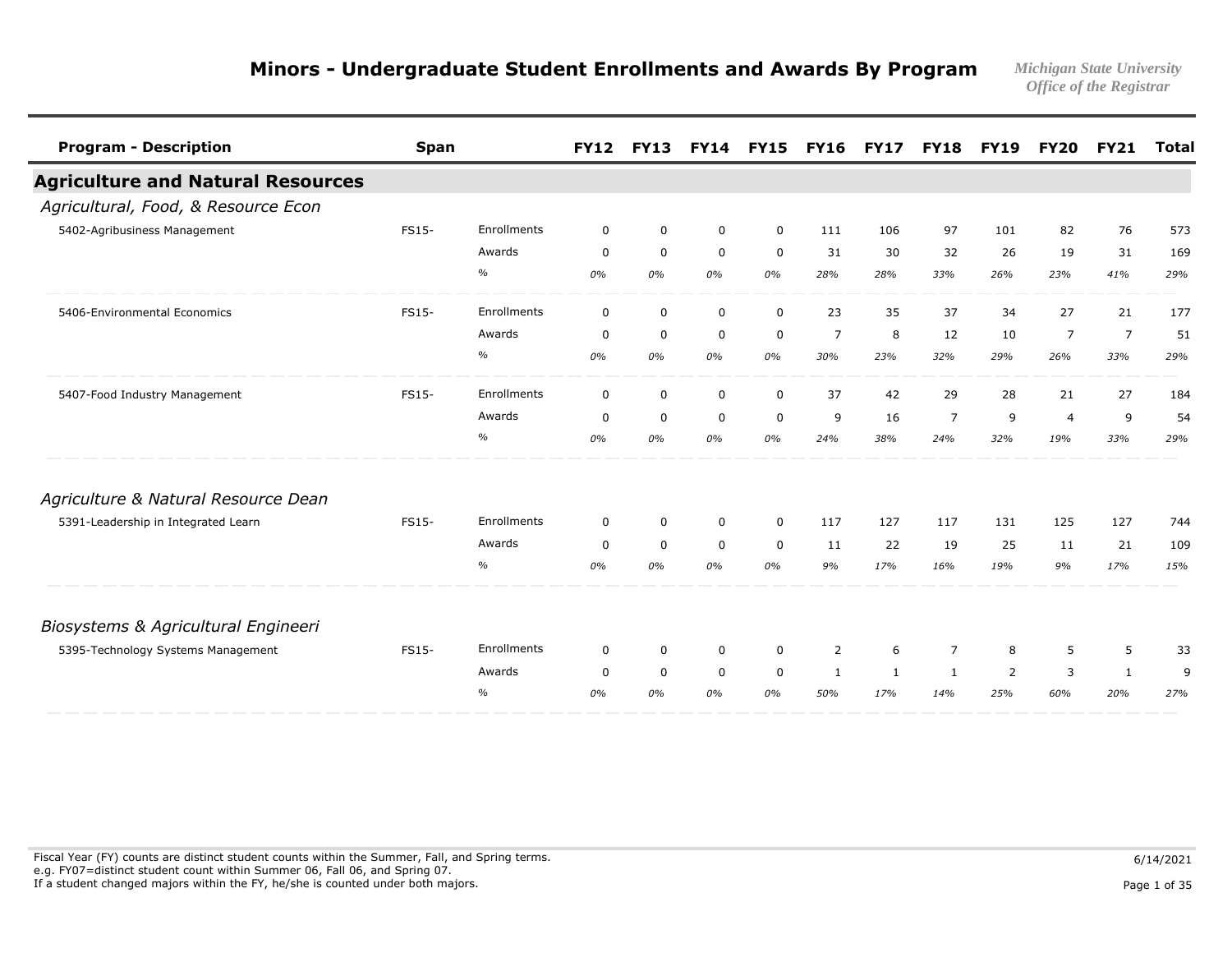| <b>Program - Description</b>                         | <b>Span</b>      |             | <b>FY12</b> | <b>FY13</b>    | <b>FY14</b>    | <b>FY15</b> | <b>FY16</b>    | <b>FY17</b>  | <b>FY18</b> | <b>FY19</b> | <b>FY20</b>    | <b>FY21</b>    | Total |
|------------------------------------------------------|------------------|-------------|-------------|----------------|----------------|-------------|----------------|--------------|-------------|-------------|----------------|----------------|-------|
| <b>Agriculture and Natural Resources - Continued</b> |                  |             |             |                |                |             |                |              |             |             |                |                |       |
| <b>Community Sustainability</b>                      |                  |             |             |                |                |             |                |              |             |             |                |                |       |
| 5408-Sustainable Nat Res Rec Mgt                     | FS15-            | Enrollments | $\mathbf 0$ | $\mathbf 0$    | $\mathbf 0$    | $\mathbf 0$ | 20             | 24           | 35          | 44          | 34             | 26             | 183   |
|                                                      |                  | Awards      | $\mathbf 0$ | $\mathbf 0$    | $\mathbf 0$    | $\mathbf 0$ | $\overline{7}$ | 10           | 5           | 14          | 15             | 10             | 61    |
|                                                      |                  | $\%$        | 0%          | 0%             | 0%             | 0%          | 35%            | 42%          | 14%         | 32%         | 44%            | 38%            | 33%   |
| Crop & Soil Science                                  |                  |             |             |                |                |             |                |              |             |             |                |                |       |
| 5332-Agronomy                                        | <b>US10-US13</b> | Enrollments | 28          | 48             | 24             | 1           | $\mathbf 0$    | $\mathbf 0$  | 0           | $\mathbf 0$ | $\mathbf 0$    | $\mathbf 0$    | 101   |
|                                                      |                  | Awards      | 10          | 8              | $\overline{2}$ | $\mathbf 0$ | $\mathbf 0$    | $\mathbf 0$  | $\mathbf 0$ | $\mathbf 0$ | $\mathbf 0$    | $\mathbf 0$    | 20    |
|                                                      |                  | $\%$        | 36%         | 17%            | 8%             | 0%          | 0%             | 0%           | 0%          | 0%          | 0%             | 0%             | 20%   |
| Entomology                                           |                  |             |             |                |                |             |                |              |             |             |                |                |       |
| 5329-Entomology                                      | <b>FS09-</b>     | Enrollments | 18          | 20             | 19             | 17          | 18             | 23           | 25          | 16          | 15             | 15             | 186   |
|                                                      |                  | Awards      | 2           | $\overline{7}$ | 8              | 5           | $\overline{7}$ | $\mathbf{1}$ | 8           | 2           | $\overline{7}$ | $\overline{2}$ | 49    |
|                                                      |                  | $\%$        | 11%         | 35%            | 42%            | 29%         | 39%            | 4%           | 32%         | 13%         | 47%            | 13%            | 26%   |
| <b>Fisheries &amp; Wildlife</b>                      |                  |             |             |                |                |             |                |              |             |             |                |                |       |
| 5415-Conserv, Rec&Envir Enforcement                  | FS15-            | Enrollments | $\mathbf 0$ | $\mathsf 0$    | $\mathbf 0$    | $\mathbf 0$ | 32             | 49           | 49          | 49          | 47             | 41             | 267   |
|                                                      |                  | Awards      | $\mathbf 0$ | 0              | $\mathbf 0$    | $\mathbf 0$ | 8              | 18           | 10          | 18          | 14             | 10             | 78    |
|                                                      |                  | $\%$        | 0%          | 0%             | 0%             | 0%          | 25%            | 37%          | 20%         | 37%         | 30%            | 24%            | 29%   |
| 5416-Marine Ecosystem Management                     | <b>FS15-</b>     | Enrollments | $\mathbf 0$ | 0              | $\mathsf{O}$   | $\mathbf 0$ | 34             | 43           | 49          | 46          | 45             | 43             | 260   |
|                                                      |                  | Awards      | 0           | $\mathbf 0$    | $\mathbf 0$    | 0           | 8              | 6            | 11          | 9           | 17             | 9              | 60    |
|                                                      |                  | $\%$        | 0%          | 0%             | 0%             | 0%          | 24%            | 14%          | 22%         | 20%         | 38%            | 21%            | 23%   |

Fiscal Year (FY) counts are distinct student counts within the Summer, Fall, and Spring terms.  $6/14/2021$  e.g. FY07=distinct student count within Summer 06, Fall 06, and Spring 07. If a student changed majors within the FY, he/she is counted under both majors. Page 2 of 35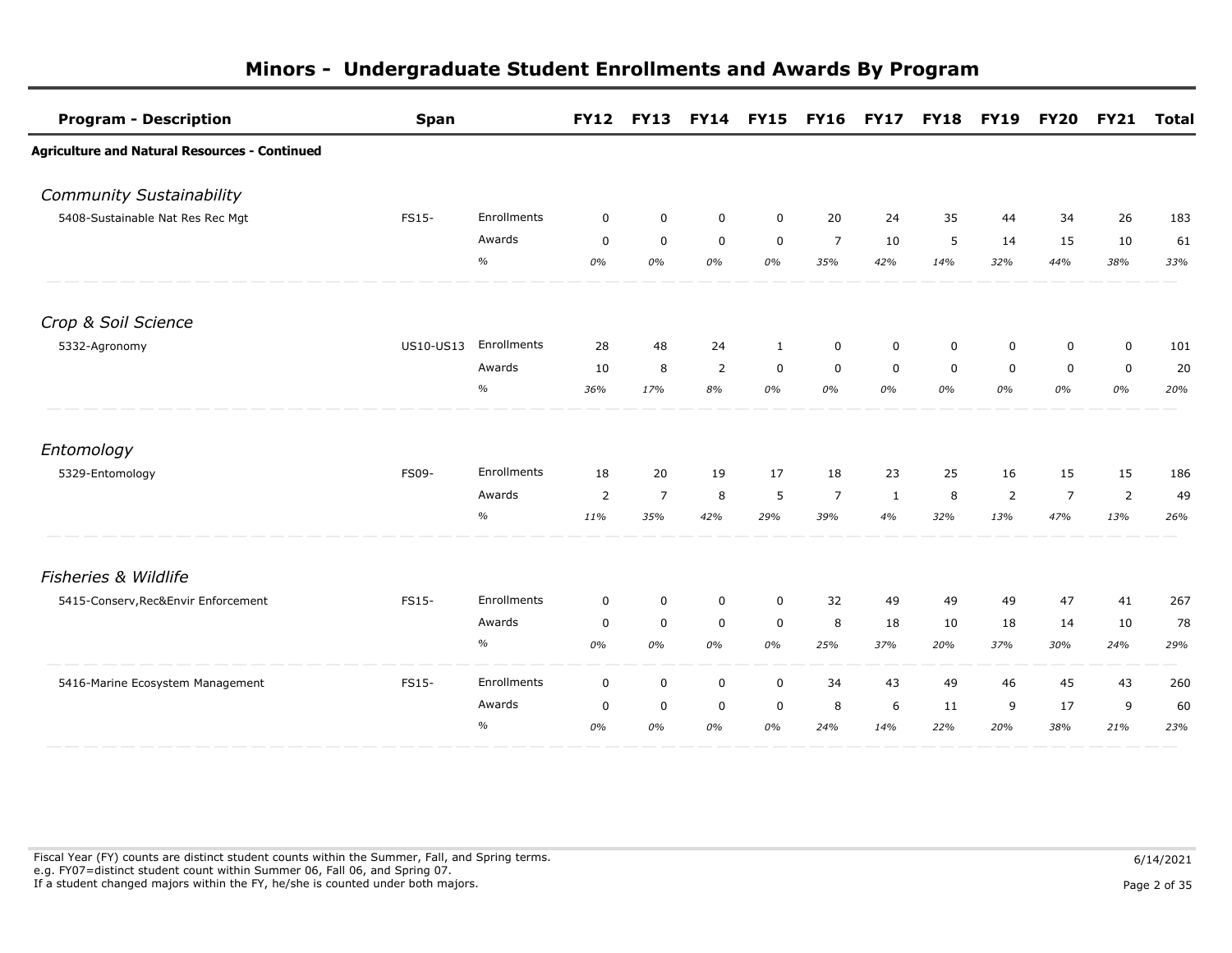| <b>Program - Description</b>                         | <b>Span</b> |             | <b>FY12</b> |             | FY13 FY14 FY15 |             | FY16 FY17 FY18 FY19 |                |                |                | <b>FY20</b>    | <b>FY21</b>    | <b>Total</b> |
|------------------------------------------------------|-------------|-------------|-------------|-------------|----------------|-------------|---------------------|----------------|----------------|----------------|----------------|----------------|--------------|
| <b>Agriculture and Natural Resources - Continued</b> |             |             |             |             |                |             |                     |                |                |                |                |                |              |
| Food Science & Human Nutrition                       |             |             |             |             |                |             |                     |                |                |                |                |                |              |
| 5397-Beverage Science & Technology                   | FS15-       | Enrollments | $\mathbf 0$ | $\mathbf 0$ | $\mathbf 0$    | $\mathbf 0$ | 63                  | 85             | 87             | 89             | 58             | 24             | 406          |
|                                                      |             | Awards      | $\mathbf 0$ | $\mathbf 0$ | $\mathbf 0$    | $\mathbf 0$ | 16                  | 21             | 29             | 25             | 26             | 10             | 127          |
|                                                      |             | $\%$        | 0%          | 0%          | 0%             | 0%          | 25%                 | 25%            | 33%            | 28%            | 45%            | 42%            | 31%          |
| 5398-Food Processing and Technology                  | FS15-       | Enrollments | $\mathbf 0$ | $\mathbf 0$ | $\mathbf 0$    | $\mathbf 0$ | 18                  | 23             | 31             | 36             | 32             | 23             | 163          |
|                                                      |             | Awards      | $\mathbf 0$ | $\mathbf 0$ | $\mathbf 0$    | $\mathbf 0$ | $\overline{7}$      | $\overline{2}$ | 5              | 9              | 11             | 12             | 46           |
|                                                      |             | $\%$        | 0%          | 0%          | 0%             | 0%          | 39%                 | 9%             | 16%            | 25%            | 34%            | 52%            | 28%          |
| 5349-Nutritional Sciences                            | FS11-FS15   | Enrollments | 42          | 57          | 61             | 64          | 55                  | 20             | $\overline{4}$ | $\overline{2}$ | $\pmb{0}$      | $\pmb{0}$      | 305          |
|                                                      |             | Awards      | 5           | 9           | 14             | 14          | 19                  | 12             | $\mathbf 0$    | 1              | $\mathbf 0$    | $\mathbf 0$    | 74           |
|                                                      |             | $\%$        | 12%         | 16%         | 23%            | 22%         | 35%                 | 60%            | 0%             | 50%            | 0%             | $0\%$          | 24%          |
| Forestry                                             |             |             |             |             |                |             |                     |                |                |                |                |                |              |
| 5427-Forestry                                        | FS16-       | Enrollments | $\mathbf 0$ | $\mathbf 0$ | $\mathbf 0$    | $\mathbf 0$ | $\mathbf 0$         | 11             | 16             | 21             | 22             | 16             | 86           |
|                                                      |             | Awards      | $\mathbf 0$ | $\mathbf 0$ | $\mathbf 0$    | $\mathbf 0$ | $\mathbf 0$         | $\mathbf 0$    | $\mathbf{1}$   | $\overline{4}$ | $\overline{7}$ | $\overline{2}$ | 14           |
|                                                      |             | $\%$        | 0%          | 0%          | 0%             | 0%          | 0%                  | 0%             | 6%             | 19%            | 32%            | 13%            | 16%          |
| 5428-Forestry Field Applications                     | FS16-       | Enrollments | $\mathbf 0$ | $\mathbf 0$ | $\mathbf 0$    | $\mathbf 0$ | $\mathbf 0$         | $\overline{2}$ | $\overline{2}$ | 3              | $\mathbf{1}$   | $\mathbf{1}$   | 9            |
| 5442-Sustainable Bioproducts S&Tech                  | US19-       | Enrollments | $\mathbf 0$ | 0           | 0              | 0           | $\mathbf 0$         | $\mathbf 0$    | $\mathbf 0$    | $\mathbf 0$    | $\mathbf 0$    | 1              | $\mathbf{1}$ |
| 5429-Urban and Community Forestry                    | FS16-       | Enrollments | $\mathbf 0$ | $\mathbf 0$ | $\mathbf 0$    | 0           | $\mathbf 0$         | 8              | 12             | 24             | 30             | 34             | 108          |
|                                                      |             | Awards      | 0           | $\mathbf 0$ | $\mathbf 0$    | $\mathbf 0$ | $\mathbf 0$         | $\mathbf 0$    | $\overline{2}$ | 3              | $\overline{4}$ | $\overline{7}$ | 16           |
|                                                      |             | $\%$        | 0%          | 0%          | 0%             | 0%          | 0%                  | 0%             | 17%            | 13%            | 13%            | 21%            | 15%          |

Fiscal Year (FY) counts are distinct student counts within the Summer, Fall, and Spring terms.  $6/14/2021$  e.g. FY07=distinct student count within Summer 06, Fall 06, and Spring 07. If a student changed majors within the FY, he/she is counted under both majors. Page 3 of 35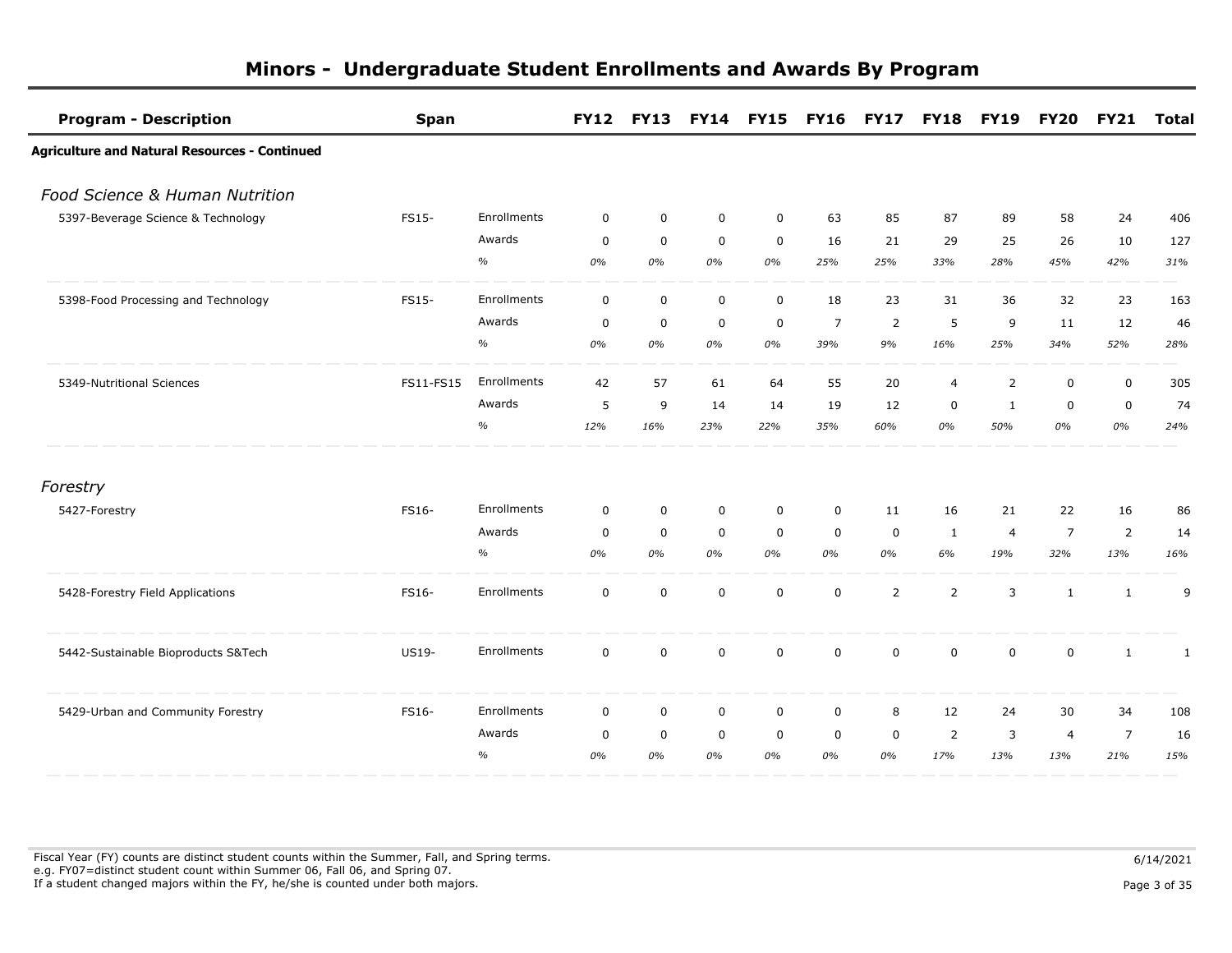| <b>Program - Description</b>                         | <b>Span</b> |             |                |             |                | FY12 FY13 FY14 FY15 FY16 FY17 FY18 FY19 |                |                |                |                |                | FY20 FY21 Total |                |
|------------------------------------------------------|-------------|-------------|----------------|-------------|----------------|-----------------------------------------|----------------|----------------|----------------|----------------|----------------|-----------------|----------------|
| <b>Agriculture and Natural Resources - Continued</b> |             |             |                |             |                |                                         |                |                |                |                |                |                 |                |
| Horticulture                                         |             |             |                |             |                |                                         |                |                |                |                |                |                 |                |
| 5335-Horticulture                                    | US10-       | Enrollments | 12             | 15          | 18             | 20                                      | 21             | 35             | 48             | 45             | 45             | 47              | 306            |
|                                                      |             | Awards      | $\overline{2}$ | 6           | $\overline{7}$ | $\overline{7}$                          | 8              | 5              | 10             | 14             | 10             | 12              | 81             |
|                                                      |             | $\%$        | 17%            | 40%         | 39%            | 35%                                     | 38%            | 14%            | 21%            | 31%            | 22%            | 26%             | 26%            |
| 5396-Plant, Animal&Microbial Biotech                 | FS15-       | Enrollments | $\mathbf 0$    | $\mathbf 0$ | $\mathbf 0$    | $\mathbf 0$                             | 21             | 23             | 27             | 36             | 40             | 34              | 181            |
|                                                      |             | Awards      | $\mathbf 0$    | $\mathbf 0$ | $\mathbf 0$    | $\mathbf 0$                             | $\overline{4}$ | $\overline{7}$ | $\overline{4}$ | 6              | 12             | 8               | 41             |
|                                                      |             | $\%$        | 0%             | 0%          | 0%             | 0%                                      | 19%            | 30%            | 15%            | 17%            | 30%            | 24%             | 23%            |
| <b>Plant Soil and Microbial Sciences</b>             |             |             |                |             |                |                                         |                |                |                |                |                |                 |                |
| 5364-Agronomy                                        | FS13-       | Enrollments | $\mathbf 0$    | $\mathbf 0$ | 61             | 69                                      | 67             | 60             | 55             | 48             | 40             | 31              | 431            |
|                                                      |             | Awards      | $\mathbf 0$    | $\mathbf 0$ | 15             | 12                                      | 17             | 17             | 15             | 12             | 13             | 9               | 110            |
|                                                      |             | $\%$        | 0%             | 0%          | 25%            | 17%                                     | 25%            | 28%            | 27%            | 25%            | 33%            | 29%             | 26%            |
| 5434-Applied Dev Intl Agr Nat Res                    | FS15-       | Enrollments | $\mathbf 0$    | $\mathbf 0$ | $\mathbf 0$    | $\mathbf 0$                             | $\mathbf 0$    | $\mathsf 0$    | $\mathbf 0$    | 8              | 13             | 11              | 32             |
|                                                      |             | Awards      | $\overline{0}$ | $\mathbf 0$ | $\mathbf 0$    | $\mathsf 0$                             | $\mathbf 0$    | $\mathbf 0$    | $\mathbf 0$    | $\mathbf 0$    | $\overline{4}$ | 5               | 9              |
|                                                      |             | $\%$        | 0%             | 0%          | 0%             | 0%                                      | 0%             | 0%             | 0%             | 0%             | 31%            | 45%             | 28%            |
| 5409-International Agriculture                       | FS15-US18   | Enrollments | $\mathbf 0$    | $\mathbf 0$ | $\mathsf 0$    | $\mathbf 0$                             | 6              | 10             | 10             | $\overline{4}$ | $\mathbf{1}$   | $\mathsf 0$     | 31             |
|                                                      |             | Awards      | $\mathbf 0$    | $\mathbf 0$ | $\mathbf 0$    | 0                                       | 3              | $\mathbf{1}$   | $\overline{4}$ | $\overline{2}$ | $\mathbf 0$    | $\mathbf 0$     | 10             |
|                                                      |             | $\%$        | 0%             | 0%          | 0%             | 0%                                      | 50%            | 10%            | 40%            | 50%            | 0%             | 0%              | 32%            |
| 5410-Sustainable Ag & Food Systems                   | FS15-       | Enrollments | $\mathbf 0$    | $\mathbf 0$ | $\mathsf 0$    | $\mathbf 0$                             | 60             | 58             | 63             | 69             | 65             | 57              | 372            |
|                                                      |             | Awards      | $\mathbf 0$    | 0           | $\pmb{0}$      | 0                                       | 14             | 10             | 18             | 13             | 18             | 21              | 94             |
|                                                      |             | $\%$        | 0%             | 0%          | 0%             | 0%                                      | 23%            | 17%            | 29%            | 19%            | 28%            | 37%             | 25%            |
| 5433-Turfgrass Management                            | SS18-       | Enrollments | $\mathbf 0$    | $\mathbf 0$ | $\mathbf 0$    | $\mathbf 0$                             | $\mathbf 0$    | $\mathbf 0$    | $\mathbf 0$    | $\mathbf{1}$   | $\pmb{0}$      | $1\,$           | $\overline{2}$ |
|                                                      |             | Awards      | $\mathbf 0$    | $\mathsf 0$ | $\mathsf 0$    | $\mathsf{O}\xspace$                     | 0              | 0              | $\mathbf 0$    | 1              | $\pmb{0}$      | $\pmb{0}$       | $\mathbf{1}$   |
|                                                      |             | $\%$        | 0%             | 0%          | 0%             | 0%                                      | 0%             | 0%             | 0%             | 100%           | 0%             | 0%              | 50%            |

Fiscal Year (FY) counts are distinct student counts within the Summer, Fall, and Spring terms.  $6/14/2021$ e.g. FY07=distinct student count within Summer 06, Fall 06, and Spring 07.

If a student changed majors within the FY, he/she is counted under both majors. Page 4 of 35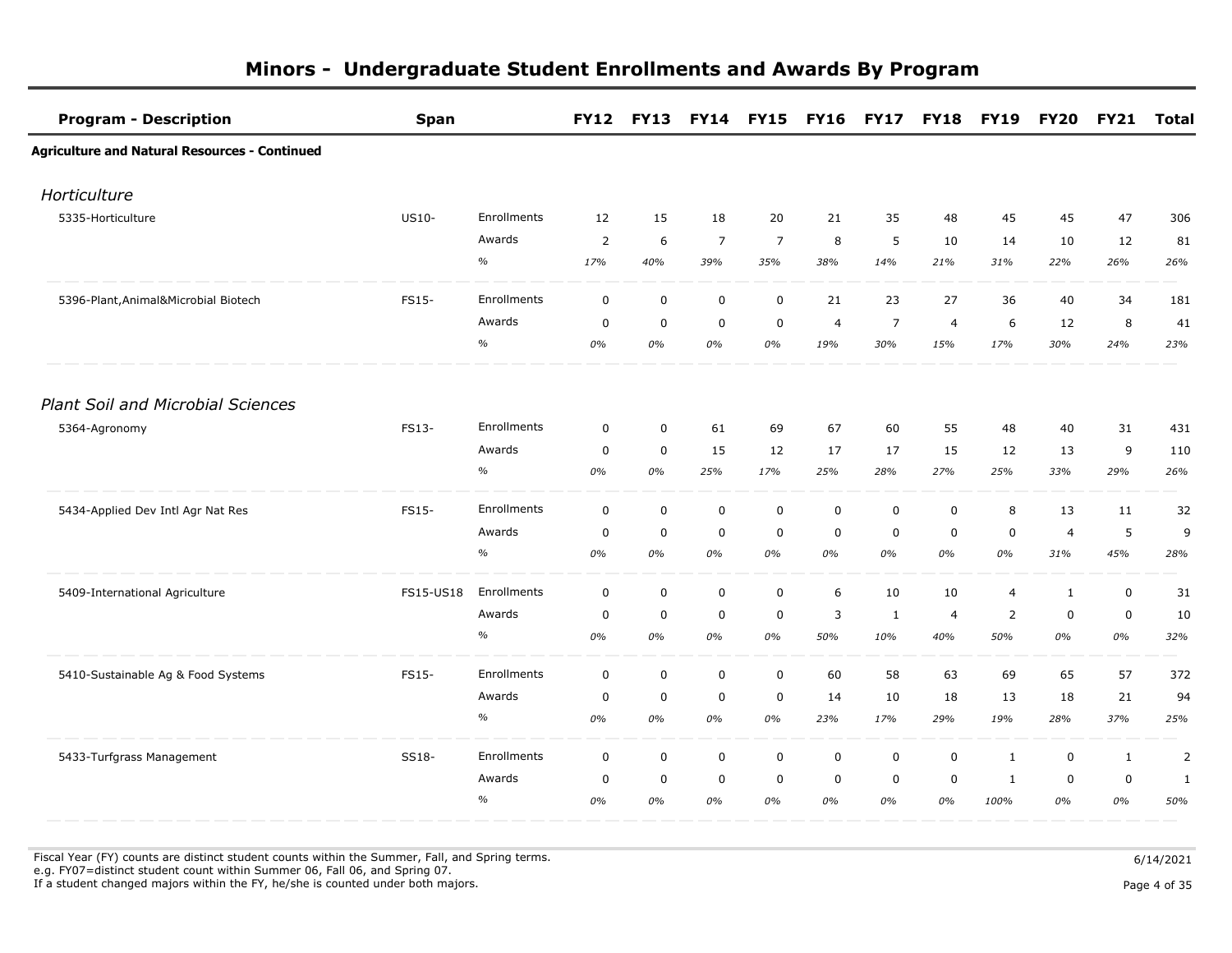| Span          |     | <b>FY13</b>                |             |     |     |                                           |                                           |     | FY20             | <b>FY21</b>      | Total        |
|---------------|-----|----------------------------|-------------|-----|-----|-------------------------------------------|-------------------------------------------|-----|------------------|------------------|--------------|
|               |     |                            |             |     |     |                                           |                                           |     |                  |                  |              |
|               |     |                            |             |     |     |                                           |                                           |     | FY20             | <b>FY21</b>      | <b>Total</b> |
| Enrollments   | 100 | 140                        | 183         | 171 | 705 | 790                                       | 800                                       | 843 | 748              | 661              | 5,141        |
| Awards        | 19  | 30                         | 46          | 38  | 177 | 187                                       | 193                                       | 205 | 202              | 186              | 1,283        |
| $\frac{1}{2}$ | 19% | 21%                        | 25%         | 22% | 25% | 24%                                       | 24%                                       | 24% | 27%              | 28%              | 25%          |
|               |     | <b>Minor Undergraduate</b> | <b>FY12</b> |     |     | <b>FY12 FY13 FY14 FY15</b><br><b>FY16</b> | <b>FY14 FY15 FY16 FY17</b><br><b>FY17</b> |     | <b>FY18 FY19</b> | <b>FY18 FY19</b> |              |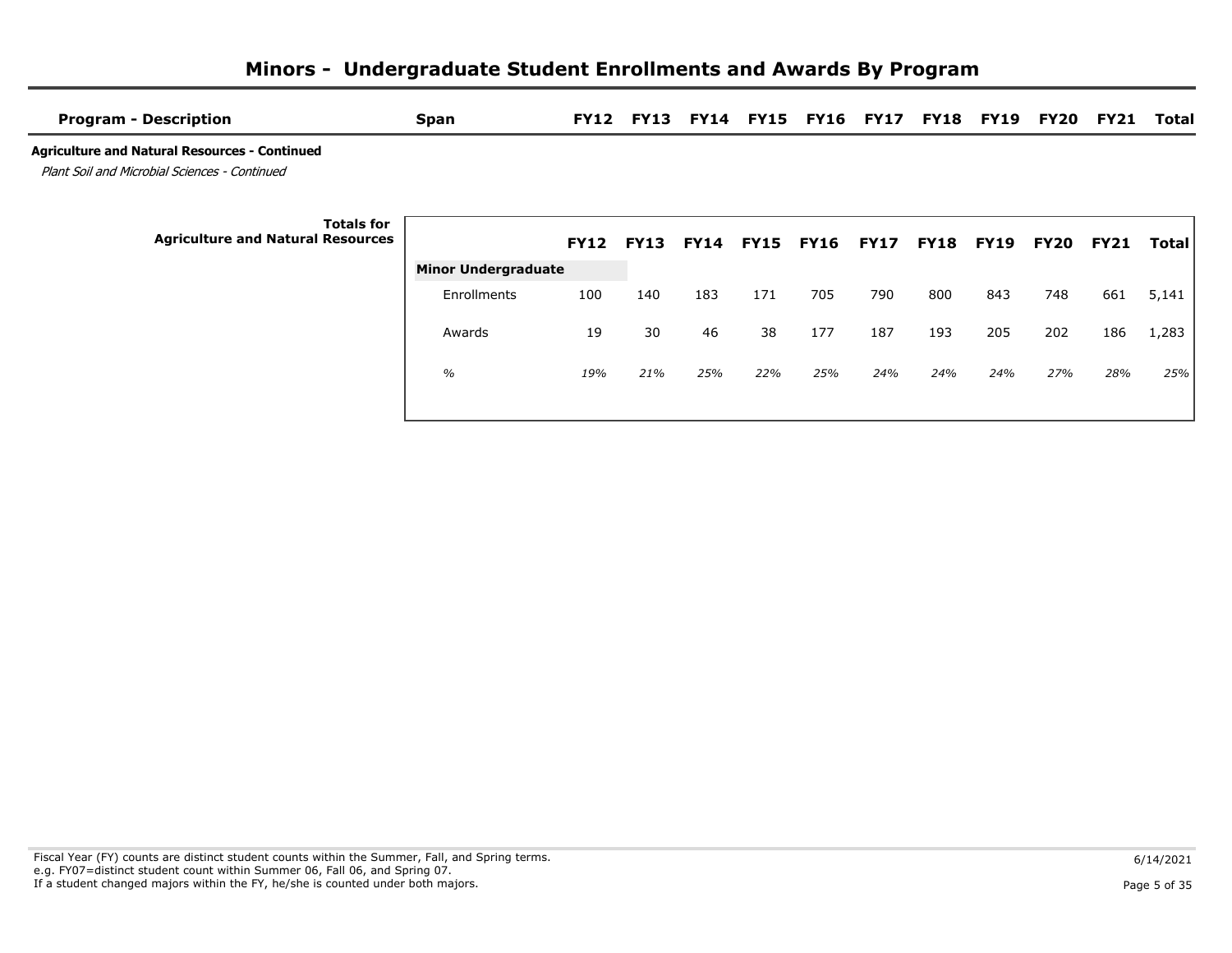| <b>Program - Description</b>        | <b>Span</b>  |               |                | FY12 FY13 FY14 FY15 FY16 FY17 FY18 FY19 |             |             |                |                |             |             |                | <b>FY20 FY21</b> | <b>Total</b> |
|-------------------------------------|--------------|---------------|----------------|-----------------------------------------|-------------|-------------|----------------|----------------|-------------|-------------|----------------|------------------|--------------|
| <b>Arts and Letters</b>             |              |               |                |                                         |             |             |                |                |             |             |                |                  |              |
| Art, Art History, and Design        |              |               |                |                                         |             |             |                |                |             |             |                |                  |              |
| 5669-Art History and Visual Culture | <b>FS08-</b> | Enrollments   | 35             | 49                                      | 47          | 41          | 33             | 40             | 35          | 25          | 18             | 24               | 347          |
|                                     |              | Awards        | $\overline{7}$ | 14                                      | 17          | 12          | $\overline{7}$ | $\overline{7}$ | 14          | 8           | 8              | 6                | 100          |
|                                     |              | $\frac{1}{2}$ | 20%            | 29%                                     | 36%         | 29%         | 21%            | 18%            | 40%         | 32%         | 44%            | 25%              | 29%          |
| 5795-Art Photography                | US19-        | Enrollments   | $\mathbf 0$    | $\mathsf 0$                             | $\mathsf 0$ | $\mathbf 0$ | $\mathbf 0$    | $\mathbf 0$    | $\mathbf 0$ | $\mathbf 0$ | 39             | 48               | 87           |
|                                     |              | Awards        | $\mathbf 0$    | 0                                       | $\mathbf 0$ | $\mathbf 0$ | $\mathbf 0$    | $\mathbf 0$    | $\mathbf 0$ | $\mathbf 0$ | 9              | 10               | 19           |
|                                     |              | $\%$          | 0%             | 0%                                      | 0%          | 0%          | 0%             | 0%             | 0%          | 0%          | 23%            | 21%              | 22%          |
| 5777-Comic Art and Graphic Novels   | FS16-        | Enrollments   | $\mathbf 0$    | $\mathsf 0$                             | $\mathsf 0$ | $\mathbf 0$ | $\mathbf 0$    | 11             | 18          | 27          | 31             | 39               | 126          |
|                                     |              | Awards        | $\mathbf 0$    | $\mathbf 0$                             | $\mathbf 0$ | $\mathbf 0$ | $\mathbf 0$    | 1              | 1           | 4           | $\overline{7}$ | $\overline{4}$   | 17           |
|                                     |              | $\frac{0}{0}$ | 0%             | 0%                                      | 0%          | 0%          | 0%             | 9%             | 6%          | 15%         | 23%            | 10%              | 13%          |
| 5765-Graphic Design                 | US15-        | Enrollments   | $\mathbf 0$    | $\mathsf 0$                             | $\mathbf 0$ | $\mathbf 0$ | 224            | 359            | 401         | 372         | 332            | 338              | 2,026        |
|                                     |              | Awards        | $\mathbf 0$    | $\mathbf 0$                             | $\mathbf 0$ | $\mathbf 0$ | 11             | 61             | 74          | 92          | 89             | 95               | 422          |
|                                     |              | $\%$          | 0%             | 0%                                      | 0%          | 0%          | 5%             | 17%            | 18%         | 25%         | 27%            | 28%              | 21%          |
| Arts & Letters Dean                 |              |               |                |                                         |             |             |                |                |             |             |                |                  |              |
| 5788-African American&African SSC   | FS18-US21    | Enrollments   | $\mathbf 0$    | $\mathbf 0$                             | $\mathbf 0$ | $\mathbf 0$ | $\mathbf 0$    | $\mathbf 0$    | $\mathbf 0$ | 6           | 27             | 35               | 68           |
|                                     |              | Awards        | $\mathbf 0$    | $\mathbf 0$                             | $\mathbf 0$ | $\mathbf 0$ | $\mathbf 0$    | $\Omega$       | $\Omega$    | $\Omega$    | $\mathbf{1}$   | 8                | 9            |
|                                     |              | $\frac{1}{2}$ | 0%             | 0%                                      | 0%          | 0%          | 0%             | 0%             | 0%          | 0%          | 4%             | 23%              | 13%          |
| 5760-African American&African Stdys | FS15-US21    | Enrollments   | $\mathbf 0$    | $\mathsf 0$                             | $\mathsf 0$ | $\mathbf 0$ | 34             | 42             | 46          | 42          | 36             | 23               | 223          |
|                                     |              | Awards        | $\mathbf 0$    | $\mathbf 0$                             | $\mathbf 0$ | 0           | $\overline{4}$ | $\mathbf 0$    | 10          | 12          | 9              | $\mathbf{1}$     | 36           |
|                                     |              | $\%$          | 0%             | 0%                                      | 0%          | 0%          | 12%            | 0%             | 22%         | 29%         | 25%            | 4%               | 16%          |
| 5781-American Indian &Indigenous St | SS17-        | Enrollments   | $\mathbf 0$    | $\mathbf 0$                             | $\mathbf 0$ | $\mathbf 0$ | $\mathbf 0$    | 16             | 22          | 20          | 20             | 15               | 93           |
|                                     |              | Awards        | $\mathbf 0$    | $\mathbf 0$                             | $\mathbf 0$ | $\mathbf 0$ | $\mathbf 0$    | 0              | 3           | 2           | 5              | $\overline{4}$   | 14           |
|                                     |              | $\frac{0}{0}$ | 0%             | 0%                                      | 0%          | 0%          | 0%             | 0%             | 14%         | 10%         | 25%            | 27%              | 15%          |

Fiscal Year (FY) counts are distinct student counts within the Summer, Fall, and Spring terms.  $6/14/2021$ 

e.g. FY07=distinct student count within Summer 06, Fall 06, and Spring 07.

If a student changed majors within the FY, he/she is counted under both majors. Page 6 of 35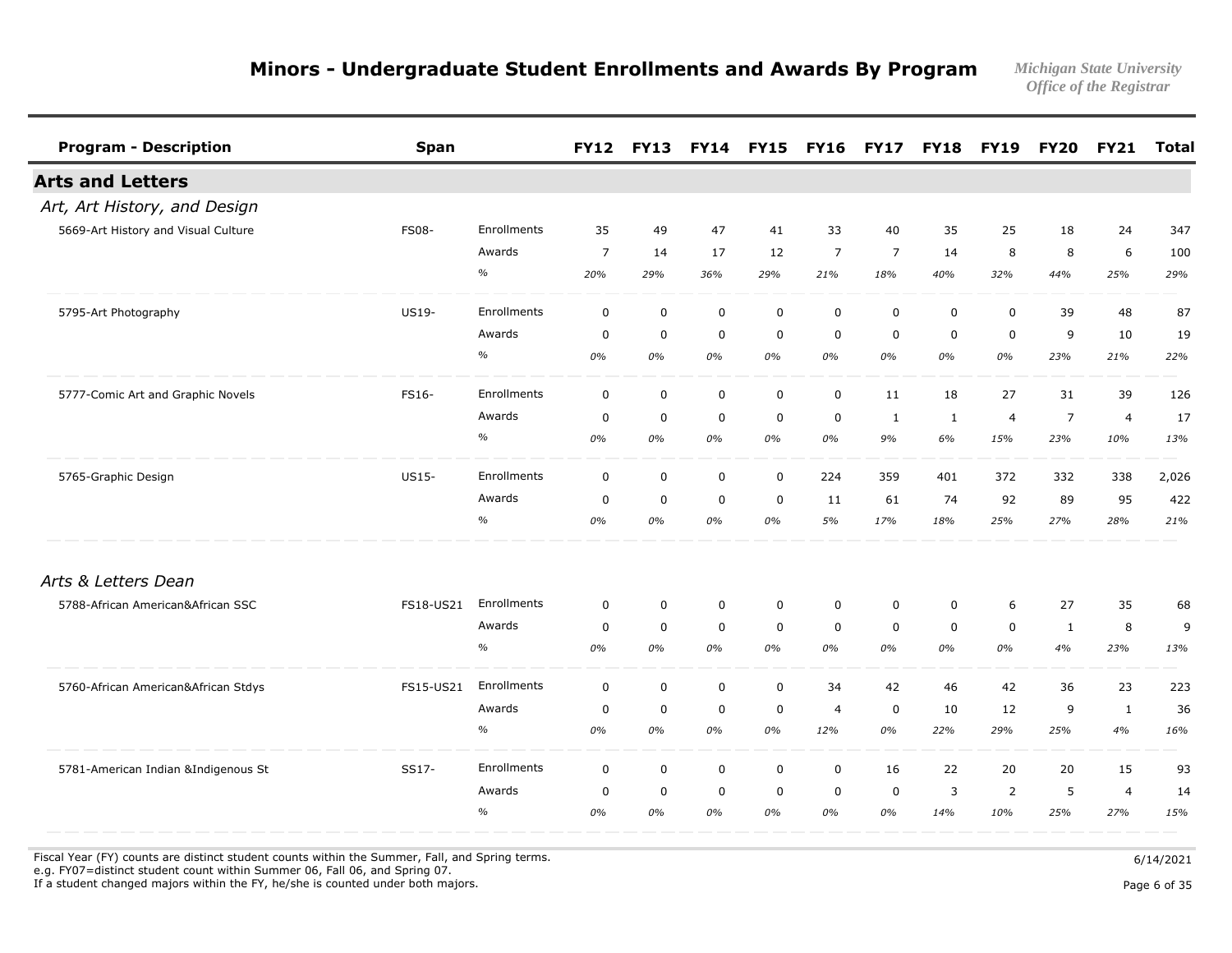| <b>Program - Description</b>        | <b>Span</b>  |             |                | <b>FY12 FY13</b> |             | FY14 FY15 FY16 FY17 FY18 FY19 |                |                |                |                | <b>FY20</b>    | <b>FY21</b>    | Total |
|-------------------------------------|--------------|-------------|----------------|------------------|-------------|-------------------------------|----------------|----------------|----------------|----------------|----------------|----------------|-------|
| <b>Arts and Letters - Continued</b> |              |             |                |                  |             |                               |                |                |                |                |                |                |       |
| Arts & Letters Dean - Continued     |              |             |                |                  |             |                               |                |                |                |                |                |                |       |
| 5770-American Indian Studies        | FS15-FS16    | Enrollments | $\mathbf 0$    | 0                | $\mathbf 0$ | 0                             | 5              | 9              | $\overline{4}$ | 3              | 3              | $\mathbf{1}$   | 25    |
| 5747-Arts and Cultural Management   | FS13-        | Enrollments | $\Omega$       | $\mathbf 0$      | 19          | 37                            | 55             | 58             | 66             | 59             | 47             | 47             | 388   |
|                                     |              | Awards      | $\Omega$       | $\mathbf 0$      | $\mathbf 0$ | 3                             | 9              | 14             | 12             | 16             | 10             | 8              | 72    |
|                                     |              | $\%$        | 0%             | 0%               | 0%          | 8%                            | 16%            | 24%            | 18%            | 27%            | 21%            | 17%            | 19%   |
| 5767-Digital Humanities             | FS15-        | Enrollments | $\mathbf 0$    | $\mathbf 0$      | $\mathbf 0$ | $\mathbf 0$                   | 23             | 22             | 18             | 20             | 18             | 18             | 119   |
|                                     |              | Awards      | $\mathbf 0$    | $\mathbf 0$      | $\mathbf 0$ | 0                             | $\overline{7}$ | 8              | $\overline{2}$ | 6              | 3              | $\overline{2}$ | 28    |
|                                     |              | $\%$        | 0%             | 0%               | 0%          | 0%                            | 30%            | 36%            | 11%            | 30%            | 17%            | 11%            | 24%   |
| 5697-Global Stdys Arts & Humanities | <b>FS09-</b> | Enrollments | 15             | 12               | 21          | 28                            | 17             | 11             | $\overline{7}$ | $\overline{4}$ | $\mathbf 0$    | 5              | 120   |
|                                     |              | Awards      | $\overline{4}$ | $\mathbf{1}$     | $\mathbf 0$ | $\overline{4}$                | 8              | $\overline{2}$ | 3              | $\overline{2}$ | $\mathbf 0$    | $\overline{2}$ | 26    |
|                                     |              | $\%$        | 27%            | 8%               | 0%          | 14%                           | 47%            | 18%            | 43%            | 50%            | 0%             | 40%            | 22%   |
| 5768-Jewish Studies                 | FS15-        | Enrollments | $\mathbf 0$    | $\mathbf 0$      | $\mathbf 0$ | $\mathbf 0$                   | 29             | 16             | 36             | 51             | 51             | 50             | 233   |
|                                     |              | Awards      | 0              | $\mathbf 0$      | $\mathbf 0$ | $\mathbf 0$                   | 6              | 8              | 9              | 12             | 6              | 10             | 51    |
|                                     |              | $\%$        | 0%             | 0%               | 0%          | 0%                            | 21%            | 50%            | 25%            | 24%            | 12%            | 20%            | 22%   |
| 5806-Jewish Studies Social Science  | <b>US20-</b> | Enrollments | $\mathbf 0$    | $\mathbf 0$      | $\mathbf 0$ | $\mathbf 0$                   | $\mathbf 0$    | $\mathbf 0$    | $\mathbf 0$    | $\mathbf 0$    | $\mathbf 0$    | 8              | 8     |
| 5761-Museum Studies                 | FS15-        | Enrollments | $\mathbf 0$    | $\mathsf 0$      | $\mathsf 0$ | $\mathbf 0$                   | 43             | 49             | 52             | 49             | 37             | 35             | 265   |
|                                     |              | Awards      | $\mathbf 0$    | $\mathbf 0$      | $\mathsf 0$ | 0                             | $\overline{4}$ | 14             | 8              | 18             | 10             | 10             | 64    |
|                                     |              | $\%$        | 0%             | 0%               | 0%          | 0%                            | 9%             | 29%            | 15%            | 37%            | 27%            | 29%            | 24%   |
| 5762-Russian and Eurasian Studies   | FS15-        | Enrollments | $\mathbf 0$    | $\mathbf 0$      | 0           | $\mathbf 0$                   | 13             | 14             | 9              | 11             | 8              | 3              | 58    |
|                                     |              | Awards      | $\mathbf 0$    | $\mathbf 0$      | $\mathbf 0$ | $\mathbf 0$                   | 3              | 6              | 5              | $\overline{2}$ | $\overline{4}$ | $\overline{2}$ | 22    |
|                                     |              | $\%$        | 0%             | 0%               | 0%          | 0%                            | 23%            | 43%            | 56%            | 18%            | 50%            | 67%            | 38%   |

Fiscal Year (FY) counts are distinct student counts within the Summer, Fall, and Spring terms.  $6/14/2021$  e.g. FY07=distinct student count within Summer 06, Fall 06, and Spring 07. If a student changed majors within the FY, he/she is counted under both majors. Page 7 of 35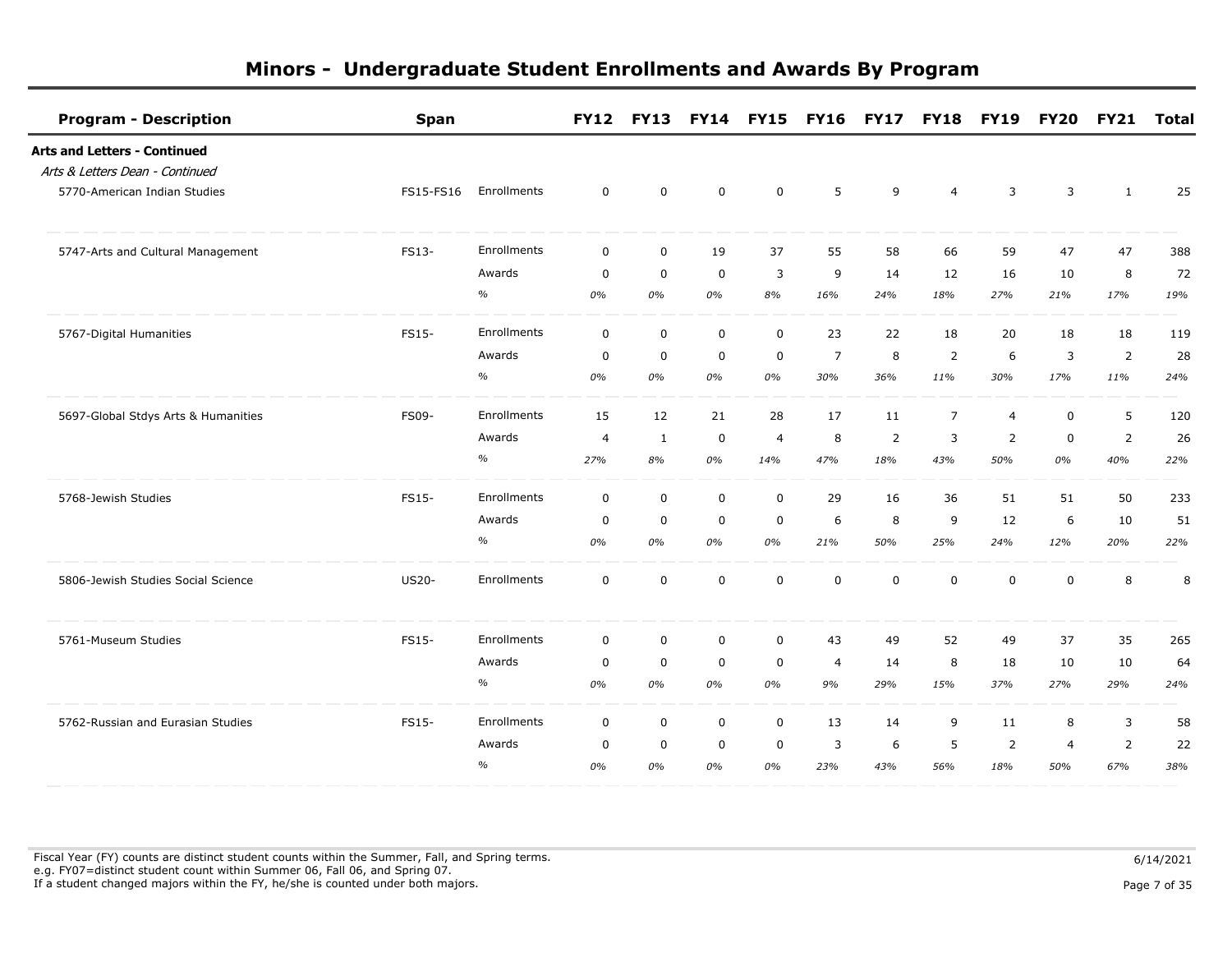| <b>Program - Description</b>        | <b>Span</b>  |             | <b>FY12</b>    |                |             | FY13 FY14 FY15 FY16 FY17 FY18 FY19 FY20 |             |             |                |     |     | <b>FY21</b> | <b>Total</b> |
|-------------------------------------|--------------|-------------|----------------|----------------|-------------|-----------------------------------------|-------------|-------------|----------------|-----|-----|-------------|--------------|
| <b>Arts and Letters - Continued</b> |              |             |                |                |             |                                         |             |             |                |     |     |             |              |
| English                             |              |             |                |                |             |                                         |             |             |                |     |     |             |              |
| 5782-Creative Writing               | FS17-        | Enrollments | $\mathbf 0$    | $\mathbf 0$    | $\mathbf 0$ | $\mathbf 0$                             | $\mathbf 0$ | $\mathbf 0$ | 29             | 22  | 28  | 32          | 111          |
|                                     |              | Awards      | $\mathbf 0$    | $\mathbf 0$    | $\mathbf 0$ | $\mathbf 0$                             | $\mathbf 0$ | $\mathsf 0$ | $\overline{2}$ | 5   | 8   | 5           | 20           |
|                                     |              | $\%$        | 0%             | 0%             | 0%          | 0%                                      | 0%          | 0%          | 7%             | 23% | 29% | 16%         | 18%          |
| 5769-Fiction Filmmaking             | FS15-        | Enrollments | $\mathsf 0$    | $\mathsf 0$    | $\mathsf 0$ | $\mathsf{O}\xspace$                     | 51          | 55          | 64             | 58  | 63  | 71          | 362          |
|                                     |              | Awards      | $\mathbf 0$    | $\mathsf 0$    | $\mathbf 0$ | 0                                       | 13          | 15          | 20             | 21  | 12  | 15          | 96           |
|                                     |              | $\%$        | 0%             | 0%             | 0%          | 0%                                      | 25%         | 27%         | 31%            | 36% | 19% | 21%         | 27%          |
| 5699-Film Studies                   | FS09-        | Enrollments | 35             | 42             | 51          | 69                                      | 68          | 56          | 58             | 56  | 57  | 47          | 539          |
|                                     |              | Awards      | 10             | $\overline{4}$ | 8           | 15                                      | 23          | 10          | 11             | 12  | 19  | 13          | 125          |
|                                     |              | $\%$        | 29%            | 10%            | 16%         | 22%                                     | 34%         | 18%         | 19%            | 21% | 33% | 28%         | 23%          |
| 5799-Popular Culture Studies        | <b>US20-</b> | Enrollments |                |                |             |                                         |             |             |                |     |     |             |              |
| Linguistic, Languages and Cultures  |              |             |                |                |             |                                         |             |             |                |     |     |             |              |
| 1026-Arabic                         | FS09-        | Enrollments | 25             | 38             | 40          | 37                                      | 38          | 31          | 42             | 40  | 36  | 33          | 360          |
|                                     |              | Awards      | $\overline{4}$ | $\overline{2}$ | 8           | $\overline{4}$                          | 8           | $\mathbf 0$ | 6              | 11  | 10  | 6           | 59           |
|                                     |              | $\%$        | 16%            | 5%             | 20%         | 11%                                     | 21%         | 0%          | 14%            | 28% | 28% | 18%         | 16%          |
| 5708-Chinese                        | FS10-        | Enrollments | 40             | 63             | 85          | 87                                      | 95          | 95          | 78             | 76  | 70  | 75          | 764          |
|                                     |              | Awards      | $\overline{7}$ | 15             | 25          | 15                                      | 17          | 28          | 23             | 20  | 13  | 19          | 182          |
|                                     |              | $\%$        | 18%            | 24%            | 29%         | 17%                                     | 18%         | 29%         | 29%            | 26% | 19% | 25%         | 24%          |
| 5763-Cognitive Science              | FS15-        | Enrollments | $\mathbf 0$    | $\mathbf 0$    | $\mathbf 0$ | $\mathbf 0$                             | 140         | 157         | 142            | 163 | 136 | 140         | 878          |
|                                     |              | Awards      | $\mathbf 0$    | $\mathsf 0$    | $\mathbf 0$ | $\mathbf 0$                             | 20          | 48          | 31             | 36  | 45  | 34          | 214          |
|                                     |              | $\%$        | 0%             | 0%             | 0%          | 0%                                      | 14%         | 31%         | 22%            | 22% | 33% | 24%         | 24%          |

Fiscal Year (FY) counts are distinct student counts within the Summer, Fall, and Spring terms.  $6/14/2021$  e.g. FY07=distinct student count within Summer 06, Fall 06, and Spring 07. If a student changed majors within the FY, he/she is counted under both majors. Page 8 of 35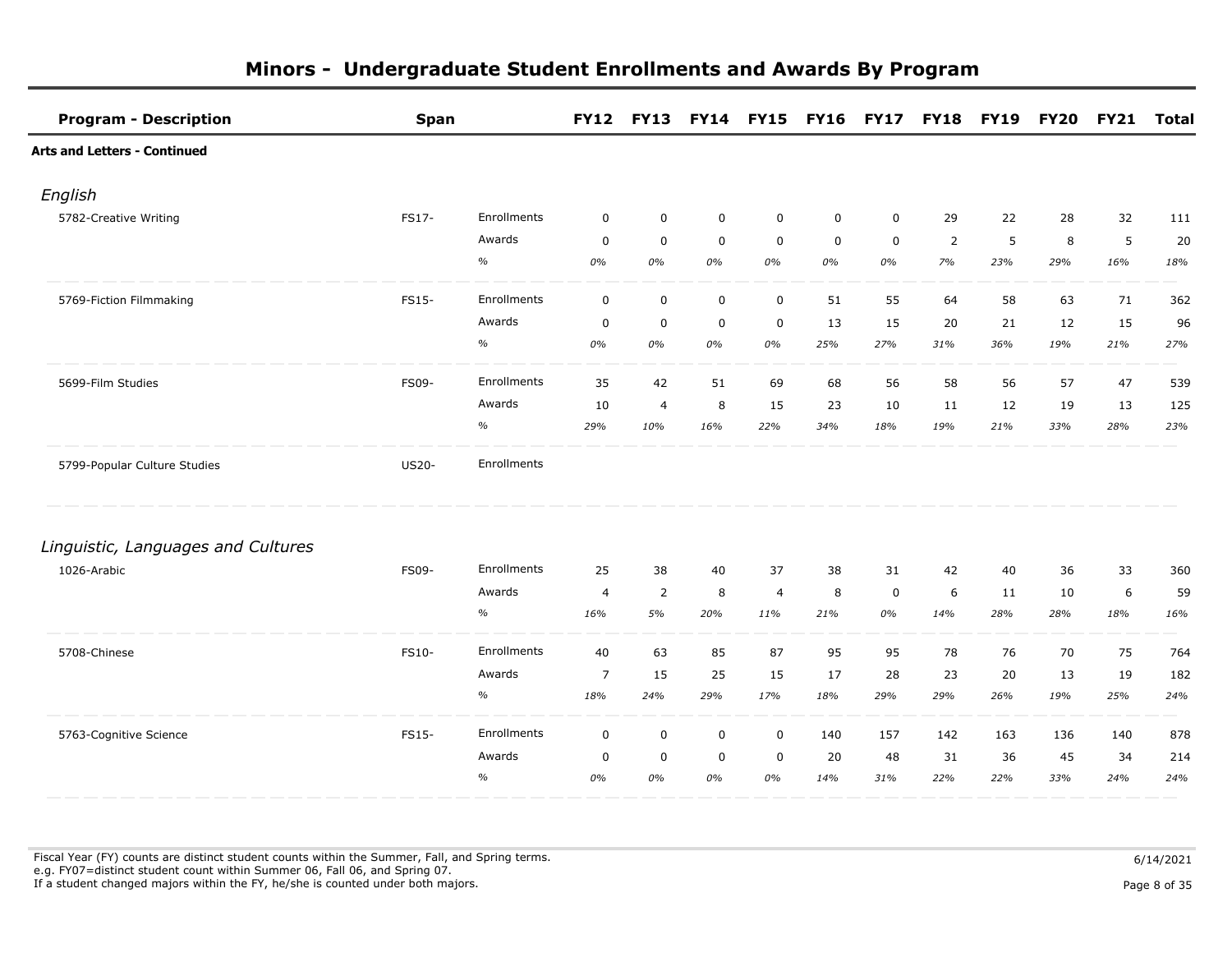| <b>Program - Description</b>                   | <b>Span</b>  |             |             |             |             | FY12 FY13 FY14 FY15 FY16 FY17 FY18 |             |             |                | <b>FY19</b>    | <b>FY20</b>    | <b>FY21</b> | Total |
|------------------------------------------------|--------------|-------------|-------------|-------------|-------------|------------------------------------|-------------|-------------|----------------|----------------|----------------|-------------|-------|
| Arts and Letters - Continued                   |              |             |             |             |             |                                    |             |             |                |                |                |             |       |
| Linguistic, Languages and Cultures - Continued |              |             |             |             |             |                                    |             |             |                |                |                |             |       |
| 5790-Cognitive Science SSC                     | <b>FS18-</b> | Enrollments | $\mathbf 0$ | $\mathbf 0$ | $\mathbf 0$ | 0                                  | $\mathbf 0$ | $\mathbf 0$ | $\mathbf 0$    | 47             | 92             | 166         | 305   |
|                                                |              | Awards      | $\mathbf 0$ | $\mathbf 0$ | $\mathbf 0$ | $\mathbf 0$                        | $\mathbf 0$ | $\mathbf 0$ | $\mathbf 0$    | $\mathbf 0$    | 18             | 40          | 58    |
|                                                |              | $\%$        | 0%          | 0%          | 0%          | 0%                                 | 0%          | 0%          | 0%             | 0%             | 20%            | 24%         | 19%   |
| 5692-German                                    | FS09-        | Enrollments | 99          | 114         | 125         | 159                                | 173         | 182         | 171            | 163            | 128            | 116         | 1,430 |
|                                                |              | Awards      | 21          | 36          | 28          | 26                                 | 41          | 38          | 40             | 47             | 38             | 33          | 348   |
|                                                |              | $\%$        | 21%         | 32%         | 22%         | 16%                                | 24%         | 21%         | 23%            | 29%            | 30%            | 28%         | 24%   |
| 5779-Indian & S Asian Lng&Cultures             | FS16-        | Enrollments | $\pmb{0}$   | $\pmb{0}$   | $\mathsf 0$ | $\mathsf 0$                        | $\mathsf 0$ | 20          | 20             | 17             | 11             | 8           | 76    |
|                                                |              | Awards      | $\mathbf 0$ | $\pmb{0}$   | $\pmb{0}$   | $\mathbf 0$                        | $\mathbf 0$ | 1           | $\overline{2}$ | 3              | $\overline{4}$ | 3           | 13    |
|                                                |              | $\%$        | 0%          | 0%          | 0%          | 0%                                 | 0%          | 5%          | 10%            | 18%            | 36%            | 38%         | 17%   |
| 5712-Japanese                                  | FS10-        | Enrollments | 57          | 78          | 92          | 96                                 | 113         | 109         | 103            | 88             | 105            | 107         | 948   |
|                                                |              | Awards      | 11          | 23          | 25          | 25                                 | 24          | 16          | 28             | 18             | 27             | 18          | 215   |
|                                                |              | $\%$        | 19%         | 29%         | 27%         | 26%                                | 21%         | 15%         | 27%            | 20%            | 26%            | 17%         | 23%   |
| 5764-Korean                                    | SS15-        | Enrollments | $\mathbf 0$ | $\mathbf 0$ | $\mathbf 0$ | 26                                 | 58          | 53          | 51             | 59             | 65             | 68          | 380   |
|                                                |              | Awards      | $\mathbf 0$ | $\mathbf 0$ | $\mathbf 0$ | $\overline{2}$                     | 8           | 6           | 10             | $\overline{7}$ | 10             | 11          | 54    |
|                                                |              | $\%$        | 0%          | 0%          | 0%          | 8%                                 | 14%         | 11%         | 20%            | 12%            | 15%            | 16%         | 14%   |
| 5663-Linguistics                               | FS07-        | Enrollments | 46          | 45          | 45          | 46                                 | 42          | 38          | 29             | 38             | 30             | 20          | 379   |
|                                                |              | Awards      | 12          | 11          | 15          | 13                                 | 9           | 13          | 6              | 8              | 15             | 6           | 108   |
|                                                |              | $\%$        | 26%         | 24%         | 33%         | 28%                                | 21%         | 34%         | 21%            | 21%            | 50%            | 30%         | 28%   |
| 5662-Russian                                   | FS07-        | Enrollments | 23          | 31          | 29          | 34                                 | 27          | 30          | 30             | 35             | 19             | 20          | 278   |
|                                                |              | Awards      | 2           | 5           | 11          | 10                                 | 5           | 8           | $\overline{7}$ | 11             | $\overline{a}$ | 3           | 66    |
|                                                |              | $\%$        | 9%          | 16%         | 38%         | 29%                                | 19%         | 27%         | 23%            | 31%            | 21%            | 15%         | 24%   |
| 5754-Tch Eng to Speakers Other Lang            | FS14-        | Enrollments | $\mathbf 0$ | $\mathbf 0$ | $\mathbf 0$ | 43                                 | 87          | 90          | 82             | 72             | 71             | 57          | 502   |
|                                                |              | Awards      | $\mathbf 0$ | $\mathbf 0$ | $\mathbf 0$ | 3                                  | 13          | 23          | 24             | 17             | 24             | 13          | 117   |
|                                                |              | $\%$        | 0%          | 0%          | 0%          | 7%                                 | 15%         | 26%         | 29%            | 24%            | 34%            | 23%         | 23%   |

Fiscal Year (FY) counts are distinct student counts within the Summer, Fall, and Spring terms.  $6/14/2021$ 

 e.g. FY07=distinct student count within Summer 06, Fall 06, and Spring 07. If a student changed majors within the FY, he/she is counted under both majors. Page 9 of 35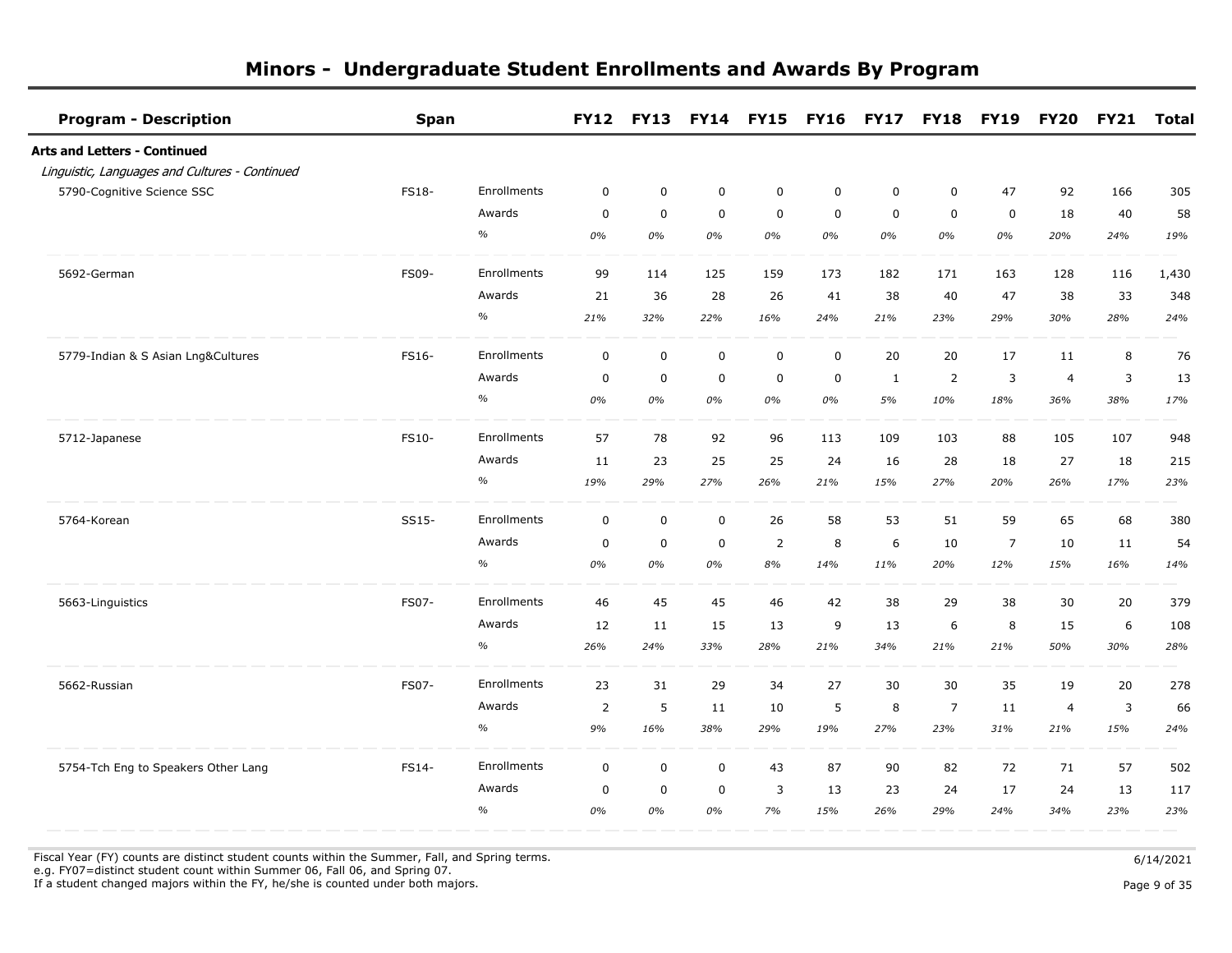| <b>Program - Description</b>                   | <b>Span</b>  |             | <b>FY12</b>    | <b>FY13</b> |                | <b>FY14 FY15</b> | <b>FY16 FY17</b> |                | <b>FY18</b>    | <b>FY19</b>    | <b>FY20</b> | <b>FY21</b> | <b>Total</b> |
|------------------------------------------------|--------------|-------------|----------------|-------------|----------------|------------------|------------------|----------------|----------------|----------------|-------------|-------------|--------------|
| <b>Arts and Letters - Continued</b>            |              |             |                |             |                |                  |                  |                |                |                |             |             |              |
| Linguistic, Languages and Cultures - Continued |              |             |                |             |                |                  |                  |                |                |                |             |             |              |
| Philosophy                                     |              |             |                |             |                |                  |                  |                |                |                |             |             |              |
| 5666-Philosophy                                | FS07-        | Enrollments | 62             | 58          | 57             | 54               | 61               | 50             | 64             | 66             | 76          | 65          | 613          |
|                                                |              | Awards      | 16             | 14          | 6              | 11               | 15               | 11             | 17             | 13             | 17          | 22          | 142          |
|                                                |              | $\%$        | 26%            | 24%         | 11%            | 20%              | 25%              | 22%            | 27%            | 20%            | 22%         | 34%         | 23%          |
| 5701-Philosophy and Law                        | FS09-        | Enrollments | 83             | 94          | 103            | 90               | 98               | 97             | 79             | 75             | 53          | 56          | 828          |
|                                                |              | Awards      | 27             | 15          | 33             | 21               | 25               | 27             | 27             | 27             | 17          | 10          | 229          |
|                                                |              | $\%$        | 33%            | 16%         | 32%            | 23%              | 26%              | 28%            | 34%            | 36%            | 32%         | 18%         | 28%          |
| <b>Religious Studies</b>                       |              |             |                |             |                |                  |                  |                |                |                |             |             |              |
| 5702-Religion in the Americas                  | FS09-US18    | Enrollments | $\overline{2}$ | 3           | $\overline{2}$ | $\overline{2}$   | 1                | $\mathbf{1}$   | $\mathbf{1}$   | $\mathbf{1}$   | $\pmb{0}$   | $\pmb{0}$   | 13           |
|                                                |              | Awards      | $\mathbf 0$    | $\mathbf 0$ | $\mathbf{1}$   | $\mathbf 0$      | $\mathbf 0$      | $\mathbf 0$    | $\mathbf 0$    | $\mathbf 0$    | $\mathbf 0$ | $\mathbf 0$ | 1            |
|                                                |              | $\%$        | 0%             | 0%          | 50%            | 0%               | 0%               | 0%             | 0%             | 0%             | 0%          | 0%          | 8%           |
| 5693-Religious Studies                         | <b>FS09-</b> | Enrollments | 50             | 61          | 66             | 77               | 78               | 96             | 93             | 72             | 68          | 55          | 716          |
|                                                |              | Awards      | 17             | 15          | 20             | 18               | 18               | 22             | 33             | 19             | 29          | 19          | 210          |
|                                                |              | $\%$        | 34%            | 25%         | 30%            | 23%              | 23%              | 23%            | 35%            | 26%            | 43%         | 35%         | 29%          |
| Romance and Classical Studies                  |              |             |                |             |                |                  |                  |                |                |                |             |             |              |
| 5775-Class&Ancient Mediterranean St            | SS16-        | Enrollments | $\mathbf 0$    | $\mathbf 0$ | $\mathbf 0$    | $\mathbf 0$      | $\overline{7}$   | 10             | 15             | 14             | 15          | 21          | 82           |
|                                                |              | Awards      | $\mathbf 0$    | $\mathbf 0$ | $\mathbf 0$    | $\mathbf 0$      | $\mathbf 0$      | $\overline{2}$ | $\overline{2}$ | $\overline{2}$ | 3           | 3           | 12           |
|                                                |              | $\%$        | 0%             | 0%          | 0%             | 0%               | 0%               | 20%            | 13%            | 14%            | 20%         | 14%         | 15%          |
| 5670-French                                    | <b>US08-</b> | Enrollments | 72             | 96          | 116            | 130              | 128              | 128            | 135            | 140            | 123         | 138         | 1,206        |
|                                                |              | Awards      | 10             | 15          | 13             | 22               | 33               | 28             | 21             | 34             | 25          | 22          | 223          |
|                                                |              | $\%$        | 14%            | 16%         | 11%            | 17%              | 26%              | 22%            | 16%            | 24%            | 20%         | 16%         | 18%          |

Fiscal Year (FY) counts are distinct student counts within the Summer, Fall, and Spring terms.  $6/14/2021$  e.g. FY07=distinct student count within Summer 06, Fall 06, and Spring 07. If a student changed majors within the FY, he/she is counted under both majors. Page 10 of 35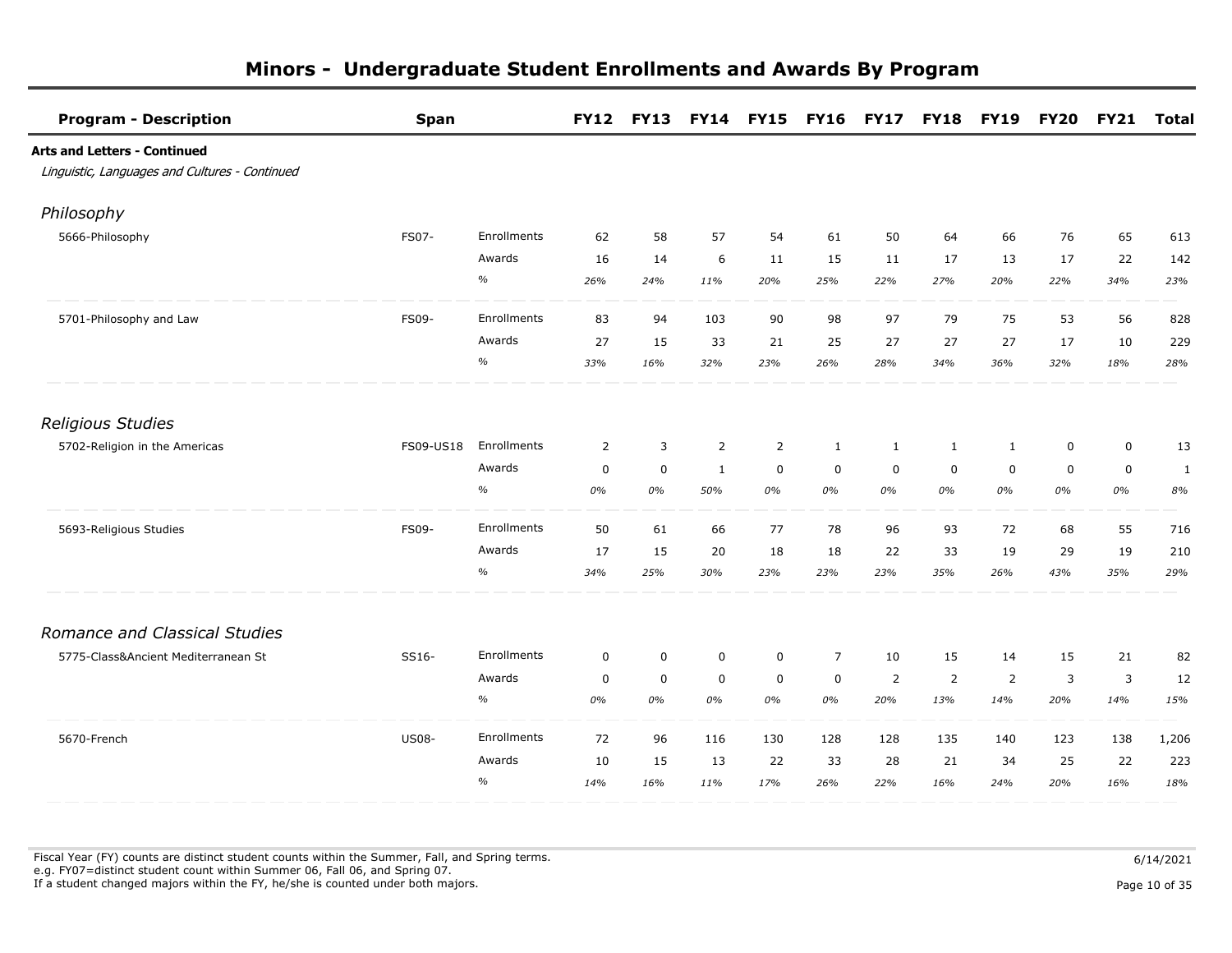| <b>Program - Description</b>              | <b>Span</b>  |             | <b>FY12</b>    | <b>FY13</b> |              | <b>FY14 FY15</b> | <b>FY16 FY17</b> |                | <b>FY18</b> | <b>FY19</b>    | <b>FY20</b>    | <b>FY21</b>    | <b>Total</b> |
|-------------------------------------------|--------------|-------------|----------------|-------------|--------------|------------------|------------------|----------------|-------------|----------------|----------------|----------------|--------------|
| <b>Arts and Letters - Continued</b>       |              |             |                |             |              |                  |                  |                |             |                |                |                |              |
| Romance and Classical Studies - Continued |              |             |                |             |              |                  |                  |                |             |                |                |                |              |
| 5700-Italian                              | FS09-        | Enrollments | 14             | 16          | 14           | 23               | 23               | 28             | 29          | 30             | 27             | 37             | 241          |
|                                           |              | Awards      | 2              | 5           | 2            | $\overline{4}$   | 9                | $\overline{7}$ | 3           | $\overline{4}$ | 5              | 8              | 49           |
|                                           |              | $\%$        | 14%            | 31%         | 14%          | 17%              | 39%              | 25%            | 10%         | 13%            | 19%            | 22%            | 20%          |
| 5735-Portuguese                           | FS12-        | Enrollments | $\mathbf 0$    | 24          | 35           | 27               | 19               | 15             | 12          | 10             | $\overline{7}$ | 10             | 159          |
|                                           |              | Awards      | $\mathbf 0$    | 3           | 9            | 10               | $\overline{7}$   | 5              | 3           | $\overline{4}$ | $\mathbf{1}$   | $\overline{a}$ | 46           |
|                                           |              | $\%$        | 0%             | 13%         | 26%          | 37%              | 37%              | 33%            | 25%         | 40%            | 14%            | 40%            | 29%          |
| 5729-Spanish                              | FS12-        | Enrollments | $\mathbf 0$    | 546         | 600          | 614              | 642              | 621            | 688         | 760            | 754            | 764            | 5,989        |
|                                           |              | Awards      | $\mathbf 0$    | 113         | 114          | 131              | 134              | 147            | 138         | 154            | 172            | 168            | 1,271        |
|                                           |              | $\%$        | 0%             | 21%         | 19%          | 21%              | 21%              | 24%            | 20%         | 20%            | 23%            | 22%            | 21%          |
| Spanish and Portuguese                    |              |             |                |             |              |                  |                  |                |             |                |                |                |              |
| 5704-Portuguese                           | FS09-US12    | Enrollments | 20             | 11          | 0            | 0                | $\mathbf 0$      | 0              | 0           | 0              | $\mathbf 0$    | $\mathsf 0$    | 31           |
|                                           |              | Awards      | 3              | $\mathbf 0$ | $\mathbf 0$  | $\mathbf 0$      | $\mathbf 0$      | $\mathbf 0$    | $\mathbf 0$ | $\mathbf 0$    | $\mathbf 0$    | $\mathbf 0$    | 3            |
|                                           |              | $\%$        | 15%            | 0%          | 0%           | 0%               | 0%               | 0%             | 0%          | 0%             | 0%             | 0%             | 10%          |
| 5682-Spanish                              | FS08-US12    | Enrollments | 546            | 260         | $\mathbf{1}$ | $\mathbf{1}$     | $\mathbf 0$      | $\mathbf 0$    | $\mathbf 0$ | $\mathbf 0$    | $\mathbf 0$    | $\mathbf 0$    | 808          |
|                                           |              | Awards      | 109            | 15          | 1            | 0                | $\mathbf 0$      | 0              | $\mathbf 0$ | 0              | $\mathbf 0$    | $\mathbf 0$    | 125          |
|                                           |              | $\%$        | 20%            | 6%          | 100%         | 0%               | 0%               | 0%             | 0%          | 0%             | 0%             | 0%             | 15%          |
| Theatre                                   |              |             |                |             |              |                  |                  |                |             |                |                |                |              |
| 5713-Dance                                | <b>FS10-</b> | Enrollments | 51             | 48          | 50           | 43               | 44               | 49             | 53          | 67             | 69             | 63             | 537          |
|                                           |              | Awards      | $\overline{4}$ | 3           | 5            | 8                | $\overline{4}$   | 5              | 6           | 5              | $\overline{7}$ | 10             | 57           |
|                                           |              | $\%$        | 8%             | 6%          | 10%          | 19%              | 9%               | 10%            | 11%         | 7%             | 10%            | 16%            | 11%          |
|                                           |              |             |                |             |              |                  |                  |                |             |                |                |                |              |

Fiscal Year (FY) counts are distinct student counts within the Summer, Fall, and Spring terms.  $6/14/2021$  e.g. FY07=distinct student count within Summer 06, Fall 06, and Spring 07. If a student changed majors within the FY, he/she is counted under both majors. Page 11 of 35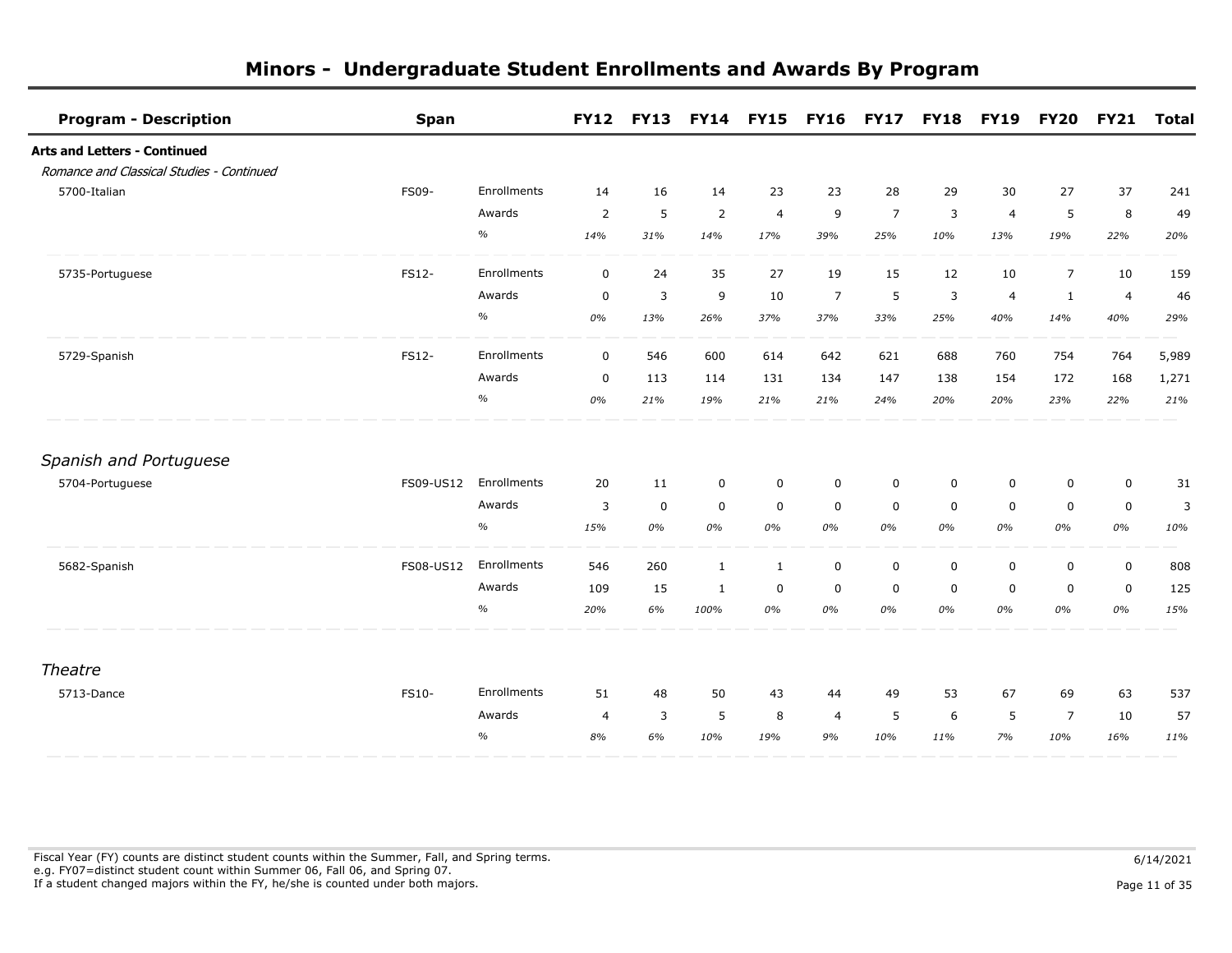| <b>Program - Description</b>        | <b>Span</b>  |             | <b>FY12</b> | <b>FY13</b> |             | <b>FY14 FY15</b> |             | <b>FY16 FY17</b> | <b>FY18</b> | <b>FY19</b> | <b>FY20</b> | <b>FY21</b> | <b>Total</b> |
|-------------------------------------|--------------|-------------|-------------|-------------|-------------|------------------|-------------|------------------|-------------|-------------|-------------|-------------|--------------|
| <b>Arts and Letters - Continued</b> |              |             |             |             |             |                  |             |                  |             |             |             |             |              |
| Theatre - Continued                 |              |             |             |             |             |                  |             |                  |             |             |             |             |              |
| 5758-Musical Theatre                | FS14-        | Enrollments | 0           | $\mathbf 0$ | $\mathbf 0$ | 13               | 31          | 55               | 70          | 72          | 69          | 60          | 370          |
|                                     |              | Awards      | $\mathbf 0$ | $\mathbf 0$ | $\mathbf 0$ | $\mathbf 0$      | $\mathbf 0$ | $\mathbf{1}$     | 10          | 8           | 13          | 17          | 49           |
|                                     |              | $\%$        | 0%          | 0%          | 0%          | 0%               | 0%          | 2%               | 14%         | 11%         | 19%         | 28%         | 13%          |
| 5664-Theatre                        | FS07-        | Enrollments | 84          | 82          | 87          | 72               | 58          | 63               | 57          | 68          | 66          | 57          | 694          |
|                                     |              | Awards      | 12          | 10          | 20          | 14               | 9           | 15               | 11          | 14          | 6           | 11          | 122          |
|                                     |              | $\%$        | 14%         | 12%         | 23%         | 19%              | 16%         | 24%              | 19%         | 21%         | 9%          | 19%         | 18%          |
| <b>Women's Studies</b>              |              |             |             |             |             |                  |             |                  |             |             |             |             |              |
| 5791-LGBTQ & Sexuality Studies SSC  | SS19-        | Enrollments | $\mathbf 0$ | $\mathbf 0$ | $\mathbf 0$ | $\mathbf 0$      | $\mathbf 0$ | $\mathbf 0$      | $\mathbf 0$ | 3           | 24          | 38          | 65           |
|                                     |              | Awards      | 0           | 0           | $\mathbf 0$ | 0                | $\mathbf 0$ | $\mathbf 0$      | $\mathbf 0$ | 0           | $\mathbf 0$ | 8           | 8            |
|                                     |              | $\%$        | 0%          | 0%          | 0%          | 0%               | 0%          | 0%               | 0%          | 0%          | 0%          | 21%         | 12%          |
| 5766-LGBTQ and Sexuality Studies    | <b>FS15-</b> | Enrollments | $\mathbf 0$ | $\mathbf 0$ | $\mathbf 0$ | $\mathbf 0$      | 57          | 61               | 53          | 51          | 38          | 32          | 292          |
|                                     |              | Awards      | $\mathbf 0$ | $\mathbf 0$ | $\mathbf 0$ | $\mathbf 0$      | 16          | 15               | 12          | 15          | 15          | 9           | 82           |
|                                     |              | $\%$        | 0%          | 0%          | 0%          | 0%               | 28%         | 25%              | 23%         | 29%         | 39%         | 28%         | 28%          |
| 5703-Women's and Gender Studies     | FS09-        | Enrollments | 114         | 120         | 147         | 154              | 169         | 182              | 163         | 150         | 119         | 127         | 1,445        |
|                                     |              | Awards      | 46          | 28          | 38          | 42               | 48          | 52               | 59          | 55          | 41          | 39          | 448          |
|                                     |              | $\%$        | 40%         | 23%         | 26%         | 27%              | 28%         | 29%              | 36%         | 37%         | 34%         | 31%         | 31%          |
| 5789-Women's and Gender Studies SSC | FS18-        | Enrollments | $\mathbf 0$ | $\mathbf 0$ | $\mathbf 0$ | $\mathbf 0$      | $\mathbf 0$ | $\mathbf 0$      | 0           | 60          | 136         | 146         | 342          |
|                                     |              | Awards      | 0           | $\mathbf 0$ | $\mathbf 0$ | 0                | $\mathbf 0$ | 0                | $\mathbf 0$ | 2           | 12          | 46          | 60           |
|                                     |              | $\%$        | 0%          | 0%          | 0%          | 0%               | 0%          | 0%               | 0%          | 3%          | 9%          | 32%         | 18%          |

Fiscal Year (FY) counts are distinct student counts within the Summer, Fall, and Spring terms.  $6/14/2021$  e.g. FY07=distinct student count within Summer 06, Fall 06, and Spring 07. If a student changed majors within the FY, he/she is counted under both majors. Page 12 of 35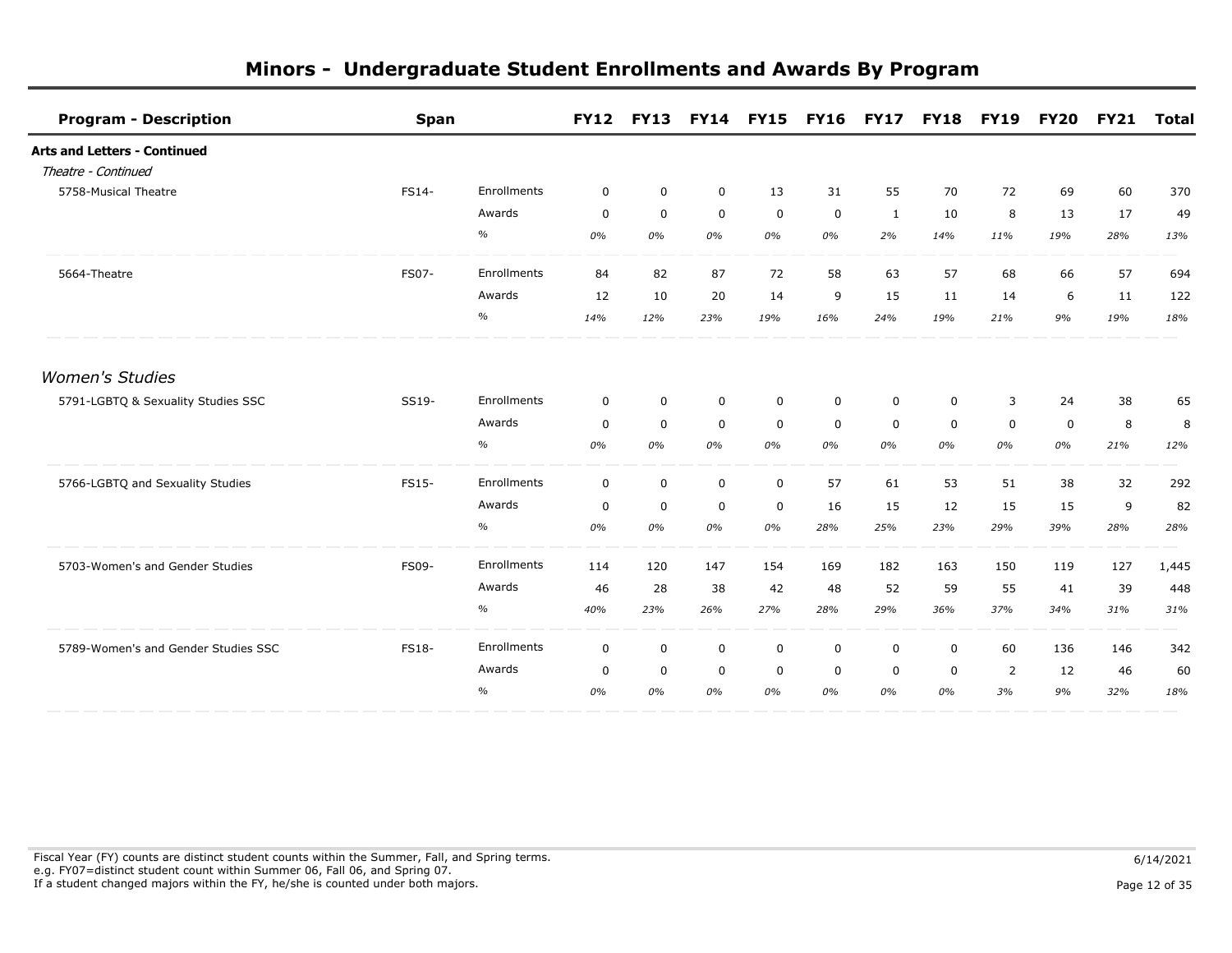| <b>Program - Description</b>                                       |                                              | <b>Span</b>                | <b>FY12</b> |                          |       |       | <b>FY13 FY14 FY15 FY16 FY17</b> |             |       | <b>FY18 FY19</b> | <b>FY20</b> | <b>FY21</b> | Total  |
|--------------------------------------------------------------------|----------------------------------------------|----------------------------|-------------|--------------------------|-------|-------|---------------------------------|-------------|-------|------------------|-------------|-------------|--------|
| <b>Arts and Letters - Continued</b><br>Women's Studies - Continued |                                              |                            |             |                          |       |       |                                 |             |       |                  |             |             |        |
|                                                                    | <b>Totals for</b><br><b>Arts and Letters</b> |                            |             | FY12 FY13 FY14 FY15 FY16 |       |       |                                 | <b>FY17</b> |       | <b>FY18 FY19</b> | <b>FY20</b> | <b>FY21</b> | Total  |
|                                                                    |                                              | <b>Minor Undergraduate</b> |             |                          |       |       |                                 |             |       |                  |             |             |        |
|                                                                    |                                              | Enrollments                | 1,473       | 1,891                    | 1,832 | 2,003 | 2,784                           | 3,019       | 3,125 | 3,262            | 3,222       | 3,318       | 25,929 |
|                                                                    |                                              | Awards                     | 324         | 347                      | 399   | 413   | 558                             | 664         | 693   | 746              | 771         | 777         | 5,692  |
|                                                                    |                                              | $\%$                       | 22%         | 18%                      | 22%   | 21%   | 20%                             | 22%         | 22%   | 23%              | 24%         | 23%         | 22%    |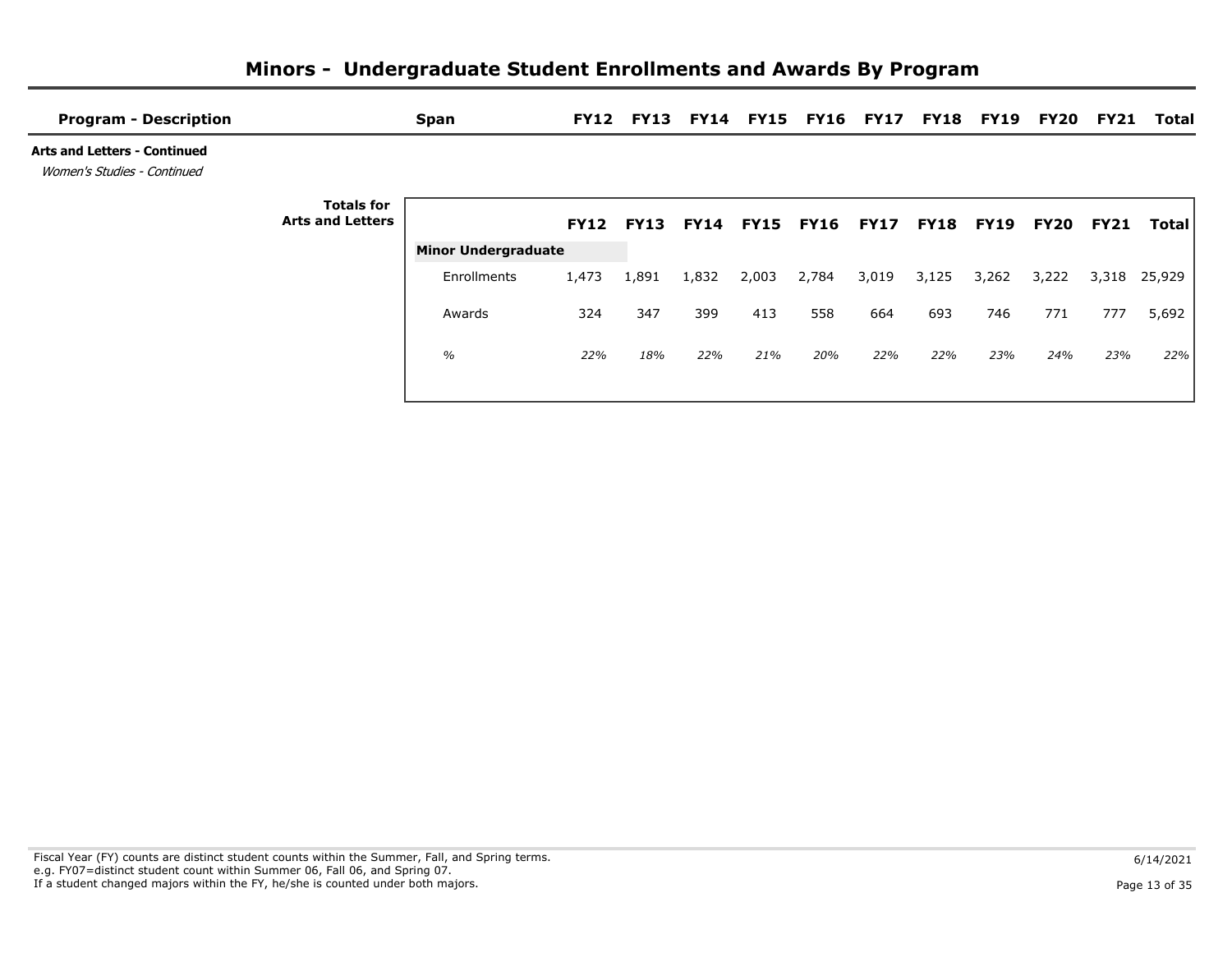| <b>Program - Description</b>       | <b>Span</b> |             |             | FY12 FY13 FY14 FY15 FY16 |             |             |             | <b>FY17</b> | <b>FY18 FY19</b> |     |     | <b>FY20 FY21</b> | <b>Total</b> |
|------------------------------------|-------------|-------------|-------------|--------------------------|-------------|-------------|-------------|-------------|------------------|-----|-----|------------------|--------------|
| <b>Business</b>                    |             |             |             |                          |             |             |             |             |                  |     |     |                  |              |
| <b>Business Dean</b>               |             |             |             |                          |             |             |             |             |                  |     |     |                  |              |
| 6072-Entrepreneurship & Innovation | FS15-US19   | Enrollments | $\mathbf 0$ | $\mathbf 0$              | $\mathbf 0$ | $\mathbf 0$ | 112         | 471         | 680              | 783 | 557 | 292              | 2,895        |
|                                    |             | Awards      | $\mathbf 0$ | $\mathbf 0$              | $\mathbf 0$ | $\mathbf 0$ | 19          | 36          | 71               | 92  | 114 | 68               | 400          |
|                                    |             | $\%$        | 0%          | 0%                       | 0%          | 0%          | 17%         | 8%          | 10%              | 12% | 20% | 23%              | 14%          |
| 6071-Information Technology        | FS15-       | Enrollments | $\mathbf 0$ | $\mathsf 0$              | $\mathsf 0$ | $\mathbf 0$ | 141         | 192         | 218              | 238 | 216 | 185              | 1,190        |
|                                    |             | Awards      | $\mathbf 0$ | $\mathbf 0$              | $\mathbf 0$ | 0           | 50          | 72          | 73               | 82  | 89  | 89               | 455          |
|                                    |             | $\%$        | 0%          | 0%                       | 0%          | 0%          | 35%         | 38%         | 33%              | 34% | 41% | 48%              | 38%          |
| 6058-International Business        | FS11-       | Enrollments | 49          | 87                       | 106         | 110         | 92          | 89          | 78               | 68  | 60  | 44               | 783          |
|                                    |             | Awards      | 11          | 25                       | 28          | 34          | 28          | 31          | 27               | 27  | 25  | 19               | 255          |
|                                    |             | $\%$        | 22%         | 29%                      | 26%         | 31%         | 30%         | 35%         | 35%              | 40% | 42% | 43%              | 33%          |
| Finance                            |             |             |             |                          |             |             |             |             |                  |     |     |                  |              |
| 6083-Insurance and Risk Management | FS17-       | Enrollments | 0           | $\mathbf 0$              | $\mathbf 0$ | $\mathbf 0$ | 0           | $\mathbf 0$ | 47               | 101 | 112 | 67               | 327          |
|                                    |             | Awards      | $\mathbf 0$ | $\mathbf 0$              | $\mathbf 0$ | $\mathbf 0$ | $\mathbf 0$ | $\mathbf 0$ | 1                | 29  | 30  | 42               | 102          |
|                                    |             | $\%$        | 0%          | 0%                       | 0%          | 0%          | 0%          | 0%          | 2%               | 29% | 27% | 63%              | 31%          |
| <b>Hospitality Business</b>        |             |             |             |                          |             |             |             |             |                  |     |     |                  |              |
| 6073-Hosp Bus Real Est Invest Mgt  | FS15-US21   | Enrollments | $\mathbf 0$ | $\mathbf 0$              | 0           | $\mathbf 0$ | 26          | 29          | 33               | 42  | 46  | 91               | 267          |
|                                    |             | Awards      | $\mathbf 0$ | $\mathbf 0$              | $\mathbf 0$ | $\mathbf 0$ | 11          | 10          | 10               | 16  | 18  | 20               | 85           |
|                                    |             | $\%$        | 0%          | 0%                       | 0%          | 0%          | 42%         | 34%         | 30%              | 38% | 39% | 22%              | 32%          |

Fiscal Year (FY) counts are distinct student counts within the Summer, Fall, and Spring terms.  $6/14/2021$  e.g. FY07=distinct student count within Summer 06, Fall 06, and Spring 07. If a student changed majors within the FY, he/she is counted under both majors. Page 14 of 35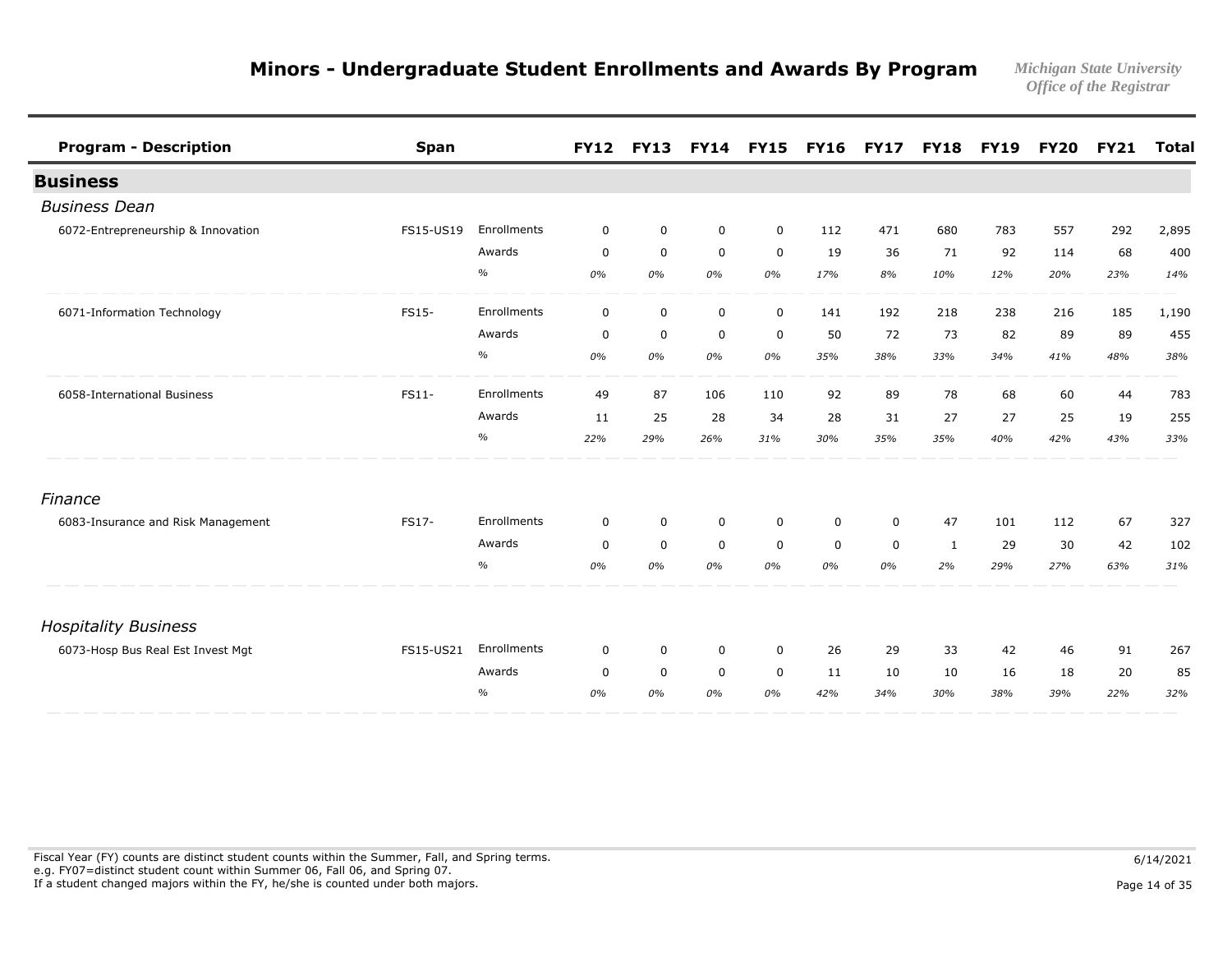| <b>Program - Description</b>       | <b>Span</b>  |             |             |             | FY12 FY13 FY14 FY15 FY16 FY17 FY18 FY19 |    |             |             |             |              |                | <b>FY20 FY21</b> | Total |
|------------------------------------|--------------|-------------|-------------|-------------|-----------------------------------------|----|-------------|-------------|-------------|--------------|----------------|------------------|-------|
| <b>Business - Continued</b>        |              |             |             |             |                                         |    |             |             |             |              |                |                  |       |
| Management                         |              |             |             |             |                                         |    |             |             |             |              |                |                  |       |
| 6098-Entrepreneurship & Innovation | <b>FS19-</b> | Enrollments | $\mathbf 0$ | $\mathbf 0$ | 0                                       | 0  | 0           | $\mathbf 0$ | 0           | 0            | 294            | 552              | 846   |
|                                    |              | Awards      | $\mathbf 0$ | $\mathbf 0$ | $\mathbf 0$                             | 0  | $\mathbf 0$ | $\mathbf 0$ | $\mathbf 0$ | $\mathbf{0}$ | $\overline{4}$ | 42               | 46    |
|                                    |              | $\%$        | 0%          | 0%          | 0%                                      | 0% | 0%          | 0%          | 0%          | 0%           | $1\%$          | 8%               | 5%    |
| 6077-Retail Management             | FS15-        | Enrollments | $\mathbf 0$ | 0           | $\mathbf 0$                             | 0  | 25          | 52          | 77          | 99           | 80             | 68               | 401   |
|                                    |              | Awards      | $\mathbf 0$ | $\mathbf 0$ | $\mathbf 0$                             | 0  |             | 13          | 17          | 25           | 32             | 30               | 118   |
|                                    |              | $\%$        | 0%          | 0%          | 0%                                      | 0% | 4%          | 25%         | 22%         | 25%          | 40%            | 44%              | 29%   |
| 6080-Sports Business Management    | SS16-        | Enrollments | $\mathbf 0$ | 0           | $\mathbf 0$                             | 0  | 23          | 55          | 60          | 67           | 79             | 68               | 352   |
|                                    |              | Awards      | $\Omega$    | $\mathbf 0$ | $\mathbf 0$                             | 0  | $\mathbf 0$ | 10          | 16          | 22           | 39             | 28               | 115   |
|                                    |              | $\%$        | 0%          | 0%          | 0%                                      | 0% | 0%          | 18%         | 27%         | 33%          | 49%            | 41%              | 33%   |

| <b>Totals for</b><br><b>Business</b> |                            | <b>FY12</b> | <b>FY13</b> | <b>FY14</b> | <b>FY15</b> | <b>FY16 FY17</b> |     | <b>FY18</b> | <b>FY19</b> | <b>FY20</b> | <b>FY21</b> | <b>Total</b> |
|--------------------------------------|----------------------------|-------------|-------------|-------------|-------------|------------------|-----|-------------|-------------|-------------|-------------|--------------|
|                                      | <b>Minor Undergraduate</b> |             |             |             |             |                  |     |             |             |             |             |              |
|                                      | Enrollments                | 49          | 87          | 106         | 110         | 419              | 888 | 1,193       | 1,398       | 1,444       | 1,367       | 7,061        |
|                                      | Awards                     | 11          | 25          | 28          | 34          | 109              | 172 | 215         | 293         | 351         | 338         | 1,576        |
|                                      | $\frac{0}{0}$              | 22%         | 29%         | 26%         | 31%         | 26%              | 19% | 18%         | 21%         | 24%         | 25%         | 22%          |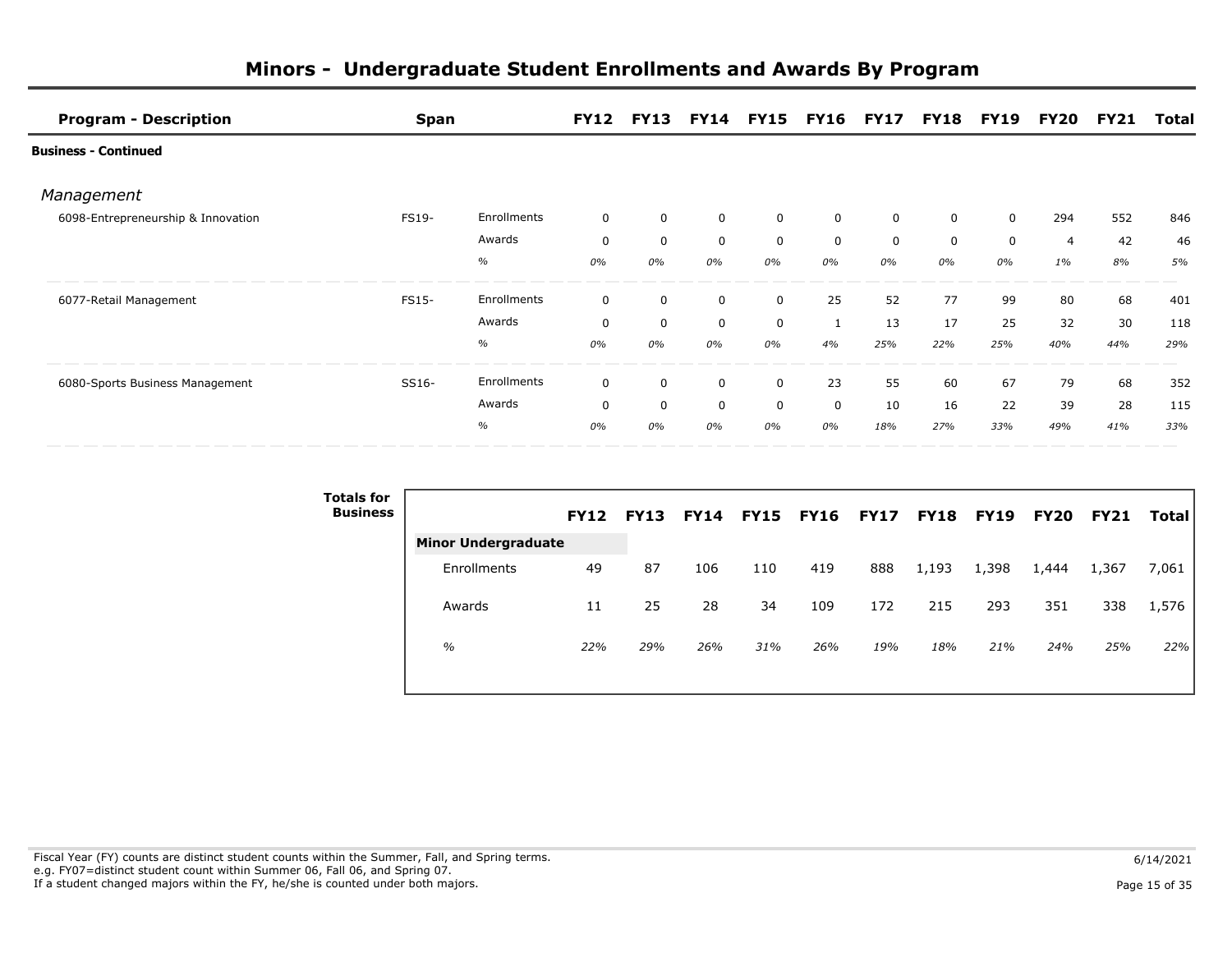| <b>Program - Description</b>           | <b>Span</b>  |               | <b>FY12</b> | <b>FY13</b> |             | <b>FY14 FY15</b> | <b>FY16</b> | <b>FY17</b> | <b>FY18</b> | <b>FY19</b> | <b>FY20</b> | <b>FY21</b> | <b>Total</b> |
|----------------------------------------|--------------|---------------|-------------|-------------|-------------|------------------|-------------|-------------|-------------|-------------|-------------|-------------|--------------|
| <b>Communication Arts and Sciences</b> |              |               |             |             |             |                  |             |             |             |             |             |             |              |
| Advertising and Public Relations       |              |               |             |             |             |                  |             |             |             |             |             |             |              |
| 6339-Advertising Analytics             | <b>US17-</b> | Enrollments   | $\mathbf 0$ | $\mathbf 0$ | $\mathbf 0$ | $\mathbf 0$      | $\mathbf 0$ | $\mathbf 0$ | 16          | 40          | 50          | 49          | 155          |
|                                        |              | Awards        | $\mathbf 0$ | $\mathbf 0$ | $\mathbf 0$ | $\mathbf 0$      | $\mathbf 0$ | $\mathbf 0$ | 3           | 14          | 26          | 29          | 72           |
|                                        |              | $\%$          | 0%          | 0%          | 0%          | 0%               | 0%          | 0%          | 19%         | 35%         | 52%         | 59%         | 46%          |
| 6313-Public Relations                  | FS15-        | Enrollments   | $\mathbf 0$ | $\mathbf 0$ | $\mathbf 0$ | $\mathbf 0$      | 298         | 314         | 301         | 256         | 239         | 259         | 1,667        |
|                                        |              | Awards        | $\mathbf 0$ | $\mathbf 0$ | $\mathbf 0$ | $\mathbf 0$      | 123         | 135         | 137         | 123         | 118         | 121         | 757          |
|                                        |              | $\%$          | 0%          | 0%          | 0%          | 0%               | 41%         | 43%         | 46%         | 48%         | 49%         | 47%         | 45%          |
| Communication                          |              |               |             |             |             |                  |             |             |             |             |             |             |              |
| 6320-Sales Leadership                  | <b>FS15-</b> | Enrollments   | $\mathbf 0$ | $\mathbf 0$ | $\mathbf 0$ | $\mathbf 0$      | 154         | 139         | 150         | 163         | 180         | 165         | 951          |
|                                        |              | Awards        | $\mathbf 0$ | $\mathbf 0$ | $\mathbf 0$ | $\mathbf 0$      | 66          | 57          | 53          | 50          | 51          | 64          | 341          |
|                                        |              | $\%$          | 0%          | 0%          | 0%          | 0%               | 43%         | 41%         | 35%         | 31%         | 28%         | 39%         | 36%          |
| Communicative Sciences & Disorders     |              |               |             |             |             |                  |             |             |             |             |             |             |              |
| 6321-Communicative Sci & Disorders     | FS15-        | Enrollments   | $\mathbf 0$ | $\mathbf 0$ | $\mathbf 0$ | $\mathbf 0$      | 96          | 126         | 133         | 155         | 172         | 149         | 831          |
|                                        |              | Awards        | $\mathbf 0$ | $\mathbf 0$ | $\mathbf 0$ | $\mathbf 0$      | 18          | 42          | 28          | 31          | 44          | 51          | 214          |
|                                        |              | $\%$          | 0%          | 0%          | 0%          | 0%               | 19%         | 33%         | 21%         | 20%         | 26%         | 34%         | 26%          |
| Department of Media and Information    |              |               |             |             |             |                  |             |             |             |             |             |             |              |
| 6314-Documentary Production            | FS15-US21    | Enrollments   | $\mathbf 0$ | $\mathbf 0$ | $\mathbf 0$ | $\mathbf 0$      | 30          | 42          | 50          | 60          | 66          | 40          | 288          |
|                                        |              | Awards        | $\mathbf 0$ | $\mathbf 0$ | $\mathbf 0$ | $\mathbf 0$      | 3           | 12          | 11          | 10          | 22          | 12          | 70           |
|                                        |              | $\frac{0}{0}$ | 0%          | 0%          | 0%          | 0%               | 10%         | 29%         | 22%         | 17%         | 33%         | 30%         | 24%          |

Fiscal Year (FY) counts are distinct student counts within the Summer, Fall, and Spring terms.  $6/14/2021$  e.g. FY07=distinct student count within Summer 06, Fall 06, and Spring 07. If a student changed majors within the FY, he/she is counted under both majors. Page 16 of 35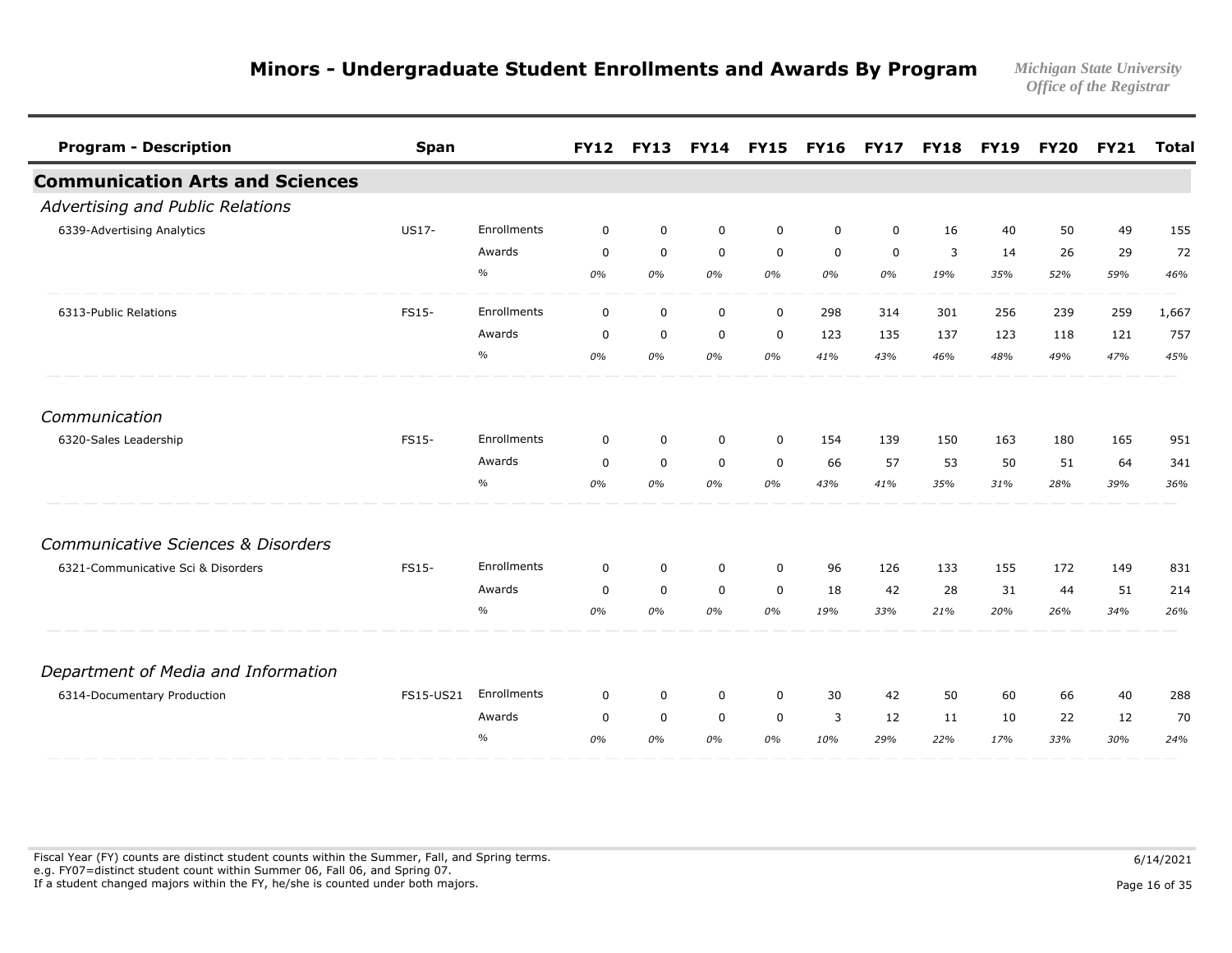| <b>Program - Description</b>                       | <b>Span</b>  |             | <b>FY12</b> | <b>FY13</b> |             | <b>FY14 FY15</b> | <b>FY16 FY17</b> |             | <b>FY18</b> | <b>FY19</b>    | <b>FY20</b>    | <b>FY21</b>    | <b>Total</b> |
|----------------------------------------------------|--------------|-------------|-------------|-------------|-------------|------------------|------------------|-------------|-------------|----------------|----------------|----------------|--------------|
| <b>Communication Arts and Sciences - Continued</b> |              |             |             |             |             |                  |                  |             |             |                |                |                |              |
| Department of Media and Information - Continued    |              |             |             |             |             |                  |                  |             |             |                |                |                |              |
| 6315-Game Design and Development                   | FS15-        | Enrollments | $\mathbf 0$ | $\mathbf 0$ | $\mathbf 0$ | $\mathbf 0$      | 129              | 133         | 138         | 143            | 139            | 126            | 808          |
|                                                    |              | Awards      | $\mathbf 0$ | $\mathbf 0$ | $\mathbf 0$ | $\mathbf 0$      | 36               | 38          | 31          | 38             | 42             | 35             | 220          |
|                                                    |              | $\%$        | 0%          | 0%          | 0%          | 0%               | 28%              | 29%         | 22%         | 27%            | 30%            | 28%            | 27%          |
| 6316-Info & Comm Tech for Develop                  | FS15-US16    | Enrollments | $\mathbf 0$ | $\mathbf 0$ | $\mathbf 0$ | $\mathbf 0$      | 3                | $\mathsf 0$ | $\mathbf 0$ | 0              | $\mathbf 0$    | $\mathbf 0$    | 3            |
|                                                    |              | Awards      | $\mathbf 0$ | $\mathbf 0$ | $\mathbf 0$ | $\mathbf 0$      | $\mathbf{1}$     | $\mathbf 0$ | $\mathbf 0$ | $\mathbf 0$    | $\mathbf 0$    | $\mathbf 0$    | 1            |
|                                                    |              | $\%$        | 0%          | 0%          | 0%          | 0%               | 33%              | 0%          | 0%          | 0%             | 0%             | 0%             | 33%          |
| 6329-Info and Comm Tech and Develop                | FS16-        | Enrollments | $\mathbf 0$ | $\mathbf 0$ | $\mathbf 0$ | $\mathbf 0$      | $\mathbf 0$      | 6           | 12          | 15             | 19             | 17             | 69           |
|                                                    |              | Awards      | 0           | $\mathbf 0$ | $\mathbf 0$ | $\mathbf 0$      | $\mathbf 0$      | 0           | 1           | $\overline{4}$ | 2              | 11             | 18           |
|                                                    |              | $\%$        | 0%          | 0%          | 0%          | 0%               | 0%               | 0%          | 8%          | 27%            | 11%            | 65%            | 26%          |
| Journalism                                         |              |             |             |             |             |                  |                  |             |             |                |                |                |              |
| 6324-Animation&Comics Story Media                  | FS16-        | Enrollments | $\mathbf 0$ | $\mathbf 0$ | $\mathbf 0$ | $\mathbf 0$      | $\mathbf 0$      | 26          | 36          | 36             | 34             | 28             | 160          |
|                                                    |              | Awards      | $\mathbf 0$ | $\mathbf 0$ | $\mathbf 0$ | $\mathbf 0$      | $\mathbf 0$      | $\mathbf 0$ | 8           | 11             | 6              | $\overline{4}$ | 29           |
|                                                    |              | $\%$        | 0%          | 0%          | 0%          | 0%               | 0%               | 0%          | 22%         | 31%            | 18%            | 14%            | 18%          |
| 6346-Broadcast Journalism                          | FS18-        | Enrollments | $\mathbf 0$ | $\mathbf 0$ | $\mathbf 0$ | $\mathbf 0$      | $\mathbf 0$      | 0           | $\mathbf 0$ | 47             | 70             | 64             | 181          |
|                                                    |              | Awards      | $\mathbf 0$ | $\mathbf 0$ | $\mathbf 0$ | $\mathbf 0$      | $\mathbf 0$      | $\mathbf 0$ | $\mathbf 0$ | 6              | 8              | 13             | 27           |
|                                                    |              | $\%$        | 0%          | 0%          | 0%          | 0%               | 0%               | 0%          | 0%          | 13%            | 11%            | 20%            | 15%          |
| 6367-Media Photography                             | FS19-        | Enrollments | $\mathbf 0$ | $\mathbf 0$ | $\mathbf 0$ | $\mathbf 0$      | $\mathbf 0$      | $\mathbf 0$ | $\mathbf 0$ | 0              | 41             | 61             | 102          |
|                                                    |              | Awards      | $\mathbf 0$ | $\mathbf 0$ | $\mathbf 0$ | 0                | $\mathbf 0$      | $\mathbf 0$ | $\mathbf 0$ | $\mathbf 0$    | $\overline{4}$ | 16             | 20           |
|                                                    |              | $\%$        | 0%          | 0%          | 0%          | 0%               | 0%               | 0%          | 0%          | 0%             | 10%            | 26%            | 20%          |
| 6347-Sports Journalism                             | <b>FS18-</b> | Enrollments | $\mathbf 0$ | $\mathbf 0$ | $\mathbf 0$ | $\mathbf 0$      | $\mathbf 0$      | $\mathbf 0$ | $\mathbf 0$ | 54             | 92             | 87             | 233          |
|                                                    |              | Awards      | $\mathbf 0$ | $\mathbf 0$ | $\mathbf 0$ | $\mathbf 0$      | $\mathbf 0$      | $\mathbf 0$ | $\mathbf 0$ | 10             | 8              | 13             | 31           |
|                                                    |              | $\%$        | 0%          | 0%          | 0%          | 0%               | 0%               | 0%          | 0%          | 19%            | 9%             | 15%            | 13%          |

Fiscal Year (FY) counts are distinct student counts within the Summer, Fall, and Spring terms.  $6/14/2021$  e.g. FY07=distinct student count within Summer 06, Fall 06, and Spring 07. If a student changed majors within the FY, he/she is counted under both majors. Page 17 of 35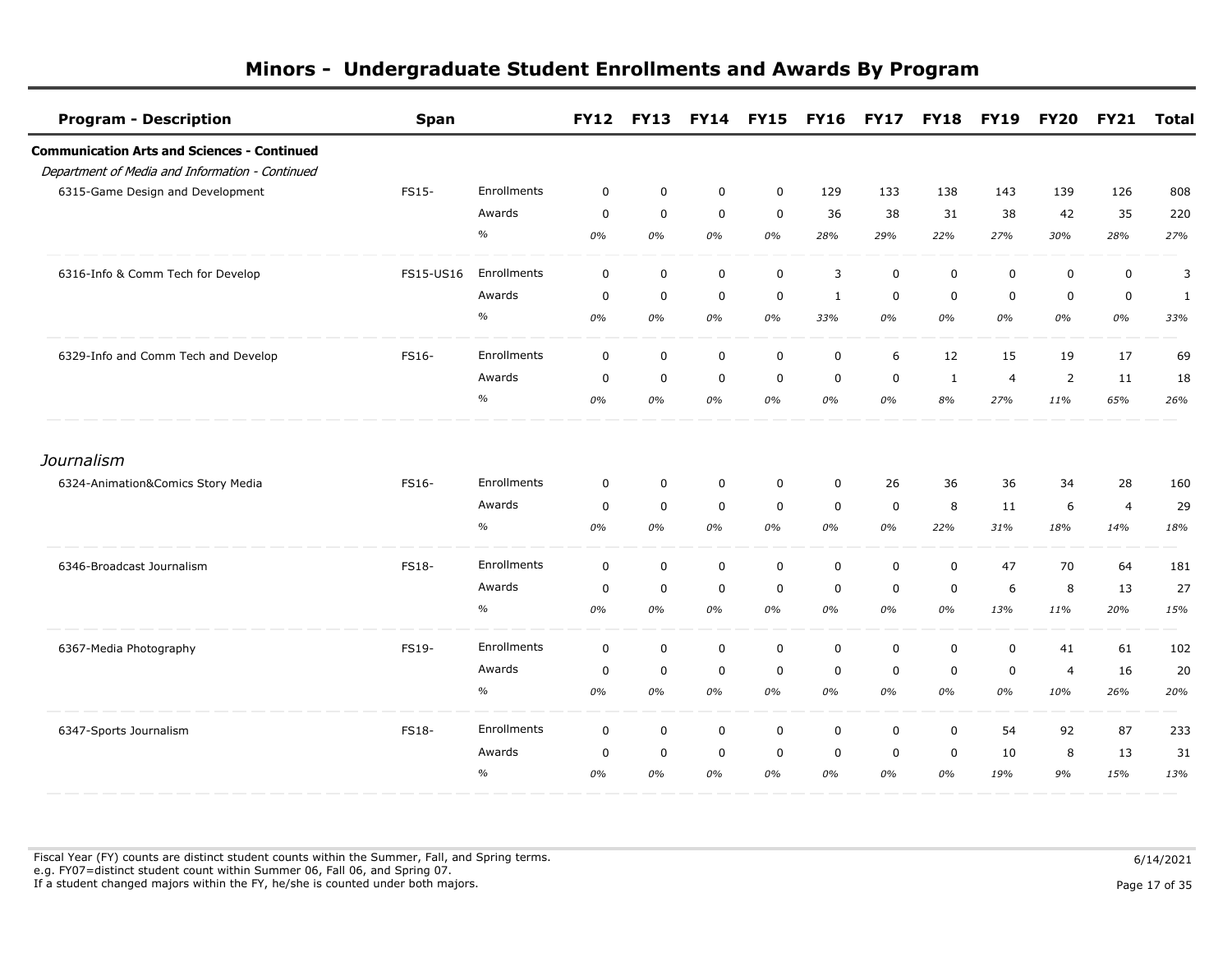| <b>Program - Description</b>                                                 | <b>Span</b>                |             |             |              |                  | FY12 FY13 FY14 FY15 FY16 FY17 |             |             |             | <b>FY18 FY19 FY20</b> | FY21        | Total |
|------------------------------------------------------------------------------|----------------------------|-------------|-------------|--------------|------------------|-------------------------------|-------------|-------------|-------------|-----------------------|-------------|-------|
| <b>Communication Arts and Sciences - Continued</b><br>Journalism - Continued |                            |             |             |              |                  |                               |             |             |             |                       |             |       |
| <b>Totals for</b><br><b>Communication Arts and Sciences</b>                  |                            | <b>FY12</b> | <b>FY13</b> | <b>FY14</b>  | <b>FY15 FY16</b> |                               | <b>FY17</b> | <b>FY18</b> | <b>FY19</b> | <b>FY20</b>           | <b>FY21</b> | Total |
|                                                                              | <b>Minor Undergraduate</b> |             |             |              |                  |                               |             |             |             |                       |             |       |
|                                                                              | Enrollments                | 0           | $\mathbf 0$ | 0            | $\mathbf 0$      | 710                           | 786         | 836         | 969         | 1,102                 | 1,045       | 5,448 |
|                                                                              | Awards                     | 0           | $\mathbf 0$ | $\mathbf{0}$ | $\mathbf{0}$     | 247                           | 284         | 272         | 297         | 331                   | 369         | 1,800 |
|                                                                              | $\frac{0}{0}$              |             |             |              |                  | 35%                           | 36%         | 33%         | 31%         | 30%                   | 35%         | 33%   |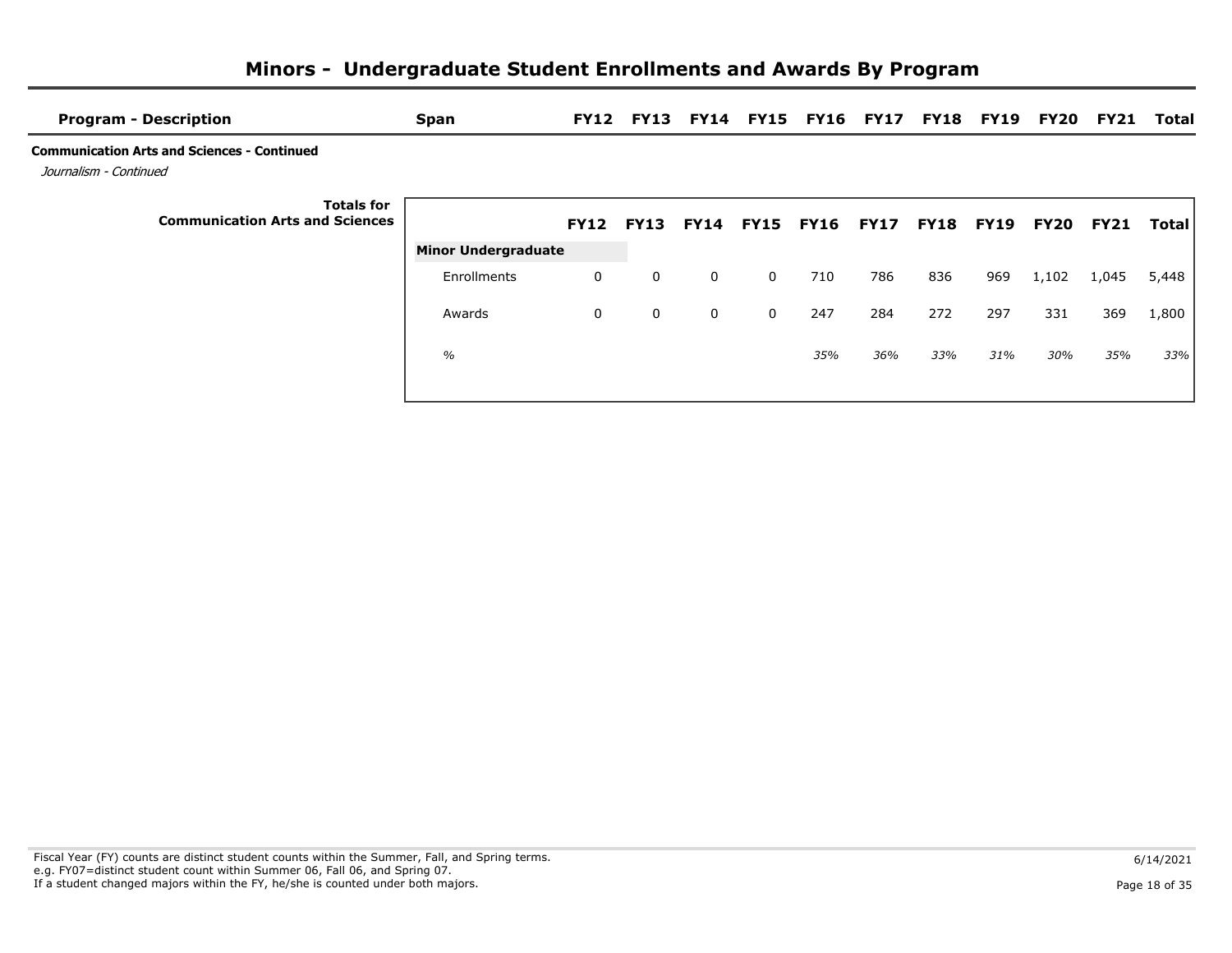| <b>Program - Description</b> | <b>Span</b>  |             |             | FY12 FY13 FY14 FY15 FY16 FY17 FY18 FY19 FY20 FY21 |             |             |     |       |       |       |       |       | Total |
|------------------------------|--------------|-------------|-------------|---------------------------------------------------|-------------|-------------|-----|-------|-------|-------|-------|-------|-------|
| <b>Education</b>             |              |             |             |                                                   |             |             |     |       |       |       |       |       |       |
| <b>Education Dean</b>        |              |             |             |                                                   |             |             |     |       |       |       |       |       |       |
| 6735-Educational Studies     | <b>FS09-</b> | Enrollments | 75          | 84                                                | 74          | 100         | 97  | 85    | 70    | 77    | 85    | 66    | 813   |
|                              |              | Awards      | 22          | 19                                                | 14          | 20          | 27  | 24    | 23    | 18    | 23    | 19    | 209   |
|                              |              | $\%$        | 29%         | 23%                                               | 19%         | 20%         | 28% | 28%   | 33%   | 23%   | 27%   | 29%   | 26%   |
| Kinesiology                  |              |             |             |                                                   |             |             |     |       |       |       |       |       |       |
| 6765-Coaching                | FS15-        | Enrollments | 0           | $\mathbf 0$                                       | $\mathbf 0$ | $\mathbf 0$ | 131 | 148   | 163   | 175   | 155   | 125   | 897   |
|                              |              | Awards      | $\mathbf 0$ | $\mathbf 0$                                       | $\mathbf 0$ | $\mathbf 0$ | 14  | 24    | 21    | 34    | 37    | 36    | 166   |
|                              |              | $\%$        | 0%          | 0%                                                | 0%          | 0%          | 11% | 16%   | 13%   | 19%   | 24%   | 29%   | 19%   |
| 6763-Health Promotion        | FS15-        | Enrollments | $\mathbf 0$ | $\mathbf 0$                                       | $\mathbf 0$ | $\mathbf 0$ | 945 | 1,327 | 1,349 | 1,260 | 1,173 | 1,172 | 7,226 |
|                              |              | Awards      | $\mathbf 0$ | $\mathbf 0$                                       | $\mathbf 0$ | $\mathbf 0$ | 229 | 318   | 377   | 443   | 355   | 395   | 2,117 |
|                              |              | $\%$        | 0%          | 0%                                                | 0%          | 0%          | 24% | 24%   | 28%   | 35%   | 30%   | 34%   | 29%   |

| <b>Totals for</b><br><b>Education</b> |                            | <b>FY12</b> | <b>FY13</b> | <b>FY14</b> | FY15 | <b>FY16</b> | <b>FY17</b> | <b>FY18</b> | <b>FY19</b> | <b>FY20</b> | <b>FY21</b> | Total |
|---------------------------------------|----------------------------|-------------|-------------|-------------|------|-------------|-------------|-------------|-------------|-------------|-------------|-------|
|                                       | <b>Minor Undergraduate</b> |             |             |             |      |             |             |             |             |             |             |       |
|                                       | Enrollments                | 75          | 84          | 74          | 100  | 1,173       | 1,560       | 1,582       | 1,512       | 1,413       | 1,363       | 8,936 |
|                                       | Awards                     | 22          | 19          | 14          | 20   | 270         | 366         | 421         | 495         | 415         | 450         | 2,492 |
|                                       | $\%$                       | 29%         | 23%         | 19%         | 20%  | 23%         | 23%         | 27%         | 33%         | 29%         | 33%         | 28%   |

Fiscal Year (FY) counts are distinct student counts within the Summer, Fall, and Spring terms.  $6/14/2021$  e.g. FY07=distinct student count within Summer 06, Fall 06, and Spring 07. If a student changed majors within the FY, he/she is counted under both majors. Page 19 of 35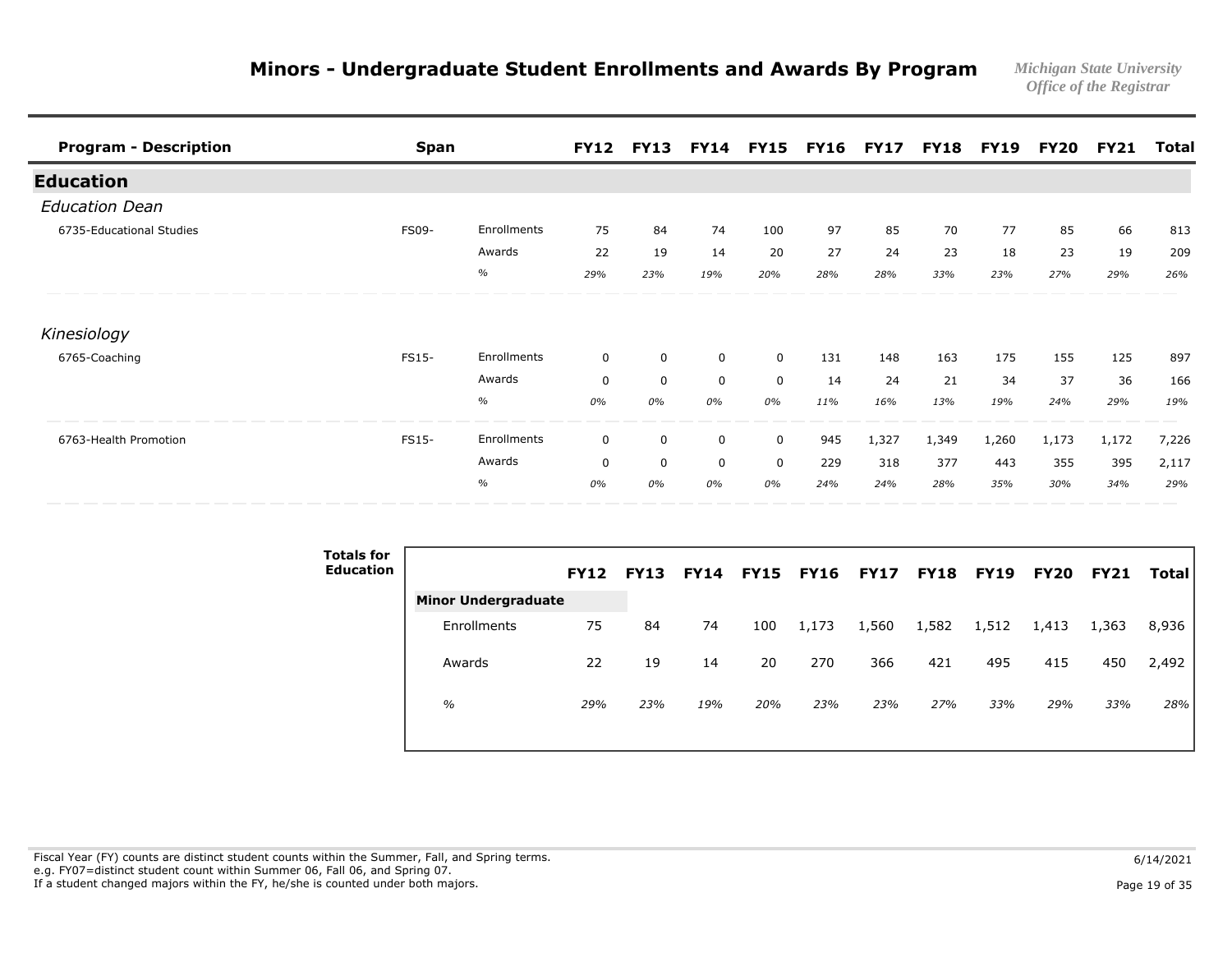| <b>Program - Description</b>              | <b>Span</b>  |               | <b>FY12</b> | <b>FY13</b>    | <b>FY14</b> | <b>FY15</b>    | <b>FY16</b>    | <b>FY17</b> | <b>FY18</b>    | <b>FY19</b> | FY20 | <b>FY21</b> | <b>Total</b> |
|-------------------------------------------|--------------|---------------|-------------|----------------|-------------|----------------|----------------|-------------|----------------|-------------|------|-------------|--------------|
| <b>Engineering</b>                        |              |               |             |                |             |                |                |             |                |             |      |             |              |
| Chemical Engr & Materials Science         |              |               |             |                |             |                |                |             |                |             |      |             |              |
| 8065-Materials Sci and Engineering        | FS12-        | Enrollments   | $\mathbf 0$ | $\overline{7}$ | 12          | 21             | 19             | 14          | 15             | 10          | 18   | 17          | 133          |
|                                           |              | Awards        | 0           | $\mathbf 0$    | 2           | $\overline{4}$ | $\overline{4}$ | 6           | 5              | 1           | 3    | 5           | 30           |
|                                           |              | $\%$          | 0%          | 0%             | 17%         | 19%            | 21%            | 43%         | 33%            | 10%         | 17%  | 29%         | 23%          |
| <b>Computer Science &amp; Engineering</b> |              |               |             |                |             |                |                |             |                |             |      |             |              |
| 8042-Computer Science                     | <b>US09-</b> | Enrollments   | 34          | 38             | 38          | 60             | 70             | 86          | 98             | 125         | 119  | 137         | 805          |
|                                           |              | Awards        | 11          | 18             | 14          | 19             | 36             | 36          | 45             | 46          | 62   | 51          | 338          |
|                                           |              | $\frac{1}{2}$ | 32%         | 47%            | 37%         | 32%            | 51%            | 42%         | 46%            | 37%         | 52%  | 37%         | 42%          |
| <b>Engineering Dean</b>                   |              |               |             |                |             |                |                |             |                |             |      |             |              |
| 8075-Energy                               | <b>FS16-</b> | Enrollments   | 0           | $\mathbf 0$    | 0           | 0              | 0              | 10          | 24             | 25          | 30   | 26          | 115          |
|                                           |              | Awards        | $\mathbf 0$ | $\mathbf 0$    | $\mathbf 0$ | $\mathbf 0$    | $\mathbf 0$    | $\mathbf 0$ | $\overline{4}$ | 10          | 9    | 16          | 39           |
|                                           |              | $\%$          | 0%          | 0%             | 0%          | 0%             | 0%             | 0%          | 17%            | 40%         | 30%  | 62%         | 34%          |

| <b>Totals for</b><br><b>Engineering</b> |                            | <b>FY12</b> | <b>FY13</b> | <b>FY14</b> | <b>FY15</b> | <b>FY16</b> | <b>FY17</b> | <b>FY18</b> | <b>FY19</b> | <b>FY20</b> | <b>FY21</b> | Total |
|-----------------------------------------|----------------------------|-------------|-------------|-------------|-------------|-------------|-------------|-------------|-------------|-------------|-------------|-------|
|                                         | <b>Minor Undergraduate</b> |             |             |             |             |             |             |             |             |             |             |       |
|                                         | Enrollments                | 34          | 45          | 50          | 81          | 89          | 110         | 137         | 160         | 167         | 180         | 1,053 |
|                                         | Awards                     | 11          | 18          | 16          | 23          | 40          | 42          | 54          | 57          | 74          | 72          | 407   |
|                                         | $\%$                       | 32%         | 40%         | 32%         | 28%         | 45%         | 38%         | 39%         | 36%         | 44%         | 40%         | 39%   |
|                                         |                            |             |             |             |             |             |             |             |             |             |             |       |

Fiscal Year (FY) counts are distinct student counts within the Summer, Fall, and Spring terms.  $6/14/2021$  e.g. FY07=distinct student count within Summer 06, Fall 06, and Spring 07. If a student changed majors within the FY, he/she is counted under both majors. Page 20 of 35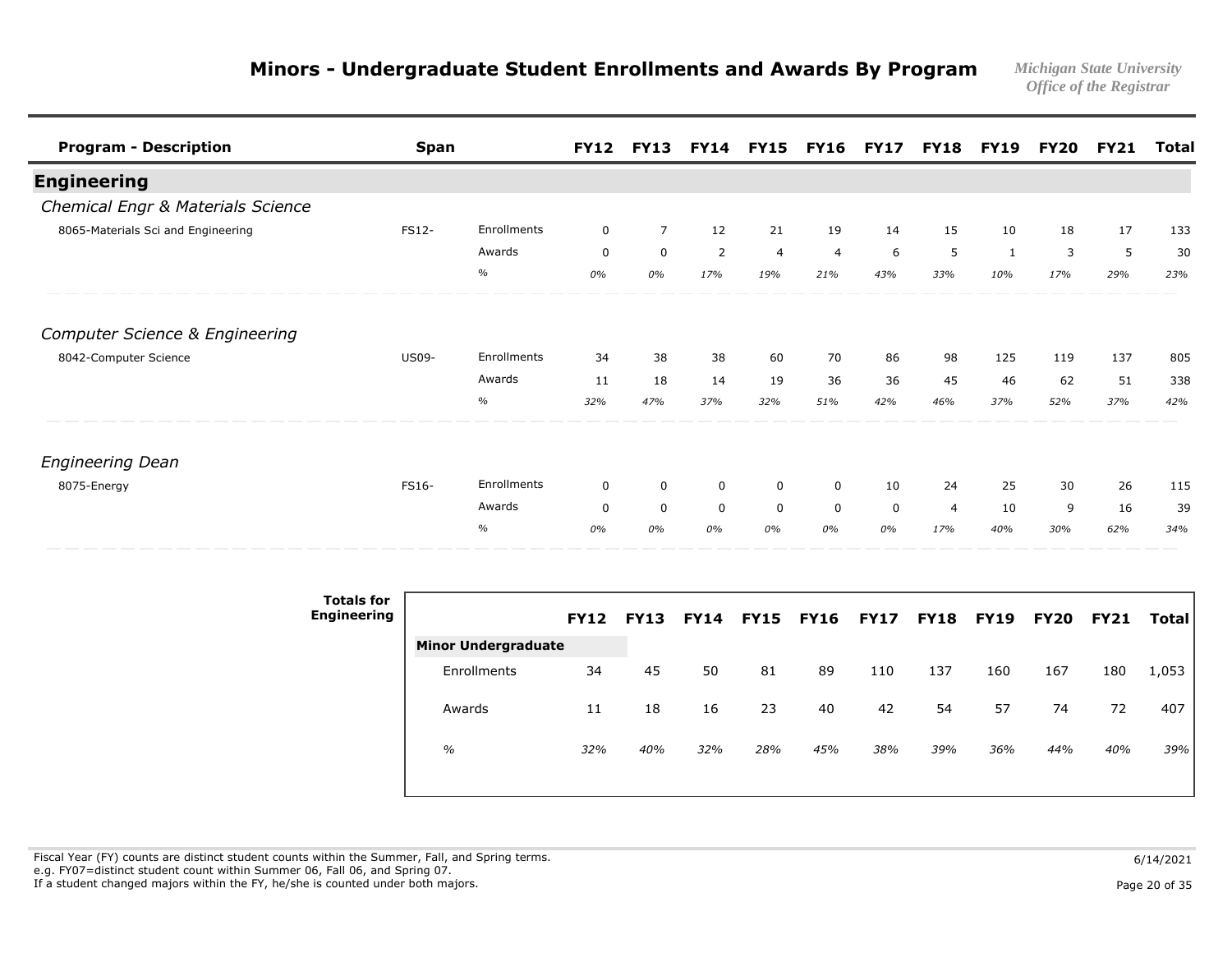| <b>Program - Description</b>         | <b>Span</b>  |             |             | <b>FY12 FY13</b> |             |             | <b>FY14 FY15 FY16 FY17 FY18 FY19</b> |     |     |     | FY20 | FY21 | Total |
|--------------------------------------|--------------|-------------|-------------|------------------|-------------|-------------|--------------------------------------|-----|-----|-----|------|------|-------|
| <b>Human Medicine</b>                |              |             |             |                  |             |             |                                      |     |     |     |      |      |       |
| Epidemiology and Biostatistics       |              |             |             |                  |             |             |                                      |     |     |     |      |      |       |
| 2852-Global Public Hlth & Epidemiol  | <b>FS15-</b> | Enrollments | 0           | 0                | 0           | 0           | 77                                   | 86  | 84  | 77  | 93   | 85   | 502   |
|                                      |              | Awards      | 0           | $\mathbf 0$      | $\mathbf 0$ | $\Omega$    | 25                                   | 26  | 25  | 19  | 22   | 23   | 140   |
|                                      |              | $\%$        | 0%          | 0%               | 0%          | 0%          | 32%                                  | 30% | 30% | 25% | 24%  | 27%  | 28%   |
| Human Medicine Dean                  |              |             |             |                  |             |             |                                      |     |     |     |      |      |       |
| 2853-Bioethics, Humanities & Society | FS15-US17    | Enrollments | $\mathbf 0$ | $\mathbf 0$      | $\mathbf 0$ | $\mathbf 0$ | 332                                  | 444 | 211 |     | 0    | 1    | 989   |
|                                      |              | Awards      | 0           | $\mathbf 0$      | $\mathbf 0$ | 0           | 93                                   | 128 | 20  | 0   | 0    | 0    | 241   |
|                                      |              | $\%$        | 0%          | 0%               | 0%          | 0%          | 28%                                  | 29% | 9%  | 0%  | 0%   | 0%   | 24%   |

| <b>Totals for</b><br><b>Human Medicine</b> |                            | <b>FY12</b> | <b>FY13</b> |   | <b>FY14 FY15</b> | <b>FY16</b> | <b>FY17</b> | <b>FY18 FY19</b> |     | <b>FY20</b> | <b>FY21</b> | Total l |
|--------------------------------------------|----------------------------|-------------|-------------|---|------------------|-------------|-------------|------------------|-----|-------------|-------------|---------|
|                                            | <b>Minor Undergraduate</b> |             |             |   |                  |             |             |                  |     |             |             |         |
|                                            | Enrollments                | 0           | 0           | 0 | 0                | 409         | 530         | 295              | 78  | 93          | 86          | 1,491   |
|                                            | Awards                     | 0           | 0           | 0 | 0                | 118         | 154         | 45               | 19  | 22          | 23          | 381     |
|                                            | $\%$                       |             |             |   |                  | 29%         | 29%         | 15%              | 24% | 24%         | 27%         | 26%     |
|                                            |                            |             |             |   |                  |             |             |                  |     |             |             |         |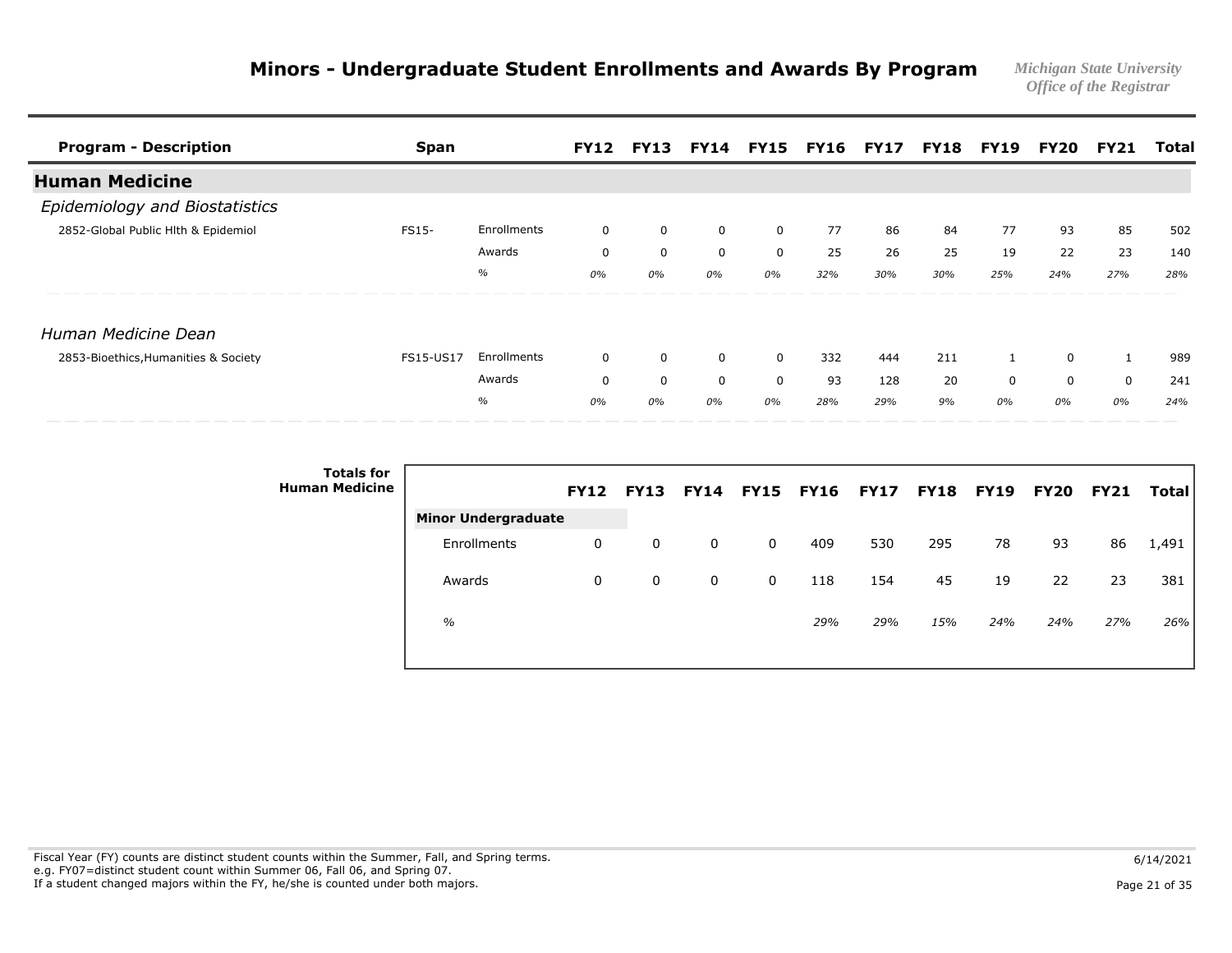| <b>Program - Description</b>        | <b>Span</b> |                    | <b>FY12</b> | <b>FY13</b> |              | FY14 FY15 FY16 FY17 |                |             | <b>FY18</b> | <b>FY19</b>  | <b>FY20</b> | <b>FY21</b> | <b>Total</b> |
|-------------------------------------|-------------|--------------------|-------------|-------------|--------------|---------------------|----------------|-------------|-------------|--------------|-------------|-------------|--------------|
| <b>James Madison College</b>        |             |                    |             |             |              |                     |                |             |             |              |             |             |              |
| James Madison College Dean          |             |                    |             |             |              |                     |                |             |             |              |             |             |              |
| 3210-European Studies               | SS16-       | Enrollments        | $\mathbf 0$ | $\mathbf 0$ | $\mathbf 0$  | $\mathbf 0$         | 25             | 35          | 38          | 68           | 87          | 79          | 332          |
|                                     |             | Awards             | $\mathbf 0$ | $\mathbf 0$ | $\mathsf{O}$ | $\mathbf 0$         | $\overline{7}$ | 10          | 8           | 13           | 29          | 22          | 89           |
|                                     |             | $\%$               | 0%          | 0%          | 0%           | 0%                  | 28%            | 29%         | 21%         | 19%          | 33%         | 28%         | 27%          |
| 3209-Muslim Studies                 | FS15-       | Enrollments        | $\mathbf 0$ | $\mathbf 0$ | $\mathbf 0$  | $\mathbf 0$         | 58             | 53          | 55          | 45           | 35          | 33          | 279          |
|                                     |             | Awards             | $\mathbf 0$ | $\mathbf 0$ | $\mathbf 0$  | $\mathsf{O}$        | 21             | 16          | 15          | 10           | 10          | 10          | 82           |
|                                     |             | $\%$               | 0%          | 0%          | 0%           | 0%                  | 36%            | 30%         | 27%         | 22%          | 29%         | 30%         | 29%          |
| 3206-Political Economy              | FS15-       | <b>Enrollments</b> | $\mathbf 0$ | $\mathbf 0$ | $\mathbf 0$  | $\mathbf 0$         | 142            | 122         | 128         | 130          | 116         | 104         | 742          |
|                                     |             | Awards             | $\mathbf 0$ | $\mathbf 0$ | 0            | 0                   | 31             | 34          | 25          | 23           | 34          | 22          | 169          |
|                                     |             | $\%$               | 0%          | 0%          | 0%           | 0%                  | 22%            | 28%         | 20%         | 18%          | 29%         | 21%         | 23%          |
| 3207-Sci, Tech, Envir & Public Plcy | FS15-       | Enrollments        | $\mathbf 0$ | $\mathbf 0$ | $\mathbf 0$  | $\mathbf 0$         | 113            | 106         | 115         | 125          | 130         | 129         | 718          |
|                                     |             | Awards             | 0           | $\mathbf 0$ | $\mathbf 0$  | $\mathbf 0$         | 19             | 28          | 33          | 20           | 27          | 26          | 153          |
|                                     |             | $\%$               | 0%          | 0%          | 0%           | 0%                  | 17%            | 26%         | 29%         | 16%          | 21%         | 20%         | 21%          |
| 3208-Western European Studies       | FS15-FS15   | Enrollments        | $\mathbf 0$ | $\mathbf 0$ | $\mathbf 0$  | $\mathbf 0$         | 27             | $\mathbf 0$ | $\mathbf 0$ | $\mathbf{0}$ | $\mathbf 0$ | $\mathbf 0$ | 27           |
|                                     |             | Awards             | $\mathbf 0$ | $\mathbf 0$ | $\mathbf 0$  | $\mathbf 0$         | 1              | $\mathbf 0$ | $\mathbf 0$ | 0            | 0           | 0           | 1            |
|                                     |             | $\%$               | 0%          | 0%          | 0%           | 0%                  | 4%             | 0%          | 0%          | 0%           | 0%          | 0%          | 4%           |

Fiscal Year (FY) counts are distinct student counts within the Summer, Fall, and Spring terms.  $6/14/2021$  e.g. FY07=distinct student count within Summer 06, Fall 06, and Spring 07. If a student changed majors within the FY, he/she is counted under both majors. Page 22 of 35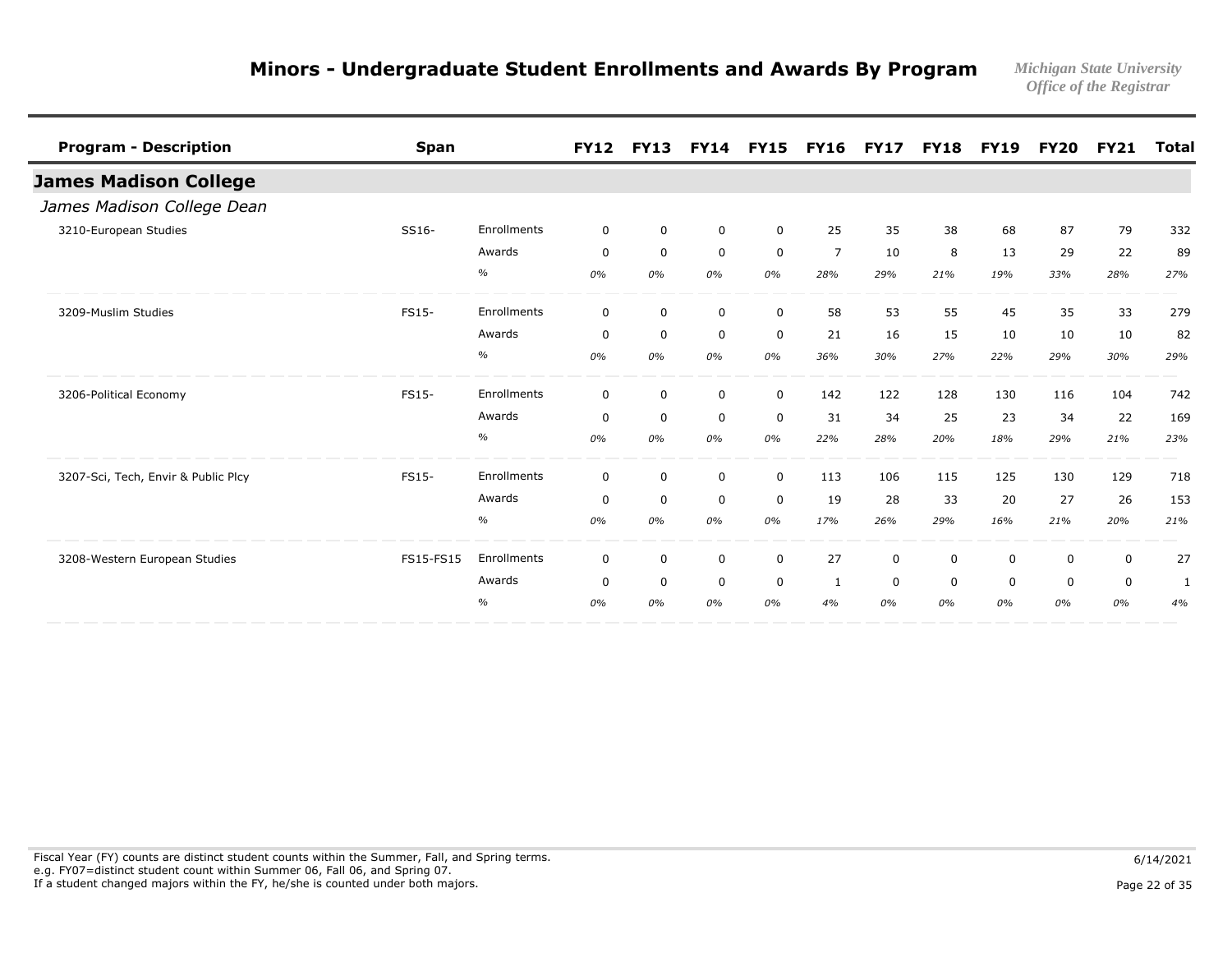| <b>Program - Description</b>                                                | <b>Span</b>                |   |             |             |   | FY12 FY13 FY14 FY15 FY16 FY17 FY18 FY19 FY20 FY21 |     |     |     |      |             | Total |
|-----------------------------------------------------------------------------|----------------------------|---|-------------|-------------|---|---------------------------------------------------|-----|-----|-----|------|-------------|-------|
| James Madison College - Continued<br>James Madison College Dean - Continued |                            |   |             |             |   |                                                   |     |     |     |      |             |       |
| <b>Totals for</b><br><b>James Madison College</b>                           |                            |   |             |             |   | FY12 FY13 FY14 FY15 FY16 FY17 FY18 FY19           |     |     |     | FY20 | <b>FY21</b> | Total |
|                                                                             | <b>Minor Undergraduate</b> |   |             |             |   |                                                   |     |     |     |      |             |       |
|                                                                             | Enrollments                | 0 | $\mathbf 0$ | $\mathbf 0$ | 0 | 365                                               | 316 | 336 | 368 | 368  | 345         | 2,098 |
|                                                                             | Awards                     | 0 | 0           | $\mathbf 0$ | 0 | 79                                                | 88  | 81  | 66  | 100  | 80          | 494   |
|                                                                             | $\frac{0}{0}$              |   |             |             |   | 22%                                               | 28% | 24% | 18% | 27%  | 23%         | 24%   |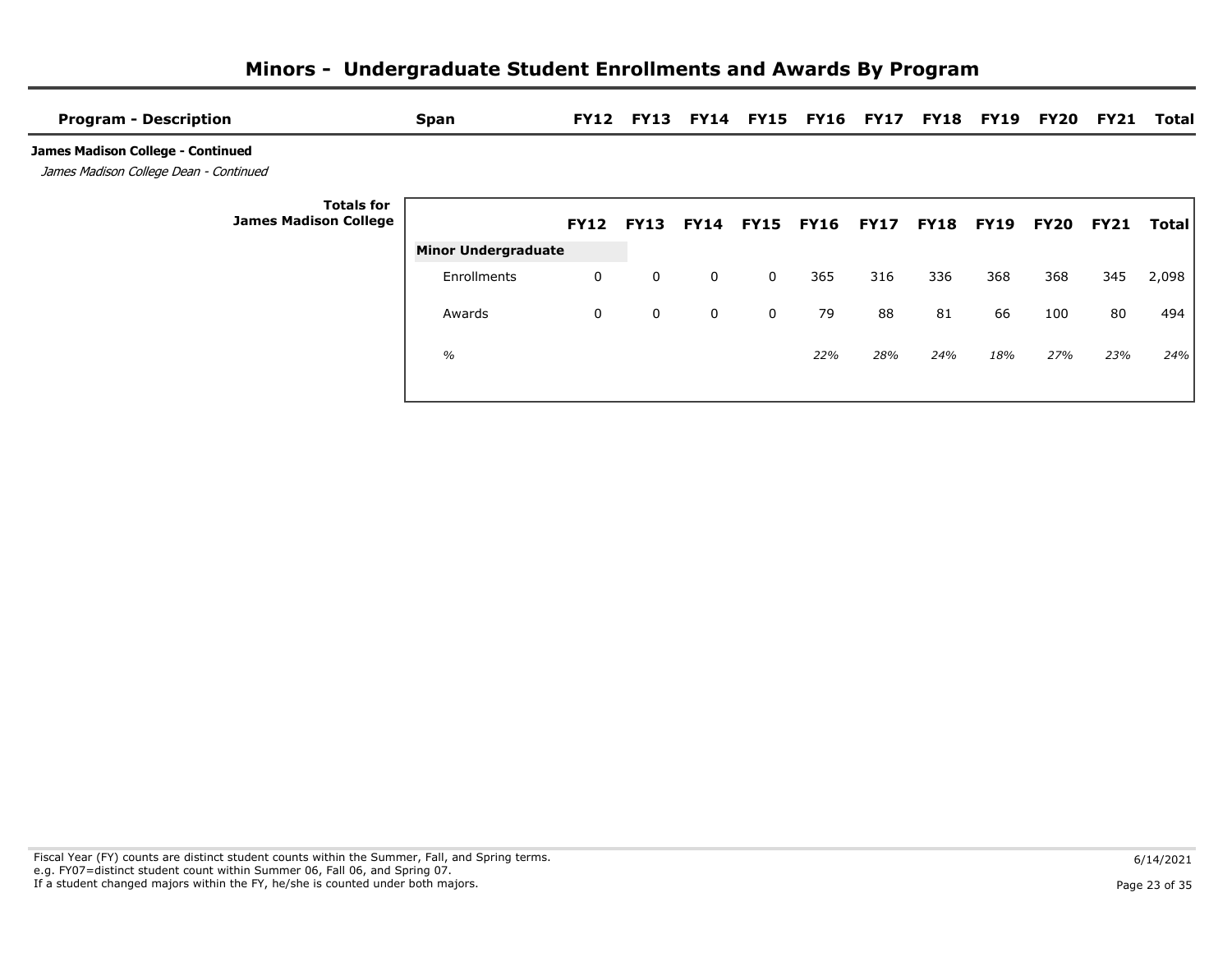| <b>Program - Description</b>       | Span  |             |              | <b>FY12 FY13</b> |                |     | <b>FY14 FY15 FY16 FY17</b> |          | <b>FY18</b> | <b>FY19</b> | FY20 | <b>FY21</b> | Total |
|------------------------------------|-------|-------------|--------------|------------------|----------------|-----|----------------------------|----------|-------------|-------------|------|-------------|-------|
| Lyman Briggs College               |       |             |              |                  |                |     |                            |          |             |             |      |             |       |
| Lyman Briggs Dean                  |       |             |              |                  |                |     |                            |          |             |             |      |             |       |
| 5174-Bioethics                     | FS17- | Enrollments | $\mathbf 0$  | 0                | 0              | 0   | 0                          | $\Omega$ | 395         | 370         | 373  | 378         | 1,516 |
|                                    |       | Awards      | $\mathbf 0$  | 0                | 0              | 0   | 0                          | 0        | 110         | 115         | 106  | 111         | 442   |
|                                    |       | $\%$        | 0%           | 0%               | 0%             | 0%  | 0%                         | 0%       | 28%         | 31%         | 28%  | 29%         | 29%   |
| 2749-Hist, Philosophy & Soc of Sci | FS12- | Enrollments | $\mathbf{0}$ | 8                | 26             | 41  | 45                         | 48       | 35          | 37          | 34   | 36          | 310   |
|                                    |       | Awards      | $\mathbf 0$  | 2                | $\overline{4}$ | 10  | 8                          | 14       | 10          | 11          | 9    | 2           | 70    |
|                                    |       | $\%$        | 0%           | 25%              | 15%            | 24% | 18%                        | 29%      | 29%         | 30%         | 26%  | 6%          | 23%   |

| <b>Totals for</b><br><b>Lyman Briggs College</b> |                            | <b>FY12</b> | <b>FY13</b>    | <b>FY14</b> | <b>FY15 FY16</b> |     | <b>FY17</b> | <b>FY18</b> | <b>FY19</b> | <b>FY20</b> | <b>FY21</b> | <b>Total</b> |
|--------------------------------------------------|----------------------------|-------------|----------------|-------------|------------------|-----|-------------|-------------|-------------|-------------|-------------|--------------|
|                                                  | <b>Minor Undergraduate</b> |             |                |             |                  |     |             |             |             |             |             |              |
|                                                  | Enrollments                | 0           | 8              | 26          | 41               | 45  | 48          | 430         | 407         | 407         | 414         | 1,826        |
|                                                  | Awards                     | 0           | $\overline{2}$ | 4           | 10               | 8   | 14          | 120         | 126         | 115         | 113         | 512          |
|                                                  | $\%$                       |             | 25%            | 15%         | 24%              | 18% | 29%         | 28%         | 31%         | 28%         | 27%         | 28%          |
|                                                  |                            |             |                |             |                  |     |             |             |             |             |             |              |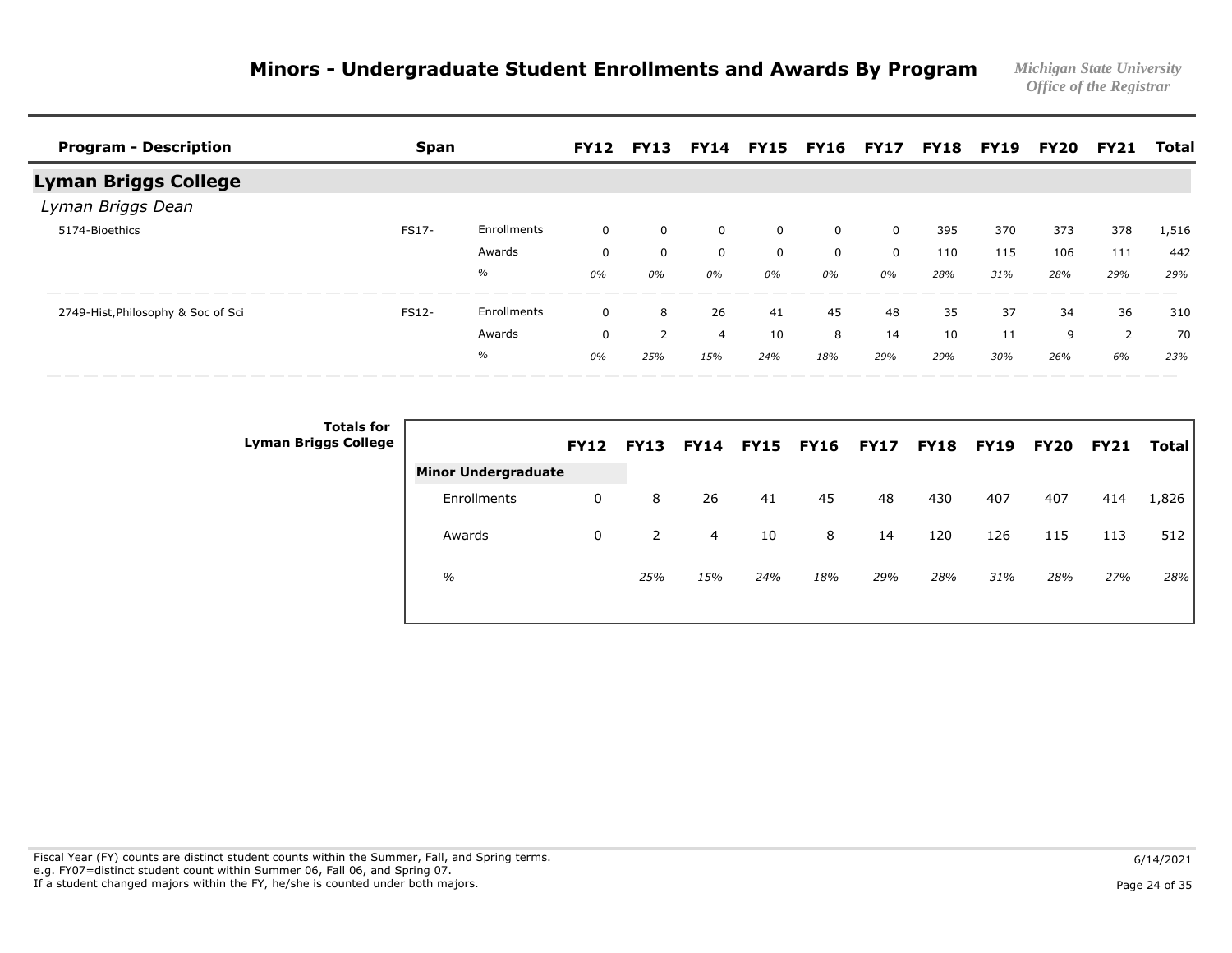| <b>Program - Description</b>   | <b>Span</b>  |             |                |     |     |                | FY12 FY13 FY14 FY15 FY16 FY17 FY18 FY19 FY20 |     |                |     |     | <b>FY21</b> | Total |
|--------------------------------|--------------|-------------|----------------|-----|-----|----------------|----------------------------------------------|-----|----------------|-----|-----|-------------|-------|
| <b>Music</b>                   |              |             |                |     |     |                |                                              |     |                |     |     |             |       |
| <b>Music</b>                   |              |             |                |     |     |                |                                              |     |                |     |     |             |       |
| 7339-Jazz Studies              | <b>FS08-</b> | Enrollments | $\overline{4}$ | 3   | 2   | 3              | $\Omega$                                     | 0   | 3              | 5   | 4   | 2           | 26    |
|                                |              | Awards      |                | 2   | 0   | $\overline{2}$ | 0                                            | 0   | $\Omega$       | 2   | 0   |             | 8     |
|                                |              | $\%$        | 25%            | 67% | 0%  | 67%            | 0%                                           | 0%  | 0%             | 40% | 0%  | 50%         | 31%   |
| 7341-Music                     | <b>FS08-</b> | Enrollments | 28             | 24  | 30  | 32             | 33                                           | 34  | 26             | 27  | 20  | 16          | 270   |
|                                |              | Awards      | 8              |     | 9   | 9              | 3                                            | 8   | $\overline{z}$ |     | 5   | 4           | 61    |
|                                |              | $\%$        | 29%            | 4%  | 30% | 28%            | 9%                                           | 24% | 27%            | 26% | 25% | 25%         | 23%   |
| _______<br>7342-Piano Pedagogy | <b>FS15-</b> | Enrollments |                |     |     |                |                                              |     |                |     |     |             |       |

| <b>Totals for</b><br>Music |                            | <b>FY12</b> | <b>FY13</b> | <b>FY14</b> | <b>FY15</b> | <b>FY16</b> | <b>FY17</b> | <b>FY18</b> | <b>FY19</b> | <b>FY20</b> | <b>FY21</b> | Total |
|----------------------------|----------------------------|-------------|-------------|-------------|-------------|-------------|-------------|-------------|-------------|-------------|-------------|-------|
|                            | <b>Minor Undergraduate</b> |             |             |             |             |             |             |             |             |             |             |       |
|                            | Enrollments                | 32          | 27          | 32          | 35          | 33          | 34          | 29          | 32          | 24          | 18          | 296   |
|                            | Awards                     | 9           | 3           | 9           | 11          | 3           | 8           | 7           | 9           | 5           | 5           | 69    |
|                            | $\frac{0}{0}$              | 28%         | 11%         | 28%         | 31%         | 9%          | 24%         | 24%         | 28%         | 21%         | 28%         | 23%   |
|                            |                            |             |             |             |             |             |             |             |             |             |             |       |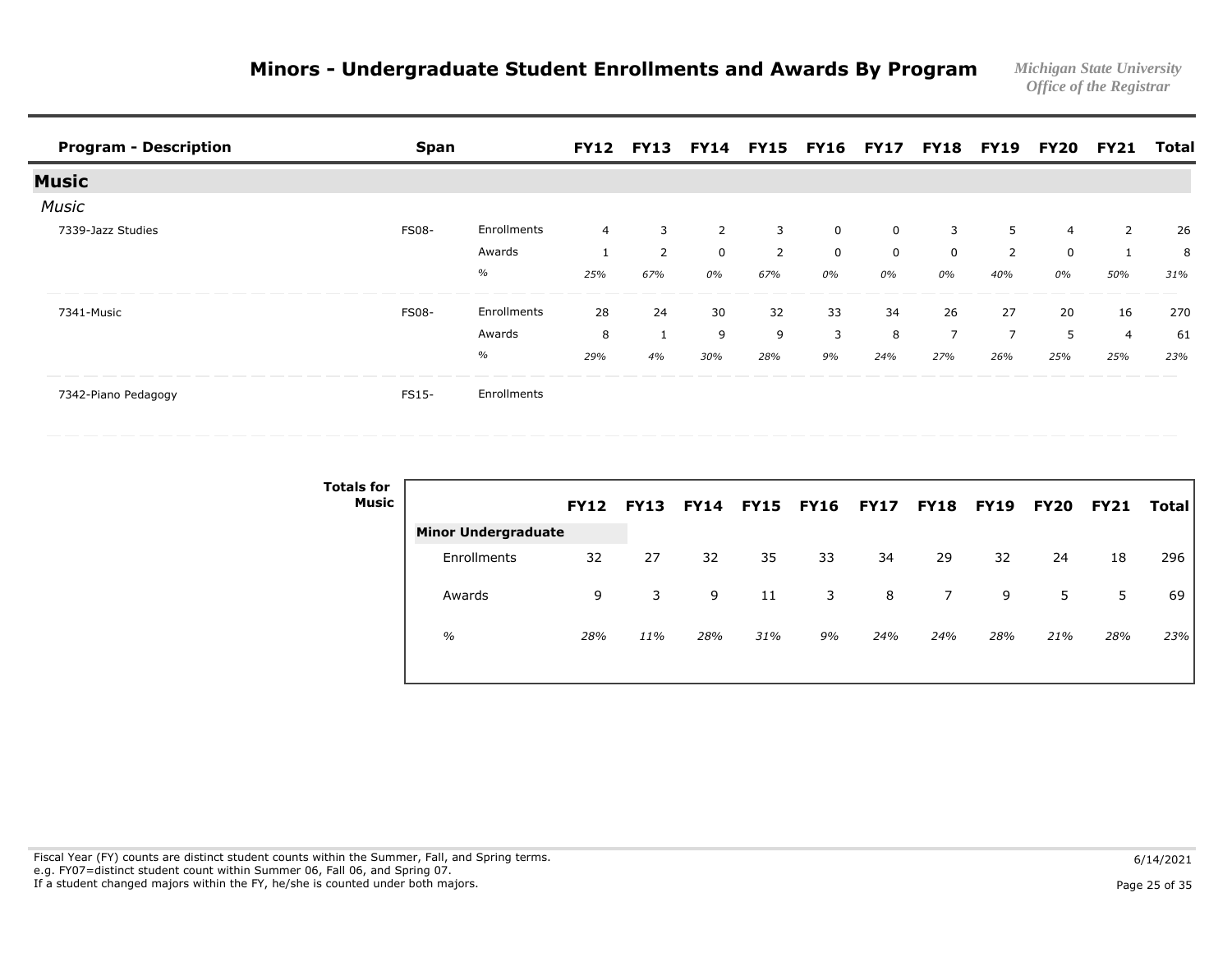| <b>Program - Description</b>         | <b>Span</b> |               | <b>FY12</b>  |             | FY13 FY14 FY15 |             | <b>FY16</b> | <b>FY17</b> | <b>FY18</b> | <b>FY19</b> |             | <b>FY20 FY21</b> | <b>Total</b> |
|--------------------------------------|-------------|---------------|--------------|-------------|----------------|-------------|-------------|-------------|-------------|-------------|-------------|------------------|--------------|
| <b>Natural Science</b>               |             |               |              |             |                |             |             |             |             |             |             |                  |              |
| Computational Math, Sci, Engineering |             |               |              |             |                |             |             |             |             |             |             |                  |              |
| 7139-Comp Math, Science, & Engineer  | FS17-       | Enrollments   | $\mathbf 0$  | $\mathbf 0$ | $\mathbf 0$    | $\mathbf 0$ | $\mathbf 0$ | $\mathbf 0$ | 56          | 123         | 200         | 222              | 601          |
|                                      |             | Awards        | $\mathbf 0$  | $\mathbf 0$ | $\mathbf 0$    | $\mathbf 0$ | $\mathbf 0$ | $\mathbf 0$ | 9           | 29          | 62          | 61               | 161          |
|                                      |             | $\%$          | 0%           | 0%          | 0%             | 0%          | 0%          | 0%          | 16%         | 24%         | 31%         | 27%              | 27%          |
| 7157-Data Science                    | FS19-       | Enrollments   | $\mathbf 0$  | $\mathbf 0$ | $\mathbf 0$    | $\mathbf 0$ | $\mathbf 0$ | $\mathbf 0$ | 0           | $\mathbf 0$ | 55          | 122              | 177          |
|                                      |             | Awards        | 0            | $\mathbf 0$ | $\mathbf 0$    | 0           | 0           | 0           | 0           | 0           | 0           | 20               | 20           |
|                                      |             | $\%$          | 0%           | 0%          | 0%             | 0%          | 0%          | 0%          | 0%          | 0%          | $0\%$       | 16%              | 11%          |
| Food Science & Human Nutrition       |             |               |              |             |                |             |             |             |             |             |             |                  |              |
| 7089-Nutritional Sciences            | FS09-US11   | Enrollments   | 22           | $\mathbf 0$ | $\mathbf 0$    | $\mathbf 0$ | $\mathbf 0$ | $\mathbf 0$ | 0           | 0           | $\mathbf 0$ | $\mathbf 0$      | 22           |
|                                      |             | Awards        | $\mathbf{1}$ | $\mathbf 0$ | $\mathbf 0$    | $\mathbf 0$ | $\mathbf 0$ | $\mathbf 0$ | $\Omega$    | $\Omega$    | $\mathbf 0$ | 0                | 1            |
|                                      |             | $\%$          | 5%           | 0%          | 0%             | 0%          | 0%          | 0%          | 0%          | 0%          | 0%          | 0%               | 5%           |
| Mathematics                          |             |               |              |             |                |             |             |             |             |             |             |                  |              |
| 7124-Actuarial Science               | FS15-       | Enrollments   | $\mathbf 0$  | $\mathbf 0$ | $\mathbf 0$    | $\mathbf 0$ | 62          | 139         | 163         | 154         | 138         | 102              | 758          |
|                                      |             | Awards        | $\mathbf 0$  | $\mathbf 0$ | $\mathbf 0$    | $\mathbf 0$ | 11          | 13          | 13          | 22          | 26          | 23               | 108          |
|                                      |             | $\%$          | 0%           | 0%          | 0%             | 0%          | 18%         | 9%          | 8%          | 14%         | 19%         | 23%              | 14%          |
| 7084-Mathematics                     | SS08-       | Enrollments   | 145          | 160         | 153            | 149         | 159         | 189         | 178         | 181         | 169         | 163              | 1,646        |
|                                      |             | Awards        | 33           | 39          | 31             | 31          | 34          | 46          | 44          | 48          | 48          | 45               | 399          |
|                                      |             | $\frac{0}{0}$ | 23%          | 24%         | 20%            | 21%         | 21%         | 24%         | 25%         | 27%         | 28%         | 28%              | 24%          |

Fiscal Year (FY) counts are distinct student counts within the Summer, Fall, and Spring terms.  $6/14/2021$  e.g. FY07=distinct student count within Summer 06, Fall 06, and Spring 07. If a student changed majors within the FY, he/she is counted under both majors. Page 26 of 35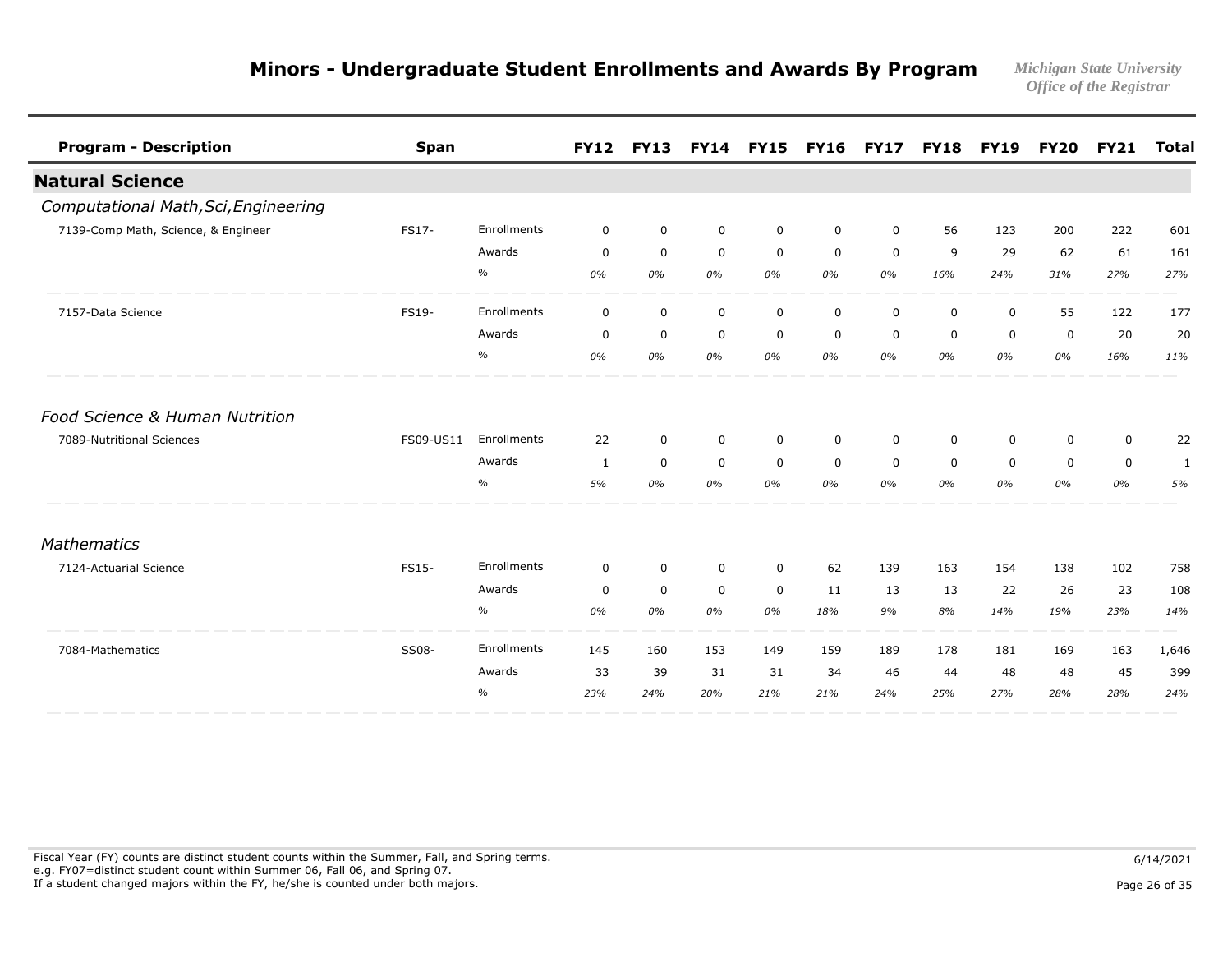| <b>Program - Description</b>        |                                             | <b>Span</b> |                            |              |             |             |             | FY12 FY13 FY14 FY15 FY16 FY17 FY18 FY19 |     |     |     | FY20 | <b>FY21</b> | Total        |
|-------------------------------------|---------------------------------------------|-------------|----------------------------|--------------|-------------|-------------|-------------|-----------------------------------------|-----|-----|-----|------|-------------|--------------|
| <b>Natural Science - Continued</b>  |                                             |             |                            |              |             |             |             |                                         |     |     |     |      |             |              |
| Natural Science Dean                |                                             |             |                            |              |             |             |             |                                         |     |     |     |      |             |              |
| 7118-Envir & Sustainability Studies |                                             | FS15-       | Enrollments                | $\mathbf{0}$ | 0           | $\mathbf 0$ | 0           | 506                                     | 567 | 538 | 481 | 461  | 513         | 3,066        |
|                                     |                                             |             | Awards                     | 0            | $\mathbf 0$ | $\mathbf 0$ | $\mathbf 0$ | 73                                      | 115 | 133 | 129 | 120  | 160         | 730          |
|                                     |                                             |             | $\%$                       | 0%           | 0%          | 0%          | 0%          | 14%                                     | 20% | 25% | 27% | 26%  | 31%         | 24%          |
|                                     | <b>Totals for</b><br><b>Natural Science</b> |             |                            |              |             |             |             | FY12 FY13 FY14 FY15 FY16 FY17 FY18 FY19 |     |     |     | FY20 | <b>FY21</b> | <b>Total</b> |
|                                     |                                             |             | <b>Minor Undergraduate</b> |              |             |             |             |                                         |     |     |     |      |             |              |

Enrollments 167 160 153 149 727 895 935 939 1,023 1,122 6,270

Awards 34 39 31 31 118 174 199 228 256 309 1,419

*% 20% 24% 20% 21% 16% 19% 21% 24% 25% 28% 23%*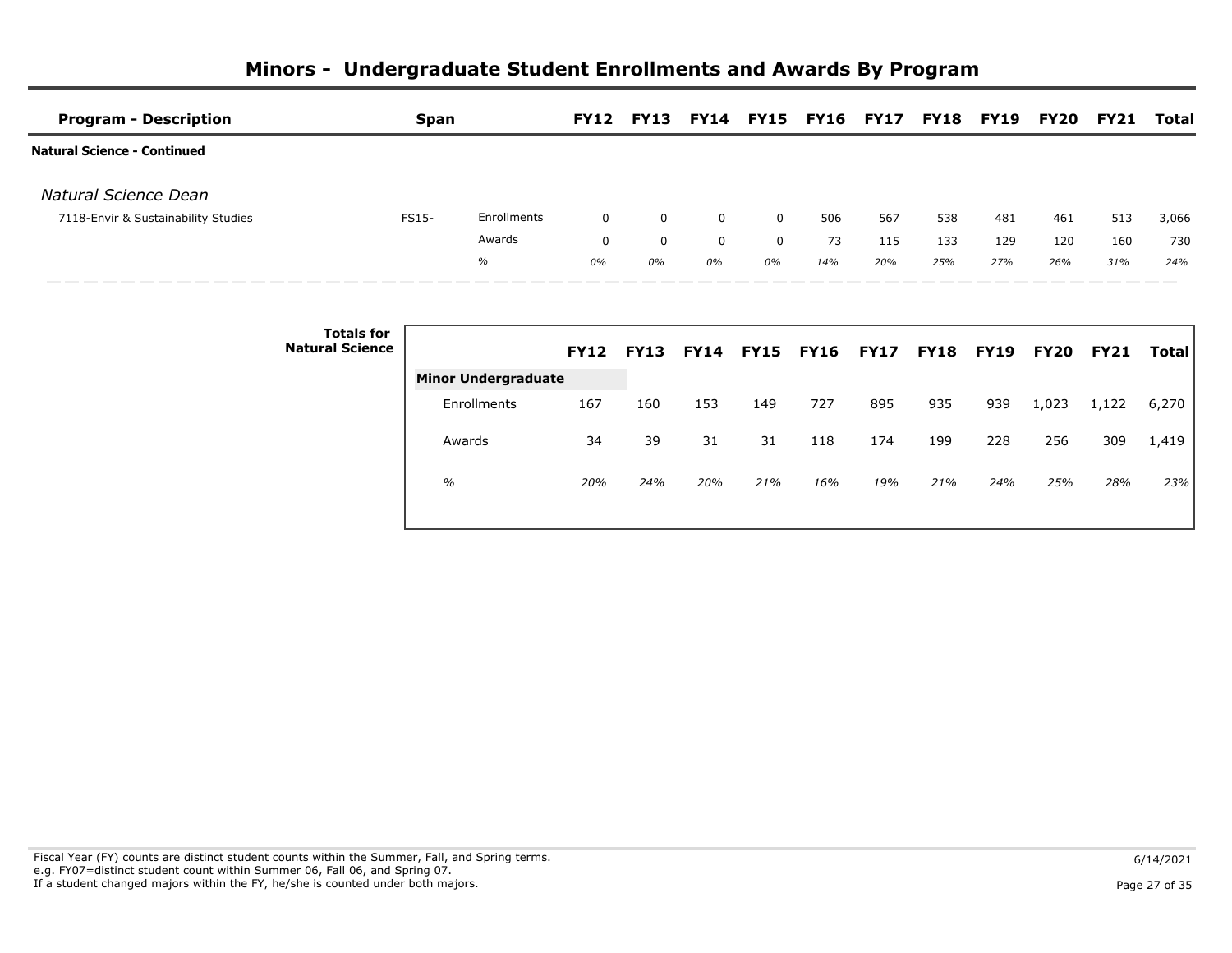|             |             |             |             |              |                | <b>FY17</b> |             | <b>FY19</b> |             |     | <b>Total</b>     |
|-------------|-------------|-------------|-------------|--------------|----------------|-------------|-------------|-------------|-------------|-----|------------------|
|             |             |             |             |              |                |             |             |             |             |     |                  |
|             |             |             |             |              |                |             |             |             |             |     |                  |
| Enrollments | 45          | 54          | 63          | 65           | 62             | 62          | 73          | 59          | 51          | 49  | 583              |
| Awards      | 10          | 11          | 16          | 13           | 14             | 14          | 21          | 10          | 19          | 13  | 141              |
| $\%$        | 22%         | 20%         | 25%         | 20%          | 23%            | 23%         | 29%         | 17%         | 37%         | 27% | 24%              |
| Enrollments | $\mathbf 0$ | $\mathbf 0$ | $\mathbf 0$ | $\mathbf 0$  | $\mathbf 0$    | $\mathbf 0$ | $\mathbf 0$ | $\mathbf 0$ | 47          | 21  | 68               |
| Awards      | $\mathbf 0$ | $\mathbf 0$ | $\mathbf 0$ | 0            | 0              | 0           | 0           | 0           | 2           | 5   | $\overline{7}$   |
| $\%$        | 0%          | 0%          | 0%          | 0%           | 0%             | 0%          | 0%          | 0%          | 4%          | 24% | 10%              |
|             |             |             |             |              |                |             |             |             |             |     |                  |
| Enrollments | $\mathbf 0$ | $\mathbf 0$ | $\mathbf 0$ | $\mathbf 0$  | $\mathbf 0$    | $\mathbf 0$ | 227         | 453         | 564         | 207 | 1,451            |
| Awards      | $\mathbf 0$ | $\mathbf 0$ | $\mathbf 0$ | $\mathbf 0$  | 0              | 0           | 2           | 26          | 166         | 105 | 299              |
| $\%$        | 0%          | 0%          | 0%          | 0%           | 0%             | 0%          | 1%          | 6%          | 29%         | 51% | 21%              |
| Enrollments | $\mathbf 0$ | $\mathbf 0$ | $\mathsf 0$ | $\mathsf{O}$ | 82             | 101         | 110         | 116         | 135         | 125 | 669              |
| Awards      | $\mathbf 0$ | $\mathbf 0$ | $\mathbf 0$ | $\mathbf 0$  | 14             | 19          | 21          | 25          | 46          | 21  | 146              |
| $\%$        | 0%          | 0%          | 0%          | 0%           | 17%            | 19%         | 19%         | 22%         | 34%         | 17% | 22%              |
|             |             |             |             |              |                |             |             |             |             |     |                  |
| Enrollments | 277         | 347         | 336         | 309          | 338            | 335         | 349         | 310         | 266         | 236 | 3,103            |
| Awards      | 56          | 106         | 133         | 111          | 133            | 95          | 129         | 120         | 106         | 96  | 1,085            |
| $\%$        | 20%         | 31%         | 40%         | 36%          | 39%            | 28%         | 37%         | 39%         | 40%         | 41% | 35%              |
|             |             |             | <b>FY12</b> |              | FY13 FY14 FY15 |             | <b>FY16</b> |             | <b>FY18</b> |     | <b>FY20 FY21</b> |

Fiscal Year (FY) counts are distinct student counts within the Summer, Fall, and Spring terms.  $6/14/2021$  e.g. FY07=distinct student count within Summer 06, Fall 06, and Spring 07. If a student changed majors within the FY, he/she is counted under both majors. Page 28 of 35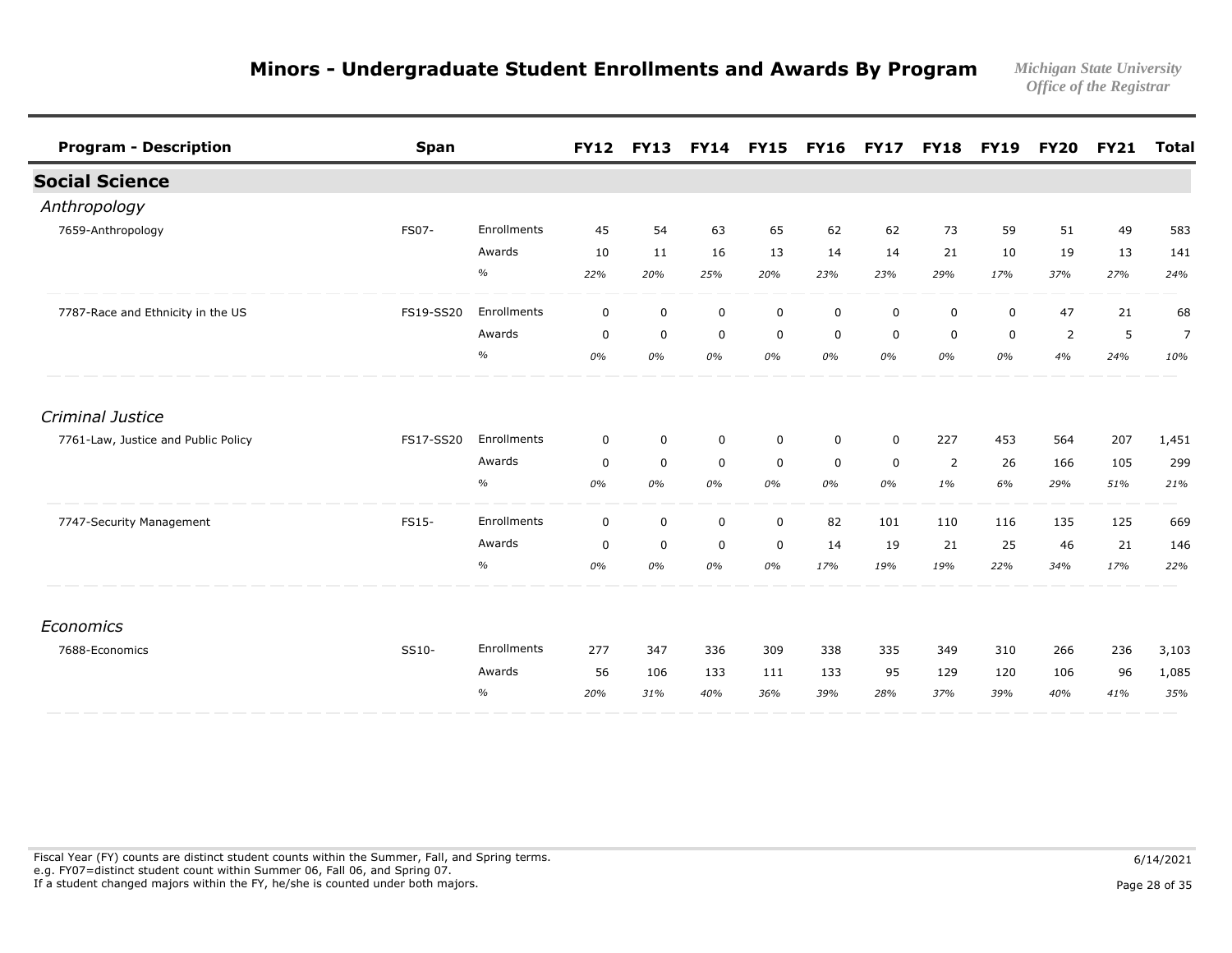| <b>Program - Description</b>          | <b>Span</b>  |             | <b>FY12</b> | <b>FY13</b>      | <b>FY14 FY15</b> |             | <b>FY16 FY17 FY18</b> |                  |             | <b>FY19</b>    | <b>FY20</b> | <b>FY21</b>    | Total |
|---------------------------------------|--------------|-------------|-------------|------------------|------------------|-------------|-----------------------|------------------|-------------|----------------|-------------|----------------|-------|
| <b>Social Science - Continued</b>     |              |             |             |                  |                  |             |                       |                  |             |                |             |                |       |
| Geo, Environ, and Spatial Sciences    |              |             |             |                  |                  |             |                       |                  |             |                |             |                |       |
| 7769-Environment and Health           | FS17-        | Enrollments | $\mathbf 0$ | $\mathbf 0$      | $\mathbf 0$      | $\mathbf 0$ | $\mathbf 0$           | $\mathbf 0$      | 63          | 191            | 350         | 354            | 958   |
|                                       |              | Awards      | $\mathbf 0$ | $\mathbf 0$      | $\mathbf 0$      | $\mathbf 0$ | $\mathbf 0$           | $\mathbf 0$      | $\mathbf 0$ | 5              | 61          | 120            | 186   |
|                                       |              | $\%$        | 0%          | 0%               | 0%               | 0%          | 0%                    | 0%               | 0%          | 3%             | 17%         | 34%            | 19%   |
| 7672-Geographic Information Science   | <b>FS08-</b> | Enrollments | 21          | 29               | 41               | 36          | 40                    | 50               | 56          | 46             | 42          | 27             | 388   |
|                                       |              | Awards      | 8           | 5                | 16               | 11          | 8                     | 12               | 21          | 14             | 15          | 9              | 119   |
|                                       |              | $\%$        | 38%         | 17%              | 39%              | 31%         | 20%                   | 24%              | 38%         | 30%            | 36%         | 33%            | 31%   |
| 7671-Geography                        | <b>FS08-</b> | Enrollments | 19          | 23               | 21               | 19          | 27                    | 25               | 19          | 15             | 6           | $\overline{7}$ | 181   |
|                                       |              | Awards      | 2           | 11               | 9                | 5           | 8                     | 11               | 6           | $\overline{7}$ | 1           | 3              | 63    |
|                                       |              | $\%$        | 11%         | 48%              | 43%              | 26%         | 30%                   | 44%              | 32%         | 47%            | 17%         | 43%            | 35%   |
| History                               |              |             |             |                  |                  |             |                       |                  |             |                |             |                |       |
| 7721-Defense Studies and Leadership   | SS13-        | Enrollments | $\mathbf 0$ | 25               | 49               | 50          | 39                    | 31               | 34          | 42             | 61          | 63             | 394   |
|                                       |              | Awards      | $\mathbf 0$ | 5                | 18               | 20          | 19                    | 16               | 15          | 16             | 20          | 21             | 150   |
|                                       |              | $\%$        | 0%          | 20%              | 37%              | 40%         | 49%                   | 52%              | 44%         | 38%            | 33%         | 33%            | 38%   |
| 7784-History                          | <b>FS18-</b> | Enrollments | 0           | $\mathbf 0$      | $\mathsf 0$      | $\mathbf 0$ | $\mathbf 0$           | 0                | 0           | 39             | 80          | 102            | 221   |
|                                       |              | Awards      | 0           | $\mathbf 0$      | $\mathbf 0$      | $\mathbf 0$ | 0                     | 0                | 0           | 5              | 23          | 32             | 60    |
|                                       |              | $\%$        | 0%          | 0%               | 0%               | 0%          | 0%                    | 0%               | 0%          | 13%            | 29%         | 31%            | 27%   |
| 7762-The City: Environ, Des & Society | FS17-US20    | Enrollments | 0           | $\boldsymbol{0}$ | $\mathbf 0$      | $\mathbf 0$ | $\mathbf 0$           | $\boldsymbol{0}$ | 18          | 79             | 141         | 70             | 308   |
|                                       |              | Awards      | $\mathbf 0$ | $\mathbf 0$      | $\mathbf 0$      | 0           | $\mathbf 0$           | $\mathbf 0$      | $\mathbf 0$ | 2              | 24          | 22             | 48    |
|                                       |              | $\%$        | 0%          | 0%               | 0%               | 0%          | 0%                    | 0%               | 0%          | 3%             | 17%         | 31%            | 16%   |

Fiscal Year (FY) counts are distinct student counts within the Summer, Fall, and Spring terms.  $6/14/2021$  e.g. FY07=distinct student count within Summer 06, Fall 06, and Spring 07. If a student changed majors within the FY, he/she is counted under both majors. Page 29 of 35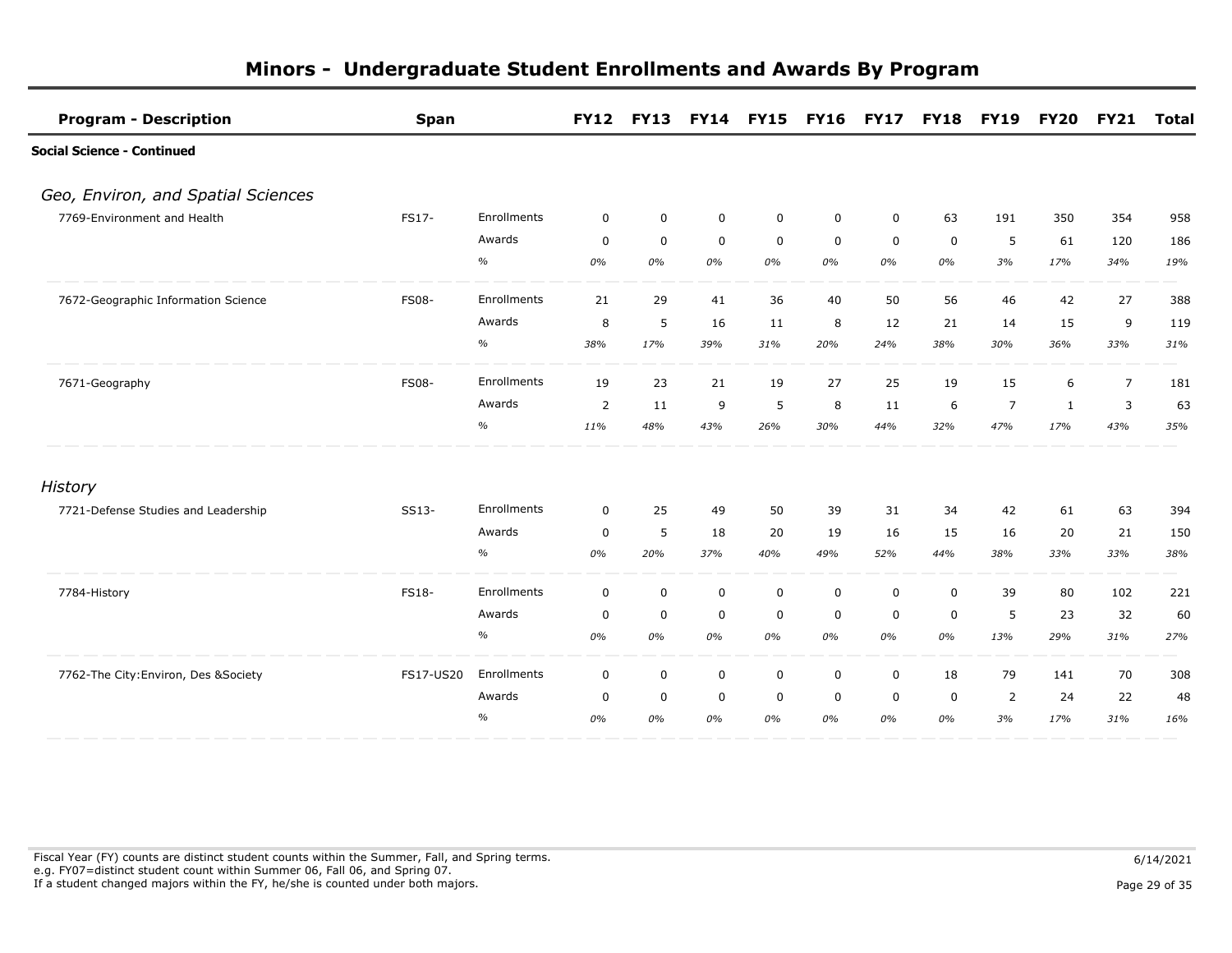| <b>Program - Description</b>        | <b>Span</b>  |             |             | FY12 FY13 FY14 FY15 |             |              | <b>FY16 FY17 FY18</b> |                |                | <b>FY19</b>    | <b>FY20</b>    | <b>FY21</b>    | Total          |
|-------------------------------------|--------------|-------------|-------------|---------------------|-------------|--------------|-----------------------|----------------|----------------|----------------|----------------|----------------|----------------|
| <b>Social Science - Continued</b>   |              |             |             |                     |             |              |                       |                |                |                |                |                |                |
| Human Development & Family Studies  |              |             |             |                     |             |              |                       |                |                |                |                |                |                |
| 7763-Youth and Society              | FS17-SS20    | Enrollments | 0           | $\mathbf 0$         | 0           | 0            | 0                     | $\mathbf 0$    | 119            | 455            | 671            | 549            | 1,794          |
|                                     |              | Awards      | $\mathbf 0$ | $\mathbf 0$         | $\mathbf 0$ | $\mathbf 0$  | $\mathbf 0$           | $\mathbf 0$    | $\mathbf 0$    | 13             | 77             | 199            | 289            |
|                                     |              | $\%$        | 0%          | 0%                  | 0%          | 0%           | 0%                    | 0%             | 0%             | 3%             | 11%            | 36%            | 16%            |
| Human Resources and Labor Relations |              |             |             |                     |             |              |                       |                |                |                |                |                |                |
| 7755-Leadership Organization        | FS16-        | Enrollments | $\mathbf 0$ | $\mathbf 0$         | $\mathbf 0$ | $\mathbf 0$  | $\mathbf 0$           | 157            | 353            | 571            | 863            | 903            | 2,847          |
|                                     |              | Awards      | $\mathbf 0$ | $\mathbf 0$         | 0           | 0            | 0                     | 22             | 56             | 92             | 210            | 295            | 675            |
|                                     |              | $\%$        | 0%          | 0%                  | 0%          | 0%           | 0%                    | 14%            | 16%            | 16%            | 24%            | 33%            | 24%            |
| Social Science Dean                 |              |             |             |                     |             |              |                       |                |                |                |                |                |                |
| 7742-African Studies                | <b>FS15-</b> | Enrollments | $\mathbf 0$ | $\mathbf 0$         | $\mathbf 0$ | 0            | 9                     | 11             | 18             | 37             | 36             | 29             | 140            |
|                                     |              | Awards      | $\mathbf 0$ | $\mathbf 0$         | $\mathbf 0$ | 0            | 3                     | $\overline{2}$ | $\overline{2}$ | $\overline{2}$ | $\overline{7}$ | $\overline{7}$ | 23             |
|                                     |              | $\%$        | 0%          | 0%                  | 0%          | 0%           | 33%                   | 18%            | 11%            | 5%             | 19%            | 24%            | 16%            |
| 7794-Asian Pac American Studies SSC | <b>US20-</b> | Enrollments | $\mathbf 0$ | $\mathbf 0$         | $\mathbf 0$ | 0            | $\mathbf 0$           | $\mathbf 0$    | $\mathbf 0$    | $\mathbf 0$    | $\mathbf 0$    | $\overline{7}$ | $\overline{7}$ |
| 7744-Asian Pacific American Studies | FS15-        | Enrollments | $\mathbf 0$ | $\mathbf 0$         | $\mathbf 0$ | $\mathbf 0$  | $\overline{4}$        | 6              | 9              | 11             | 12             | 15             | 57             |
|                                     |              | Awards      | $\mathbf 0$ | $\mathbf 0$         | $\mathbf 0$ | $\mathbf 0$  | 2                     | 1              | $\overline{4}$ | 3              | 2              | $\overline{4}$ | 16             |
|                                     |              | $\%$        | 0%          | 0%                  | 0%          | 0%           | 50%                   | 17%            | 44%            | 27%            | 17%            | 27%            | 28%            |
| 7743-Asian Studies                  | <b>FS15-</b> | Enrollments | $\mathbf 0$ | $\mathbf 0$         | $\mathsf 0$ | $\mathsf{O}$ | 16                    | 9              | 25             | 73             | 120            | 109            | 352            |
|                                     |              | Awards      | 0           | $\mathbf 0$         | $\mathbf 0$ | 0            | 8                     | 3              | 0              | $\overline{7}$ | 21             | 47             | 86             |
|                                     |              | $\%$        | 0%          | 0%                  | 0%          | 0%           | 50%                   | 33%            | 0%             | 10%            | 18%            | 43%            | 24%            |

Fiscal Year (FY) counts are distinct student counts within the Summer, Fall, and Spring terms.  $6/14/2021$  e.g. FY07=distinct student count within Summer 06, Fall 06, and Spring 07. If a student changed majors within the FY, he/she is counted under both majors. Page 30 of 35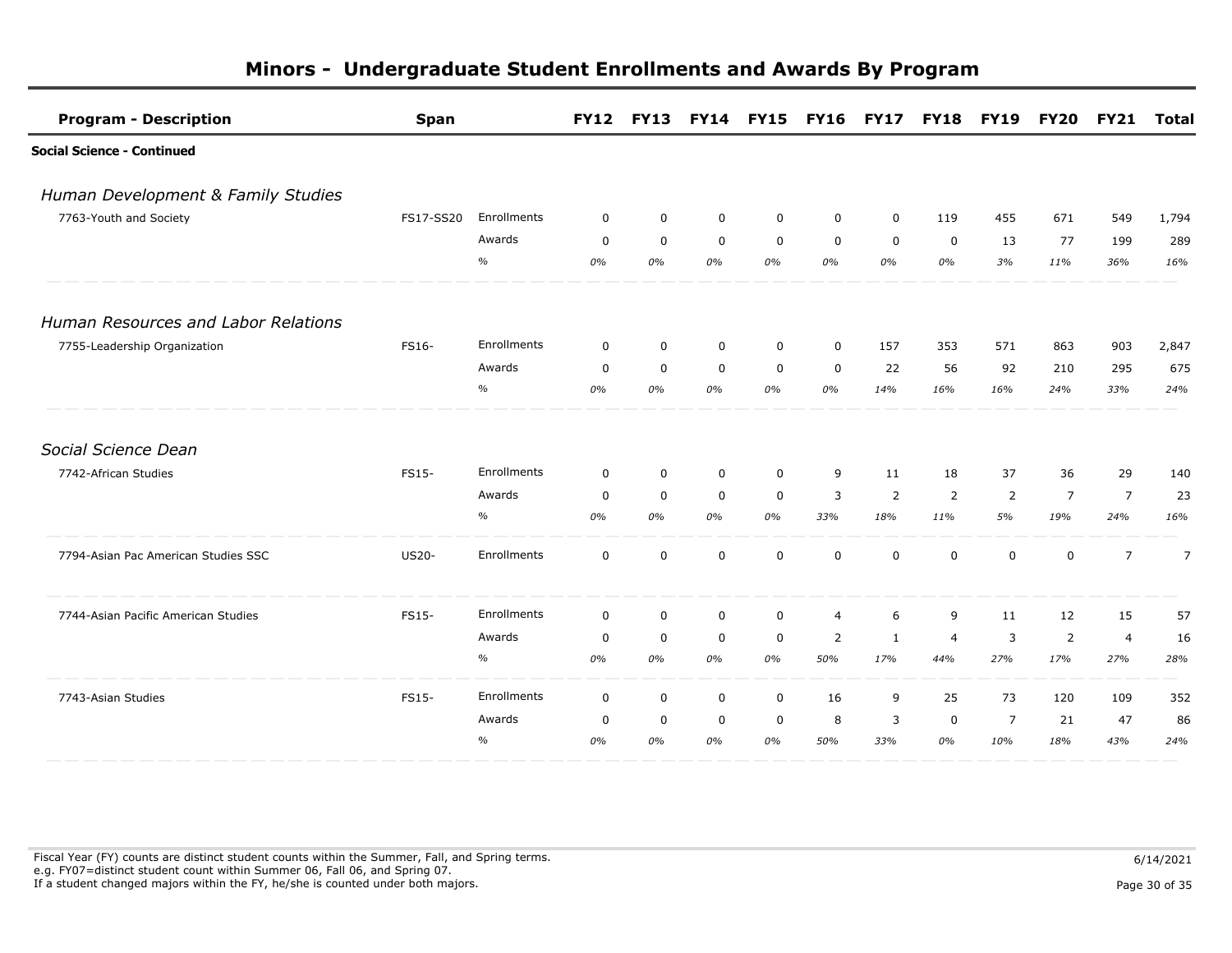| <b>Program - Description</b>        | <b>Span</b>  |             |             |             |             | FY12 FY13 FY14 FY15 FY16 FY17 FY18 |                |             |                | <b>FY19</b>    | <b>FY20</b>    | FY21        | Total |
|-------------------------------------|--------------|-------------|-------------|-------------|-------------|------------------------------------|----------------|-------------|----------------|----------------|----------------|-------------|-------|
| Social Science - Continued          |              |             |             |             |             |                                    |                |             |                |                |                |             |       |
| Social Science Dean - Continued     |              |             |             |             |             |                                    |                |             |                |                |                |             |       |
| 7745-Chicano/Latino Studies         | FS15-        | Enrollments | $\mathbf 0$ | $\mathbf 0$ | $\mathbf 0$ | $\mathbf 0$                        | 48             | 50          | 55             | 57             | 73             | 75          | 358   |
|                                     |              | Awards      | $\mathbf 0$ | $\mathbf 0$ | $\mathbf 0$ | $\mathbf 0$                        | 8              | 8           | 10             | 9              | 12             | 16          | 63    |
|                                     |              | $\%$        | 0%          | 0%          | 0%          | 0%                                 | 17%            | 16%         | 18%            | 16%            | 16%            | 21%         | 18%   |
| 7791-Cities: Environ, Des & Society | FS20-        | Enrollments | $\mathbf 0$ | $\mathbf 0$ | $\mathbf 0$ | $\mathbf 0$                        | $\mathbf 0$    | $\mathbf 0$ | $\mathbf 0$    | 0              | $\mathsf 0$    | 161         | 161   |
|                                     |              | Awards      | $\mathbf 0$ | $\mathbf 0$ | $\mathbf 0$ | $\mathbf 0$                        | $\mathbf 0$    | 0           | $\mathbf 0$    | $\mathbf 0$    | $\mathbf 0$    | 21          | 21    |
|                                     |              | $\%$        | 0%          | 0%          | 0%          | 0%                                 | 0%             | 0%          | 0%             | 0%             | $0\%$          | 13%         | 13%   |
| 7749-Global Studies in Social Sci   | FS15-        | Enrollments | $\mathbf 0$ | $\mathbf 0$ | 0           | $\mathsf{O}\xspace$                | 45             | 34          | 15             | 12             | 9              | 8           | 123   |
|                                     |              | Awards      | $\mathbf 0$ | $\mathbf 0$ | $\mathbf 0$ | $\mathbf 0$                        | $\overline{7}$ | 8           | $\overline{4}$ | $\overline{4}$ | $\overline{2}$ | $\mathbf 0$ | 25    |
|                                     |              | $\%$        | 0%          | 0%          | 0%          | 0%                                 | 16%            | 24%         | 27%            | 33%            | 22%            | 0%          | 20%   |
| 7793-Human Behavior and Social Serv | <b>US20-</b> | Enrollments | $\mathbf 0$ | $\mathbf 0$ | $\mathsf 0$ | $\mathbf 0$                        | $\mathsf 0$    | $\mathbf 0$ | $\mathbf 0$    | $\mathbf 0$    | $\mathbf 0$    | 329         | 329   |
|                                     |              | Awards      | $\mathbf 0$ | $\mathbf 0$ | $\mathbf 0$ | $\mathbf 0$                        | $\mathbf 0$    | 0           | $\Omega$       | $\Omega$       | $\mathbf 0$    | 78          | 78    |
|                                     |              | %           | 0%          | 0%          | 0%          | 0%                                 | 0%             | 0%          | 0%             | 0%             | 0%             | 24%         | 24%   |
| 7768-International Development      | FS17-        | Enrollments | $\mathbf 0$ | $\mathbf 0$ | $\mathbf 0$ | $\mathbf 0$                        | $\mathbf 0$    | $\mathbf 0$ | 56             | 140            | 208            | 189         | 593   |
|                                     |              | Awards      | $\mathbf 0$ | $\mathbf 0$ | $\mathbf 0$ | $\mathbf 0$                        | $\mathbf 0$    | 0           | $\mathbf 0$    | 5              | 57             | 74          | 136   |
|                                     |              | $\%$        | 0%          | 0%          | 0%          | 0%                                 | 0%             | 0%          | 0%             | 4%             | 27%            | 39%         | 23%   |
| 7746-Latin Amer & Caribbean Studies | FS15-        | Enrollments | $\mathbf 0$ | $\mathbf 0$ | $\mathbf 0$ | $\mathbf 0$                        | 24             | 33          | 28             | 38             | 37             | 34          | 194   |
|                                     |              | Awards      | $\mathbf 0$ | $\mathbf 0$ | $\mathbf 0$ | 0                                  | 5              | 9           | $\overline{7}$ | 10             | 9              | 6           | 46    |
|                                     |              | $\%$        | 0%          | 0%          | 0%          | 0%                                 | 21%            | 27%         | 25%            | 26%            | 24%            | 18%         | 24%   |
| 7790-Law, Justice and Public Policy | <b>US20-</b> | Enrollments | $\mathbf 0$ | $\mathbf 0$ | $\mathbf 0$ | $\mathbf 0$                        | $\mathbf 0$    | $\mathbf 0$ | $\mathbf 0$    | 0              | $\mathbf 0$    | 741         | 741   |
|                                     |              | Awards      | 0           | $\mathbf 0$ | $\mathbf 0$ | $\mathbf 0$                        | $\mathbf 0$    | 0           | $\mathbf 0$    | 0              | $\mathbf 0$    | 91          | 91    |
|                                     |              | $\%$        | 0%          | 0%          | 0%          | 0%                                 | 0%             | 0%          | 0%             | 0%             | 0%             | 12%         | 12%   |
| 7750-Peace and Justice Studies      | FS15-        | Enrollments | $\mathbf 0$ | $\mathbf 0$ | $\mathbf 0$ | $\mathbf 0$                        | 93             | 115         | 119            | 101            | 90             | 74          | 592   |
|                                     |              | Awards      | $\mathbf 0$ | $\mathbf 0$ | $\mathbf 0$ | $\mathbf 0$                        | 20             | 34          | 38             | 36             | 19             | 16          | 163   |
|                                     |              | $\%$        | 0%          | 0%          | 0%          | 0%                                 | 22%            | 30%         | 32%            | 36%            | 21%            | 22%         | 28%   |

Fiscal Year (FY) counts are distinct student counts within the Summer, Fall, and Spring terms.  $6/14/2021$ 

 e.g. FY07=distinct student count within Summer 06, Fall 06, and Spring 07. If a student changed majors within the FY, he/she is counted under both majors. Page 31 of 35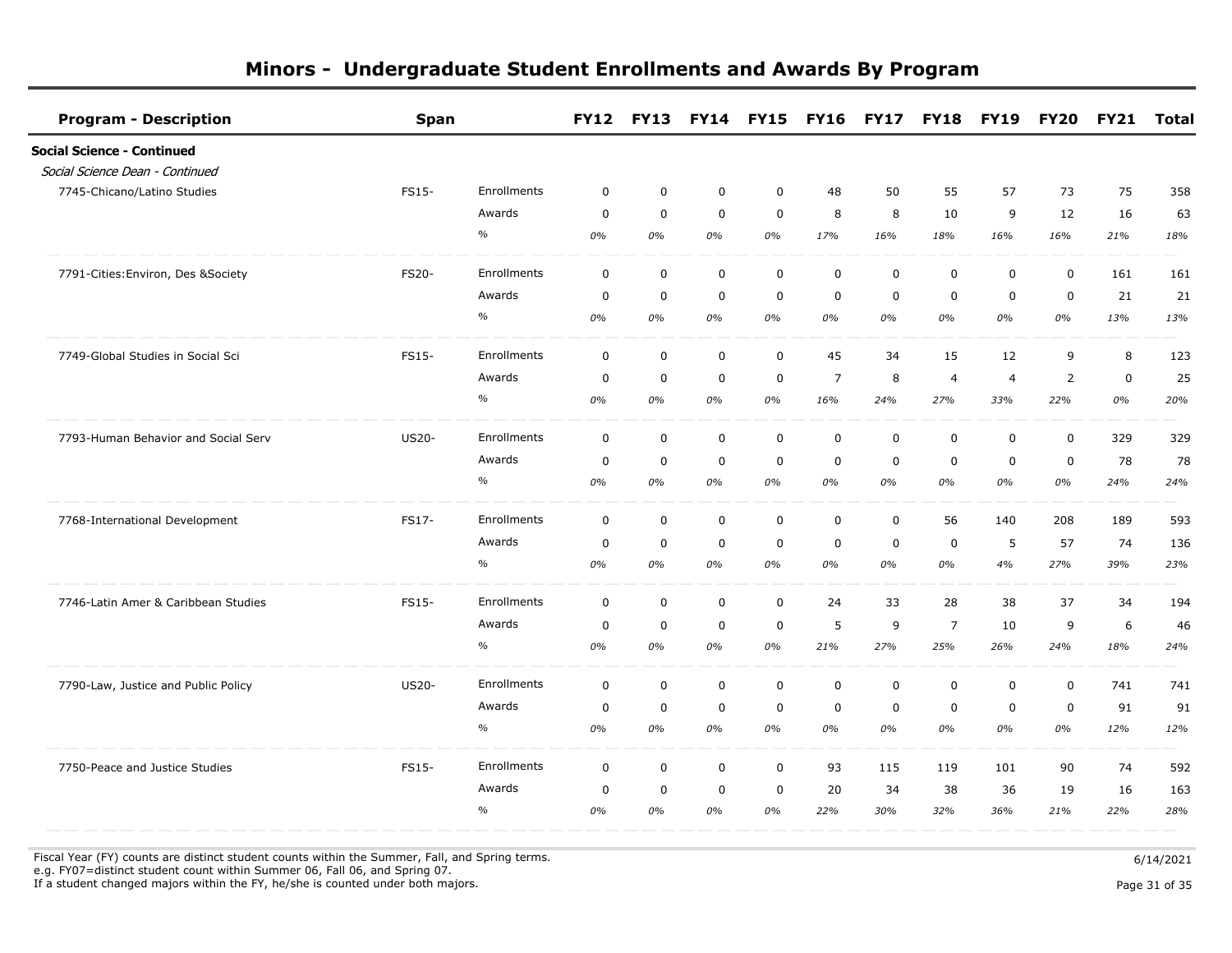| <b>Program - Description</b>        | <b>Span</b>  |             | <b>FY12</b> | <b>FY13</b>      |             | <b>FY14 FY15</b> | <b>FY16 FY17</b> |                  | <b>FY18</b> | <b>FY19</b> | <b>FY20</b> | <b>FY21</b> | <b>Total</b> |
|-------------------------------------|--------------|-------------|-------------|------------------|-------------|------------------|------------------|------------------|-------------|-------------|-------------|-------------|--------------|
| <b>Social Science - Continued</b>   |              |             |             |                  |             |                  |                  |                  |             |             |             |             |              |
| Social Science Dean - Continued     |              |             |             |                  |             |                  |                  |                  |             |             |             |             |              |
| 7785-Peace and Justice Studies SSC  | <b>FS18-</b> | Enrollments | $\mathbf 0$ | $\mathbf 0$      | $\mathbf 0$ | $\mathbf 0$      | $\mathbf 0$      | $\mathbf 0$      | $\mathbf 0$ | 20          | 113         | 160         | 293          |
|                                     |              | Awards      | $\mathbf 0$ | $\mathbf 0$      | $\mathbf 0$ | $\mathbf 0$      | $\mathbf 0$      | $\mathbf 0$      | $\mathbf 0$ | $\mathbf 0$ | 3           | 25          | 28           |
|                                     |              | $\%$        | 0%          | 0%               | 0%          | 0%               | 0%               | 0%               | 0%          | 0%          | 3%          | 16%         | 10%          |
| 7789-Race and Ethnicity in the US   | <b>US20-</b> | Enrollments | $\mathbf 0$ | $\mathbf 0$      | $\mathbf 0$ | $\mathbf 0$      | $\mathbf 0$      | $\mathbf 0$      | $\mathbf 0$ | $\mathbf 0$ | $\mathbf 0$ | 48          | 48           |
|                                     |              | Awards      | 0           | $\mathbf 0$      | $\mathbf 0$ | 0                | $\mathbf 0$      | 0                | $\mathbf 0$ | 0           | $\mathbf 0$ | 8           | 8            |
|                                     |              | $\%$        | 0%          | 0%               | 0%          | 0%               | 0%               | 0%               | 0%          | 0%          | 0%          | 17%         | 17%          |
| 7786-SS Quantitative Data Analytics | FS19-        | Enrollments | $\mathbf 0$ | $\mathbf 0$      | $\mathbf 0$ | $\mathbf 0$      | $\mathbf 0$      | $\mathbf 0$      | $\mathbf 0$ | $\mathbf 0$ | 162         | 256         | 418          |
|                                     |              | Awards      | $\mathbf 0$ | $\mathbf 0$      | $\mathbf 0$ | 0                | $\mathbf 0$      | 0                | $\mathbf 0$ | $\mathbf 0$ | 38          | 104         | 142          |
|                                     |              | $\%$        | 0%          | 0%               | 0%          | 0%               | 0%               | 0%               | 0%          | 0%          | 23%         | 41%         | 34%          |
| 7792-Youth and Society              | <b>US20-</b> | Enrollments | $\mathbf 0$ | $\boldsymbol{0}$ | 0           | $\mathbf 0$      | $\boldsymbol{0}$ | $\boldsymbol{0}$ | $\mathbf 0$ | 0           | $\mathbf 0$ | 230         | 230          |
|                                     |              | Awards      | $\mathbf 0$ | $\mathbf 0$      | $\mathbf 0$ | $\mathbf 0$      | $\mathbf 0$      | 0                | $\mathbf 0$ | $\mathbf 0$ | $\mathbf 0$ | 18          | 18           |
|                                     |              | $\%$        | 0%          | 0%               | 0%          | 0%               | 0%               | 0%               | 0%          | 0%          | 0%          | 8%          | 8%           |
| Social Work                         |              |             |             |                  |             |                  |                  |                  |             |             |             |             |              |
| 7767-Human Behavior and Social Serv | FS17-SS20    | Enrollments | $\mathbf 0$ | $\mathbf 0$      | $\mathbf 0$ | 0                | $\mathbf 0$      | $\mathbf 0$      | 225         | 324         | 403         | 179         | 1,131        |
|                                     |              | Awards      | $\mathbf 0$ | $\mathbf 0$      | $\mathbf 0$ | $\mathbf 0$      | $\mathbf 0$      | $\mathbf 0$      | 3           | 32          | 110         | 94          | 239          |
|                                     |              | $\%$        | 0%          | 0%               | 0%          | 0%               | 0%               | 0%               | 1%          | 10%         | 27%         | 53%         | 21%          |
| Sociology                           |              |             |             |                  |             |                  |                  |                  |             |             |             |             |              |
| 7670-Sociology                      | <b>US08-</b> | Enrollments | 168         | 157              | 175         | 177              | 164              | 154              | 134         | 128         | 116         | 130         | 1,503        |
|                                     |              | Awards      | 52          | 47               | 64          | 67               | 57               | 52               | 44          | 46          | 34          | 33          | 496          |
|                                     |              | $\%$        | 31%         | 30%              | 37%         | 38%              | 35%              | 34%              | 33%         | 36%         | 29%         | 25%         | 33%          |
|                                     |              |             |             |                  |             |                  |                  |                  |             |             |             |             |              |

Fiscal Year (FY) counts are distinct student counts within the Summer, Fall, and Spring terms.  $6/14/2021$  e.g. FY07=distinct student count within Summer 06, Fall 06, and Spring 07. If a student changed majors within the FY, he/she is counted under both majors. Page 32 of 35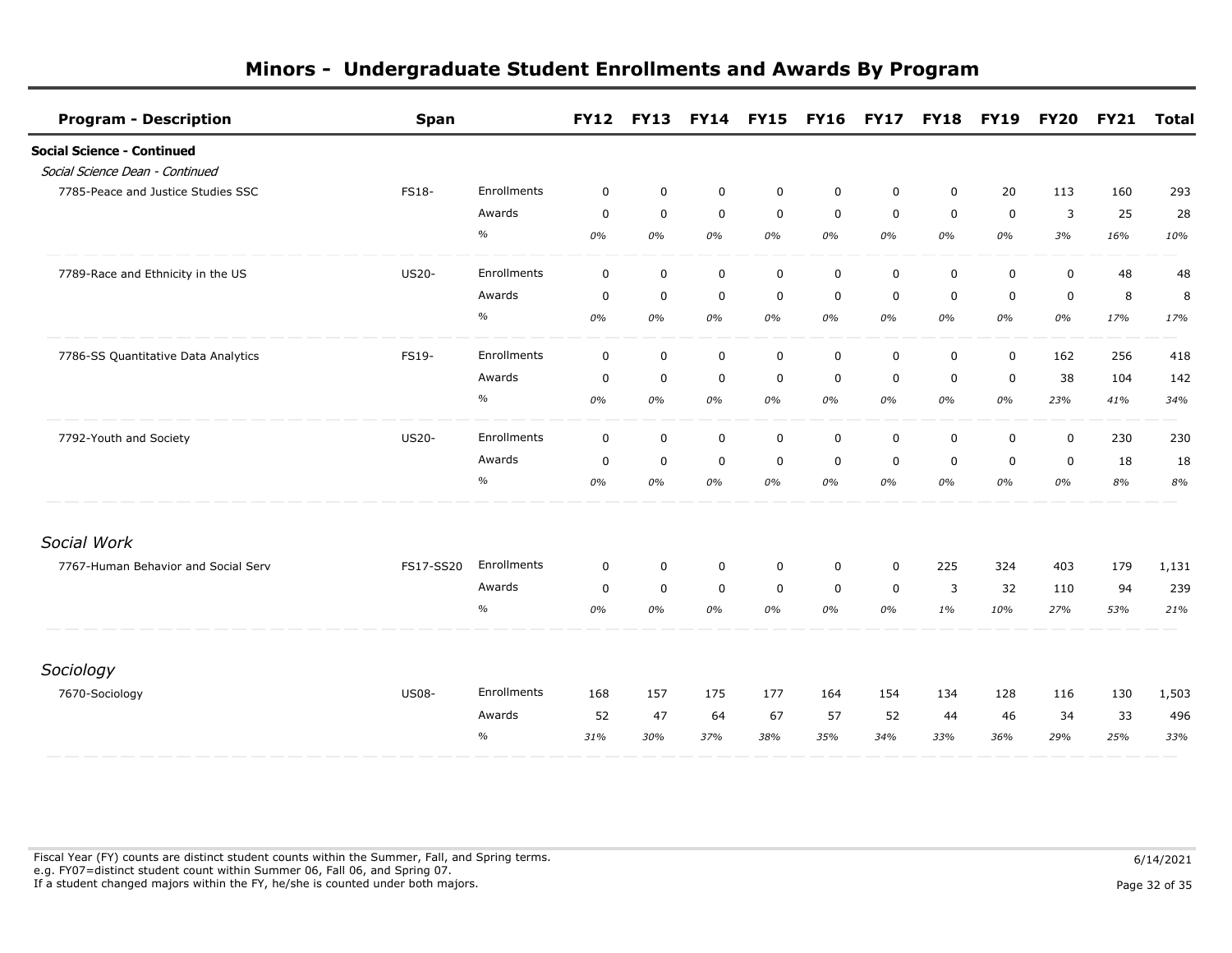| <b>Program - Description</b>                               |                                            | <b>Span</b>                |     |     |     |                          | FY12 FY13 FY14 FY15 FY16 FY17 |             |                  | <b>FY18 FY19</b> | FY20             | FY21  | Total        |
|------------------------------------------------------------|--------------------------------------------|----------------------------|-----|-----|-----|--------------------------|-------------------------------|-------------|------------------|------------------|------------------|-------|--------------|
| <b>Social Science - Continued</b><br>Sociology - Continued |                                            |                            |     |     |     |                          |                               |             |                  |                  |                  |       |              |
|                                                            | <b>Totals for</b><br><b>Social Science</b> |                            |     |     |     | FY12 FY13 FY14 FY15 FY16 |                               | <b>FY17</b> | <b>FY18 FY19</b> |                  | <b>FY20 FY21</b> |       | <b>Total</b> |
|                                                            |                                            | <b>Minor Undergraduate</b> |     |     |     |                          |                               |             |                  |                  |                  |       |              |
|                                                            |                                            | Enrollments                | 530 | 635 | 685 | 656                      | 991                           | 1,173       | 2,105            | 3,317            | 4,656            | 5,487 | 20,235       |
|                                                            |                                            | Awards                     | 128 | 185 | 256 | 227                      | 306                           | 306         | 383              | 489              | 1,084            | 1,583 | 4,947        |
|                                                            |                                            | $\%$                       | 24% | 29% | 37% | 35%                      | 31%                           | 26%         | 18%              | 15%              | 23%              | 29%   | 24%          |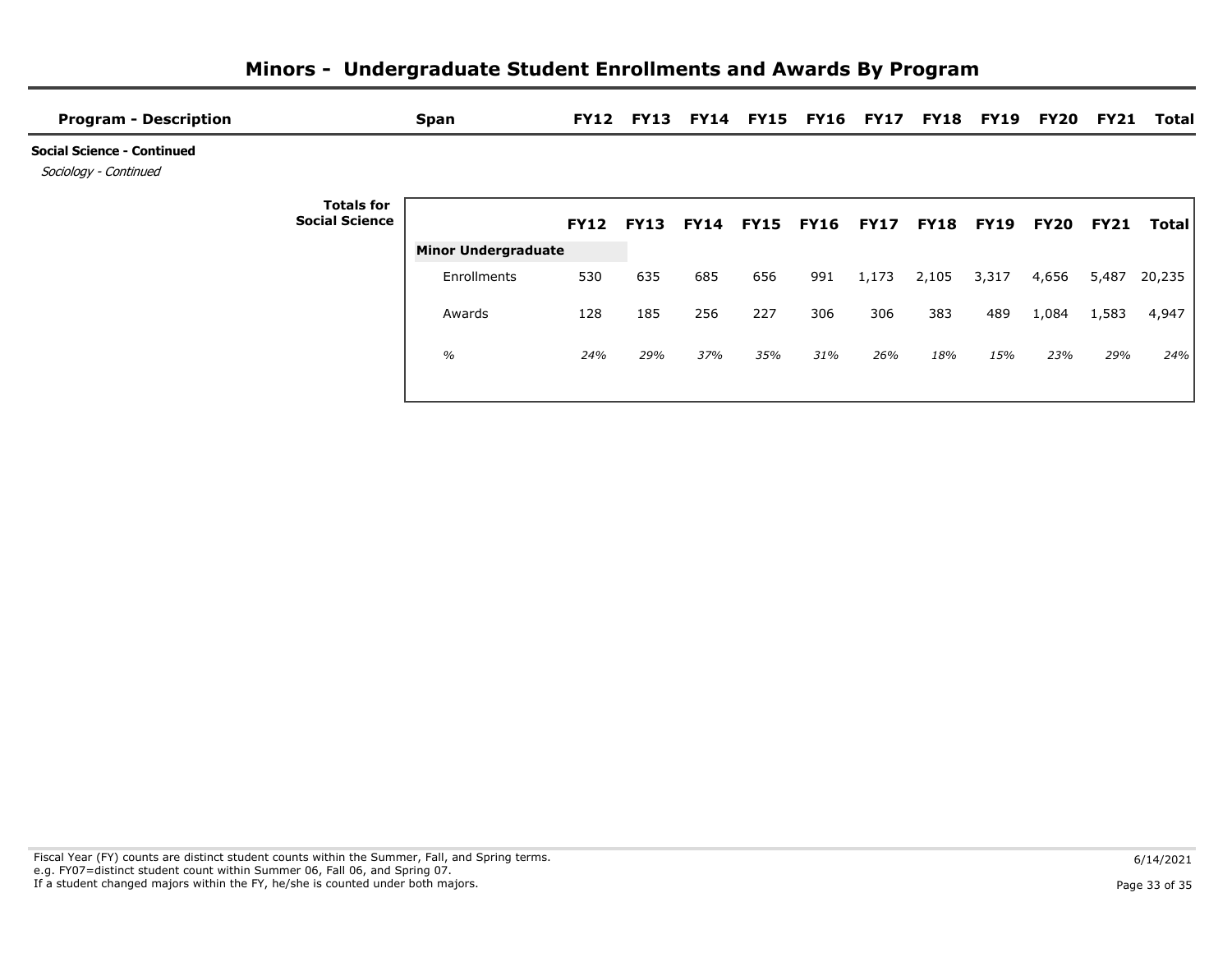| <b>Program - Description</b>     | Span         |             | <b>FY12</b> | <b>FY13</b> | FY14     |          | <b>FY15 FY16 FY17</b> |     | <b>FY18</b> | FY19 | <b>FY20</b> | <b>FY21</b> | Total |
|----------------------------------|--------------|-------------|-------------|-------------|----------|----------|-----------------------|-----|-------------|------|-------------|-------------|-------|
| <b>Veterinary Medicine</b>       |              |             |             |             |          |          |                       |     |             |      |             |             |       |
| Pharmacology & Toxicology        |              |             |             |             |          |          |                       |     |             |      |             |             |       |
| 4926-Pharmacology and Toxicology | <b>FS15-</b> | Enrollments | $\Omega$    | $\Omega$    | $\Omega$ | $\Omega$ | 74                    | 105 | 136         | 175  | 185         | 170         | 845   |
|                                  |              | Awards      | $\Omega$    | $\Omega$    | 0        |          | 4                     | 19  | 19          | 35   | 40          | 10          | 127   |
|                                  |              | $\%$        | 0%          | 0%          | $0\%$    | 0%       | 5%                    | 18% | 14%         | 20%  | 22%         | 6%          | 15%   |
| _________                        |              |             |             |             |          |          |                       |     |             |      |             |             |       |

| <b>Totals for</b><br><b>Veterinary Medicine</b> |                            | <b>FY12</b> | <b>FY13</b> |   |             | FY14 FY15 FY16 FY17 |     | <b>FY18 FY19</b> |     | <b>FY20 FY21</b> |     | Total |
|-------------------------------------------------|----------------------------|-------------|-------------|---|-------------|---------------------|-----|------------------|-----|------------------|-----|-------|
|                                                 | <b>Minor Undergraduate</b> |             |             |   |             |                     |     |                  |     |                  |     |       |
|                                                 | Enrollments                | 0           | 0           | 0 | 0           | 74                  | 105 | 136              | 175 | 185              | 170 | 845   |
|                                                 | Awards                     | 0           | 0           | 0 | $\mathbf 0$ | 4                   | 19  | 19               | 35  | 40               | 10  | 127   |
|                                                 | $\%$                       |             |             |   |             | 5%                  | 18% | 14%              | 20% | 22%              | 6%  | 15%   |
|                                                 |                            |             |             |   |             |                     |     |                  |     |                  |     |       |